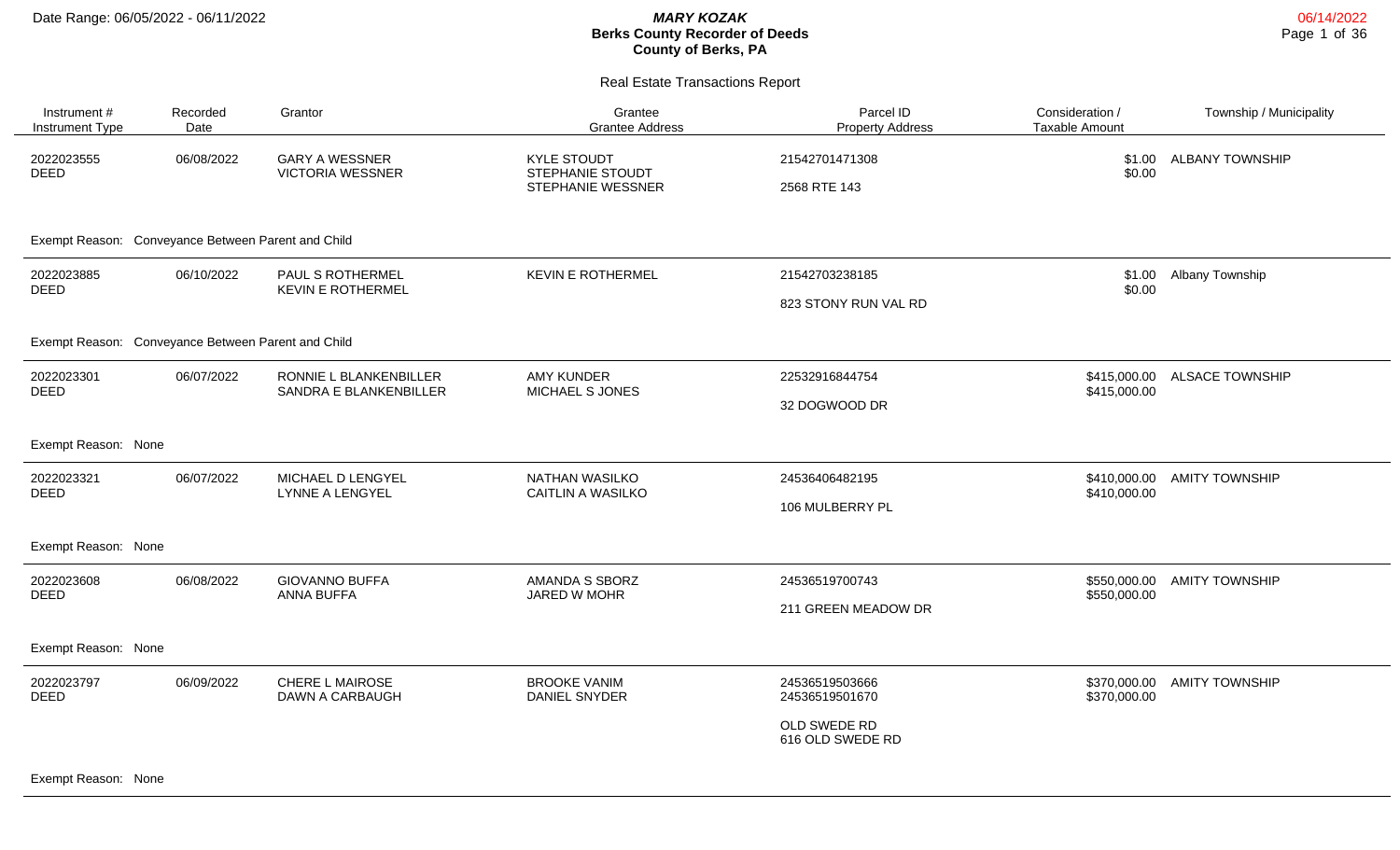| Instrument #<br>Instrument Type           | Recorded<br>Date | Grantor                                                      | Grantee<br><b>Grantee Address</b>                | Parcel ID<br><b>Property Address</b> | Consideration /<br><b>Taxable Amount</b> | Township / Municipality  |
|-------------------------------------------|------------------|--------------------------------------------------------------|--------------------------------------------------|--------------------------------------|------------------------------------------|--------------------------|
| 2022023197<br><b>DEED</b>                 | 06/07/2022       | DANIEL KERSHETSKY<br><b>CAROLE KERSHETSKY</b>                | JONATHAN K DILWORTH<br>TIFFANY N DILWORTH        | 26539813035751                       | \$350,000.00<br>\$350,000.00             | BECHTELSVILLE BOROUGH    |
|                                           |                  |                                                              |                                                  | 131 MENSCH DR                        |                                          |                          |
| Exempt Reason: None                       |                  |                                                              |                                                  |                                      |                                          |                          |
| 2022023136<br><b>DEED</b>                 | 06/06/2022       | WAYNE E VETTLESON                                            | JAMES A REIFSNYDER JR<br><b>CINDY REIFSNYDER</b> | 27438902598326                       | \$175,000.00<br>\$175,000.00             | <b>BERN TOWNSHIP</b>     |
|                                           |                  |                                                              |                                                  | 1019 SEIFRIT LN                      |                                          |                          |
| Exempt Reason: None                       |                  |                                                              |                                                  |                                      |                                          |                          |
| 2022023419                                | 06/07/2022       | PENNSYLVANIA HOUSING FINANCE                                 | JESSE ALSPAUGH                                   | 29445011553679                       | \$168,000.00                             | <b>BERNVILLE BOROUGH</b> |
| <b>DEED</b>                               |                  | <b>AGENCY</b>                                                |                                                  | 511 N MAIN ST                        | \$168,000.00                             |                          |
| Exempt Reason: None                       |                  |                                                              |                                                  |                                      |                                          |                          |
| 2022023878<br><b>DEED</b>                 | 06/10/2022       | <b>ROSEMARIE H MADEIROS</b>                                  | <b>MARIA MICHELES</b>                            | 29445011560189                       | \$248,000.00<br>\$248,000.00             | <b>BERNVILLE BOROUGH</b> |
|                                           |                  |                                                              |                                                  | 617 N MAIN ST                        |                                          |                          |
| Exempt Reason: None                       |                  |                                                              |                                                  |                                      |                                          |                          |
| 2022023954<br><b>DEED</b>                 | 06/10/2022       | <b>LARRY LEE RENTSCHLER</b><br><b>BONNIE JEAN RENTSCHLER</b> | ROSE HOUSE LLC                                   | 29445011761154                       | \$281,000.00                             | <b>BERNVILLE BOROUGH</b> |
|                                           |                  |                                                              |                                                  | 404 E 4TH ST                         | \$281,000.00                             |                          |
| Exempt Reason: None                       |                  |                                                              |                                                  |                                      |                                          |                          |
| 2022023016<br><b>DEED</b>                 | 06/06/2022       | <b>CLAYTON P SWARTZENTRUBER</b><br>FREDA A SWARTZENTRUBER    | <b>CLAYTON P SWARTZENTRUBER</b>                  | 30349200132844                       | \$1.00<br>\$0.00                         | <b>BETHEL TOWNSHIP</b>   |
|                                           |                  |                                                              |                                                  | 80 BENNETT ST                        |                                          |                          |
| Exempt Reason: Conveyance Between Spouses |                  |                                                              |                                                  |                                      |                                          |                          |
| 2022023516                                | 06/08/2022       | <b>JASON KIWAK</b>                                           | <b>JASON KIWAK</b>                               | 30442300545490                       | \$1.00                                   | <b>BETHEL TOWNSHIP</b>   |
| DEED                                      |                  | <b>KEVIN KRICK</b>                                           |                                                  | 0 OLD MT RD                          | \$10,752.00                              |                          |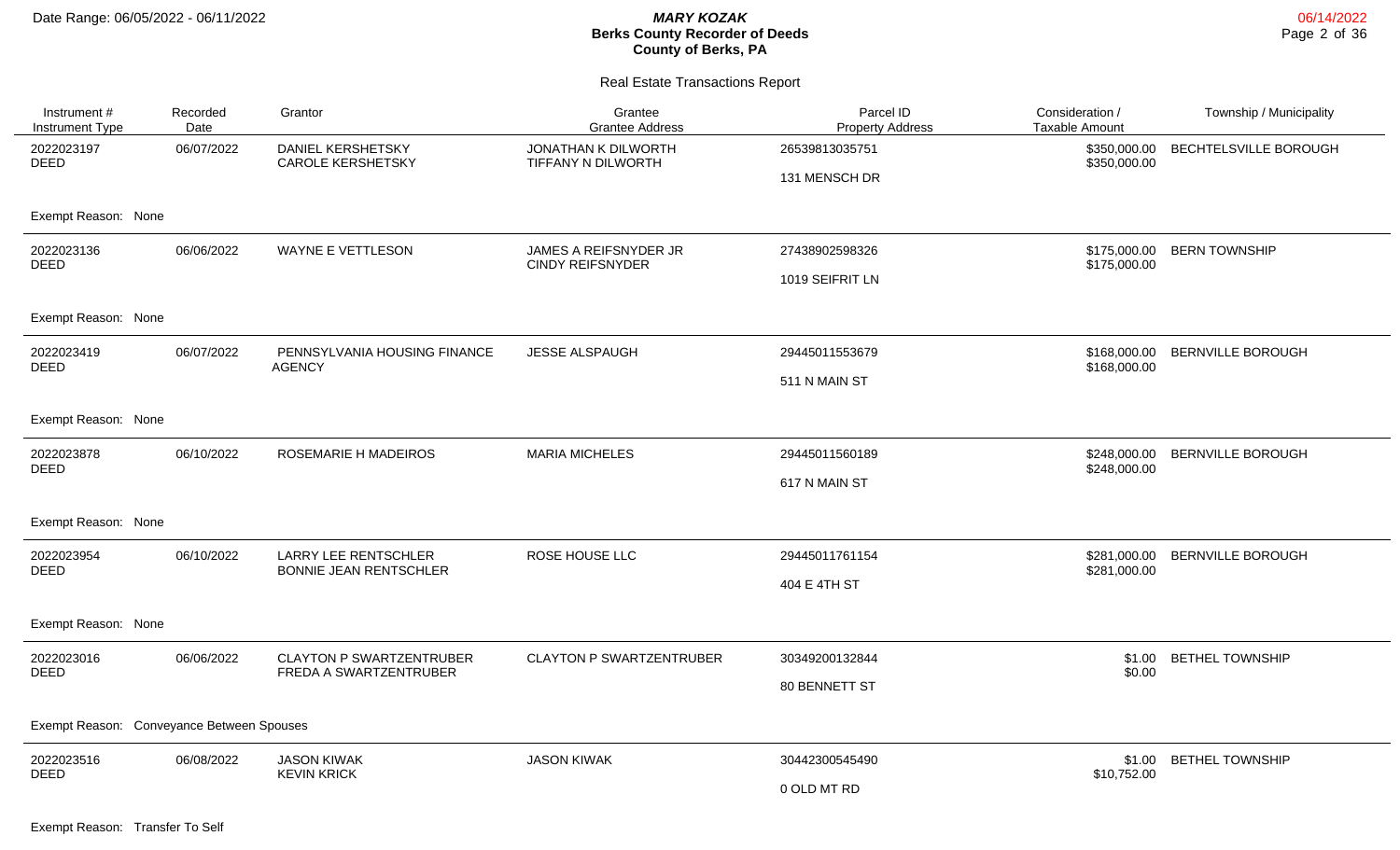| Instrument #<br>Instrument Type                    | Recorded<br>Date | Grantor                                                                       | Grantee<br><b>Grantee Address</b>                      | Parcel ID<br><b>Property Address</b>     | Consideration /<br><b>Taxable Amount</b> | Township / Municipality   |
|----------------------------------------------------|------------------|-------------------------------------------------------------------------------|--------------------------------------------------------|------------------------------------------|------------------------------------------|---------------------------|
| 2022023036<br><b>DEED</b>                          | 06/06/2022       | <b>RILEY DUFFY</b><br><b>CONSTANCE HOFFNAGLE</b><br><b>CONSTANCE HOFNAGLE</b> | <b>RILEY DUFFY</b>                                     | 31534409254240<br>128 CINDER ST          | \$1.00<br>\$0.00                         | <b>BIRDSBORO BOROUGH</b>  |
| Exempt Reason: Conveyance Between Parent and Child |                  |                                                                               |                                                        |                                          |                                          |                           |
| 2022023801<br><b>DEED</b>                          | 06/09/2022       | <b>STEPHANIE KAISER</b>                                                       | <b>JAN MARIE PETRUCELLI</b><br>MITCHELL JUSTIN WENIGER | 31534409061281<br>238 SCHUYLKILL RD      | \$71,825.00<br>\$71,825.00               | <b>BIRDSBORO BOROUGH</b>  |
| Exempt Reason: None                                |                  |                                                                               |                                                        |                                          |                                          |                           |
| 2022023840<br><b>DEED</b>                          | 06/10/2022       | <b>MELINDA DIAZ</b>                                                           | <b>ELIGIO DIAZ</b>                                     | 31533412969267001<br>262 SCHUYLKILL RD   | \$50,000.00<br>\$50,000.00               | <b>BIRDSBORO BOROUGH</b>  |
| Exempt Reason: None                                |                  |                                                                               |                                                        |                                          |                                          |                           |
| 2022023345<br><b>DEED</b>                          | 06/07/2022       | <b>ROBERT V JONES</b>                                                         | ROBERT V JONES<br>JANET M JONES                        | 33538720927384<br>253 SHANER ST          | \$1.00<br>\$0.00                         | <b>BOYERTOWN BOROUGH</b>  |
| Exempt Reason: Conveyance Between Spouses          |                  |                                                                               |                                                        |                                          |                                          |                           |
| 2022023548<br>DEED                                 | 06/08/2022       | ROBERT BUCHANAN                                                               | RESULTS HOMEBUYERS INC                                 | 34438301175604<br>1667 ALLEGHENYVILLE RD | \$38,000.00<br>\$38,000.00               | <b>BRECKNOCK TOWNSHIP</b> |
| Exempt Reason: None                                |                  |                                                                               |                                                        |                                          |                                          |                           |
| 2022023952<br><b>DEED</b>                          | 06/10/2022       | <b>BRANDY L MILLER</b>                                                        | <b>LARRY W MILLER JR</b>                               | 34530303143857<br>708 CANDY RD           | \$1.00<br>\$0.00                         | <b>BRECKNOCK TOWNSHIP</b> |
| Exempt Reason: Conveyance Between Spouses          |                  |                                                                               |                                                        |                                          |                                          |                           |
| 2022023427<br><b>DEED</b>                          | 06/08/2022       | ROSEMARY CONNELLY ESTATE                                                      | CHRISTINA ROSE BUZZARD<br>CORY JASON BUZZARD           | 35532002671473<br>256 CLYMER HILL RD     | \$305,000.00<br>\$305,000.00             | CAERNARVON TOWNSHIP       |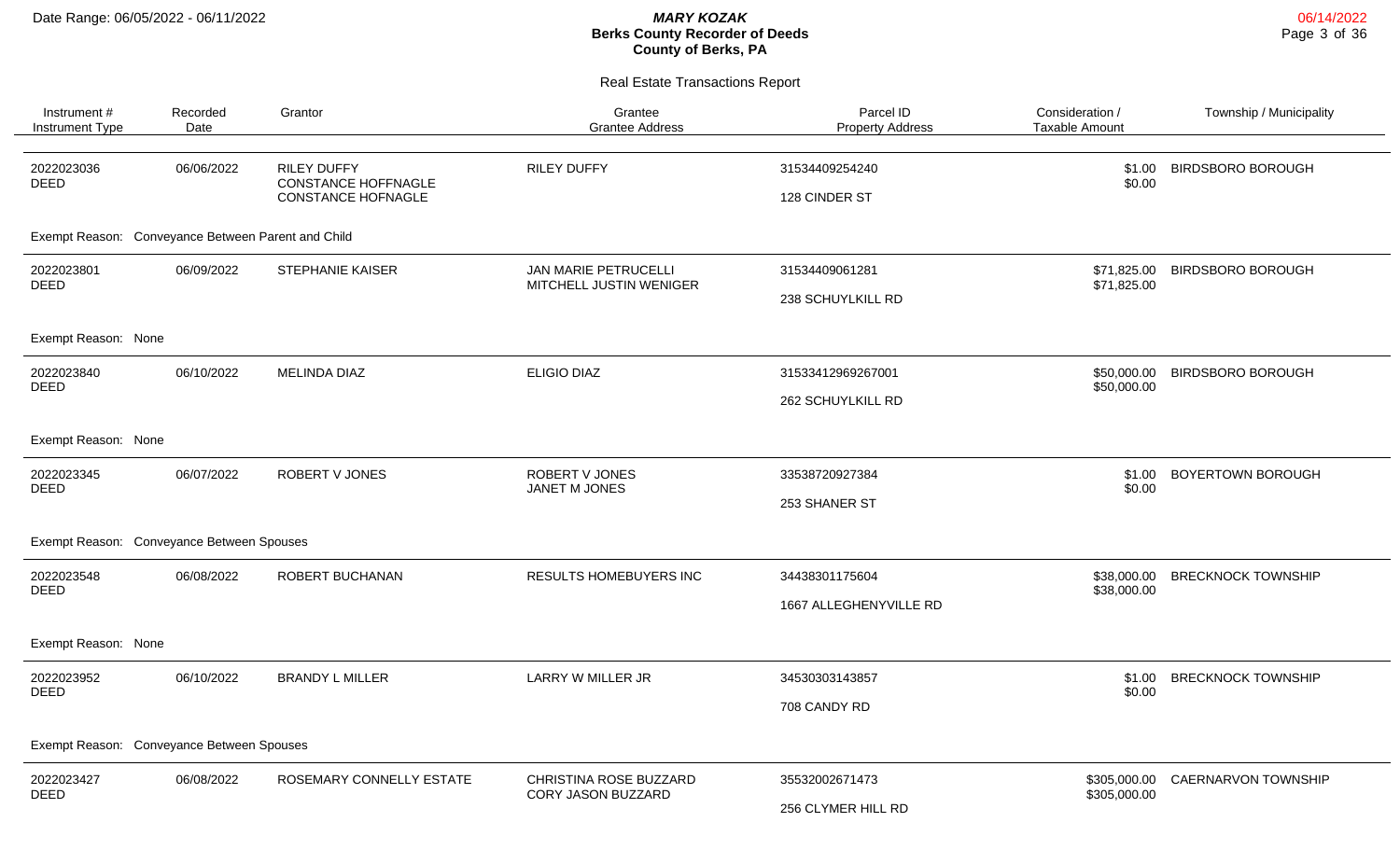Real Estate Transactions Report

| Instrument #<br>Instrument Type | Recorded<br>Date | Grantor                                                               | Grantee<br><b>Grantee Address</b>                                                          | Parcel ID<br><b>Property Address</b> | Consideration /<br><b>Taxable Amount</b> | Township / Municipality    |
|---------------------------------|------------------|-----------------------------------------------------------------------|--------------------------------------------------------------------------------------------|--------------------------------------|------------------------------------------|----------------------------|
| Exempt Reason: None             |                  |                                                                       |                                                                                            |                                      |                                          |                            |
| 2022023532<br><b>DEED</b>       | 06/08/2022       | PAUL DANIELS<br><b>CHRISTINE DANIELS</b>                              | RAJDEEP SINGH SANDHU<br>RAJDEEP SINGH SANDHU<br>RAVLEEN KAUR SANDHU<br>RAVLEEN KAUR SANDHU | 35531016945334<br>101 MULBERRY CT    | \$260,000.00<br>\$260,000.00             | CAERNARVON TOWNSHIP        |
| Exempt Reason: None             |                  |                                                                       |                                                                                            |                                      |                                          |                            |
| 2022023623<br>DEED              | 06/08/2022       | STEPHEN R MCELROY                                                     | REBEKAH LEANN HAGER<br><b>BRENT THOMAS HAGER</b>                                           | 35532003238802<br>901 RIDGEVIEW DR   | \$315,000.00<br>\$315,000.00             | <b>CAERNARVON TOWNSHIP</b> |
| Exempt Reason: None             |                  |                                                                       |                                                                                            |                                      |                                          |                            |
| 2022023786<br><b>DEED</b>       | 06/09/2022       | MELITA J JORDAN                                                       | <b>BIKURAM THAPA</b><br>ANJILA MANANDHAR                                                   | 35532003249160<br>305 RIDGEVIEW DR   | \$295,000.00<br>\$295,000.00             | CAERNARVON TOWNSHIP        |
| Exempt Reason: None             |                  |                                                                       |                                                                                            |                                      |                                          |                            |
| 2022023764<br><b>DEED</b>       | 06/09/2022       | DAVID K BULLARD<br><b>BARBARA BULLARD</b><br><b>BARBARA E BULLARD</b> | DAVID K BULLARD<br><b>BARBARA E BULLARD</b>                                                | 36448001368666<br>359 EAGLEVIEW DR   | \$0.00<br>\$0.00                         | <b>CENTRE TOWNSHIP</b>     |
| Exempt Reason: Transfer To Self |                  |                                                                       |                                                                                            |                                      |                                          |                            |
| 2022023939<br><b>DEED</b>       | 06/10/2022       | MARY ELLEN ZIMMERMAN                                                  | <b>GEORGE C WEIDENHAMMER</b><br>CARMEN A WEIDENHAMMER                                      | 36447000697730<br>968 PONY RD        | \$195,000.00<br>\$195,000.00             | <b>CENTRE TOWNSHIP</b>     |
| Exempt Reason: None             |                  |                                                                       |                                                                                            |                                      |                                          |                            |
| 2022022965<br><b>DEED</b>       | 06/06/2022       | <b>BRIAN J CONNER</b>                                                 | <b>BINI THANKACHAN</b>                                                                     | 13530752957438<br>930 N 8TH ST       | \$125,000.00<br>\$125,000.00             | <b>CITY OF READING</b>     |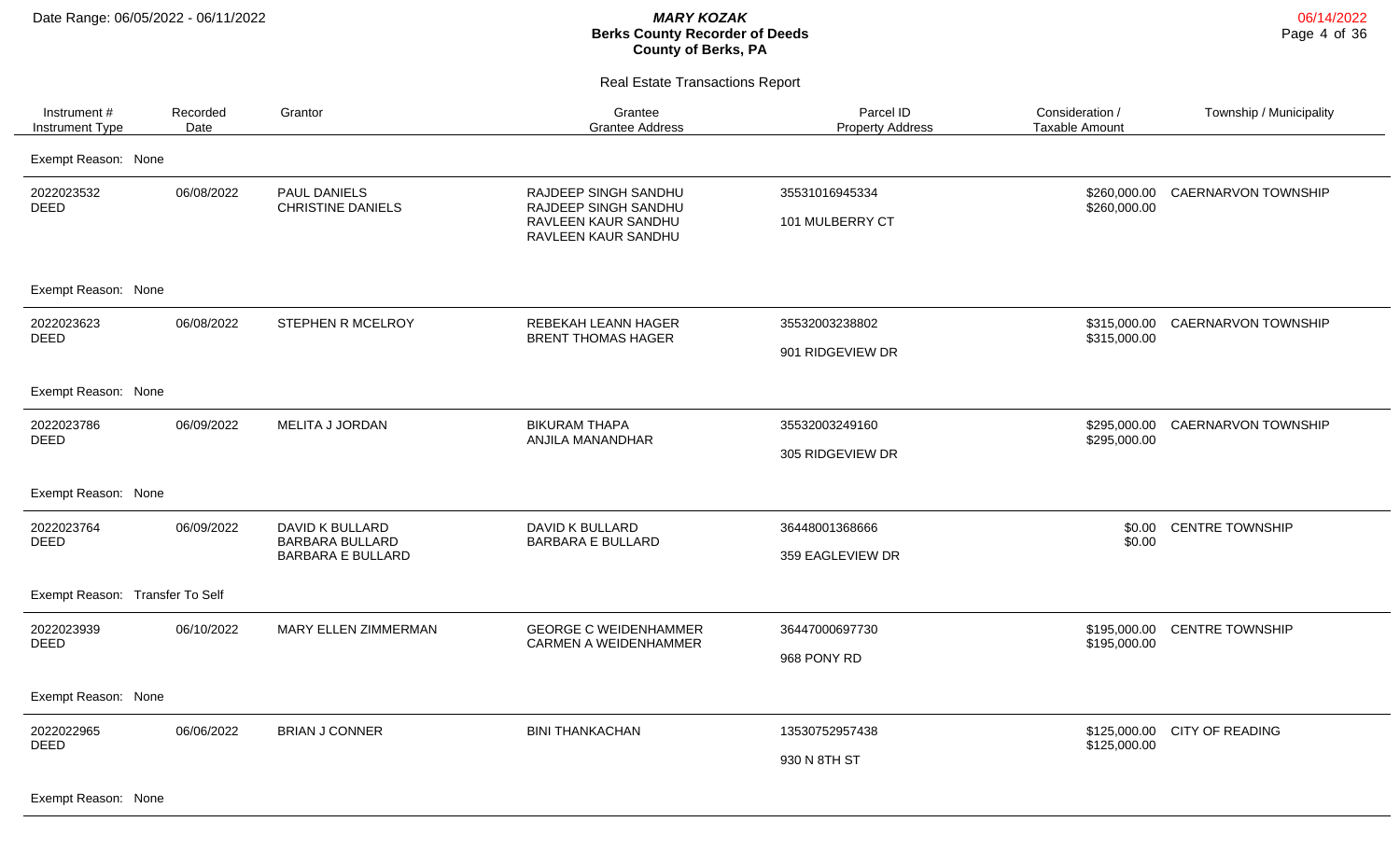| Instrument #<br>Instrument Type | Recorded<br>Date | Grantor                                    | Grantee<br><b>Grantee Address</b>                        | Parcel ID<br><b>Property Address</b> | Consideration /<br><b>Taxable Amount</b> | Township / Municipality      |
|---------------------------------|------------------|--------------------------------------------|----------------------------------------------------------|--------------------------------------|------------------------------------------|------------------------------|
| 2022022977<br><b>DEED</b>       | 06/06/2022       | <b>SATO CRIST</b>                          | OLIVE TREE ENDEAVORS LLC                                 | 14530743873030                       | \$116,200.00<br>\$116,200.00             | <b>CITY OF READING</b>       |
|                                 |                  |                                            |                                                          | 1214 N 6TH ST                        |                                          |                              |
| Exempt Reason: None             |                  |                                            |                                                          |                                      |                                          |                              |
| 2022022989<br><b>DEED</b>       | 06/06/2022       | <b>KEYFINDER PROPERTIES LLC</b>            | <b>CORE EQUITIES LLC</b>                                 | 11531761021565                       | \$225,000.00                             | \$225,000.00 CITY OF READING |
|                                 |                  |                                            |                                                          | 913 BUTTONWOOD ST                    |                                          |                              |
| Exempt Reason: None             |                  |                                            |                                                          |                                      |                                          |                              |
| 2022023025                      | 06/06/2022       | <b>GREGORY T NINFO</b>                     | <b>GAYNA INVESTMENT CORP</b>                             | 02531637074363                       |                                          | \$55,000.00 CITY OF READING  |
| DEED                            |                  |                                            |                                                          | 602 S 10TH ST                        | \$55,000.00                              |                              |
| Exempt Reason: None             |                  |                                            |                                                          |                                      |                                          |                              |
| 2022023055                      | 06/06/2022       | PENN STATE HOUSING LLC                     | ZAAM MANAGEMENT GROUP LLC                                | 03531622196500                       | \$298,000.00                             | CITY OF READING              |
| <b>DEED</b>                     |                  |                                            |                                                          | 1156 FRANKLIN ST                     | \$298,000.00                             |                              |
| Exempt Reason: None             |                  |                                            |                                                          |                                      |                                          |                              |
| 2022023093<br><b>DEED</b>       | 06/06/2022       | <b>JDC IMPROVEMENTS LLC</b>                | HEATHER ALTHEA FLEMMINGS                                 | 13531745058295                       |                                          | \$127,000.00 CITY OF READING |
|                                 |                  | MP MULTISERVICE LLC                        | LEEFORD FLEMMINGS                                        | 1035 WINDSOR ST                      | \$127,000.00                             |                              |
| Exempt Reason: None             |                  |                                            |                                                          |                                      |                                          |                              |
| 2022023098<br>DEED              | 06/06/2022       | <b>ILEANA HERNANDEZ ESTATE</b>             | ERICKSON ANTONIO BAEZ SANTANA<br><b>MAIRELIS A ORTIZ</b> | 18530650656476                       | \$166,999.00<br>\$166,999.00             | <b>CITY OF READING</b>       |
|                                 |                  |                                            | ERICKSON ANTONIO BAEZ SANTANA                            | 43 ARLINGTON ST                      |                                          |                              |
|                                 |                  |                                            |                                                          |                                      |                                          |                              |
| Exempt Reason: None             |                  |                                            |                                                          |                                      |                                          |                              |
| 2022023118<br>DEED              | 06/06/2022       | STEPHEN D WELSH<br><b>CRYSTAL R MARTIN</b> | <b>JULIANA R LINKEL</b><br><b>BENJAMIN DH LINKEL</b>     | 17531731380485                       | \$179,900.00                             | \$179,900.00 CITY OF READING |
|                                 |                  |                                            |                                                          | 1501 PALM ST                         |                                          |                              |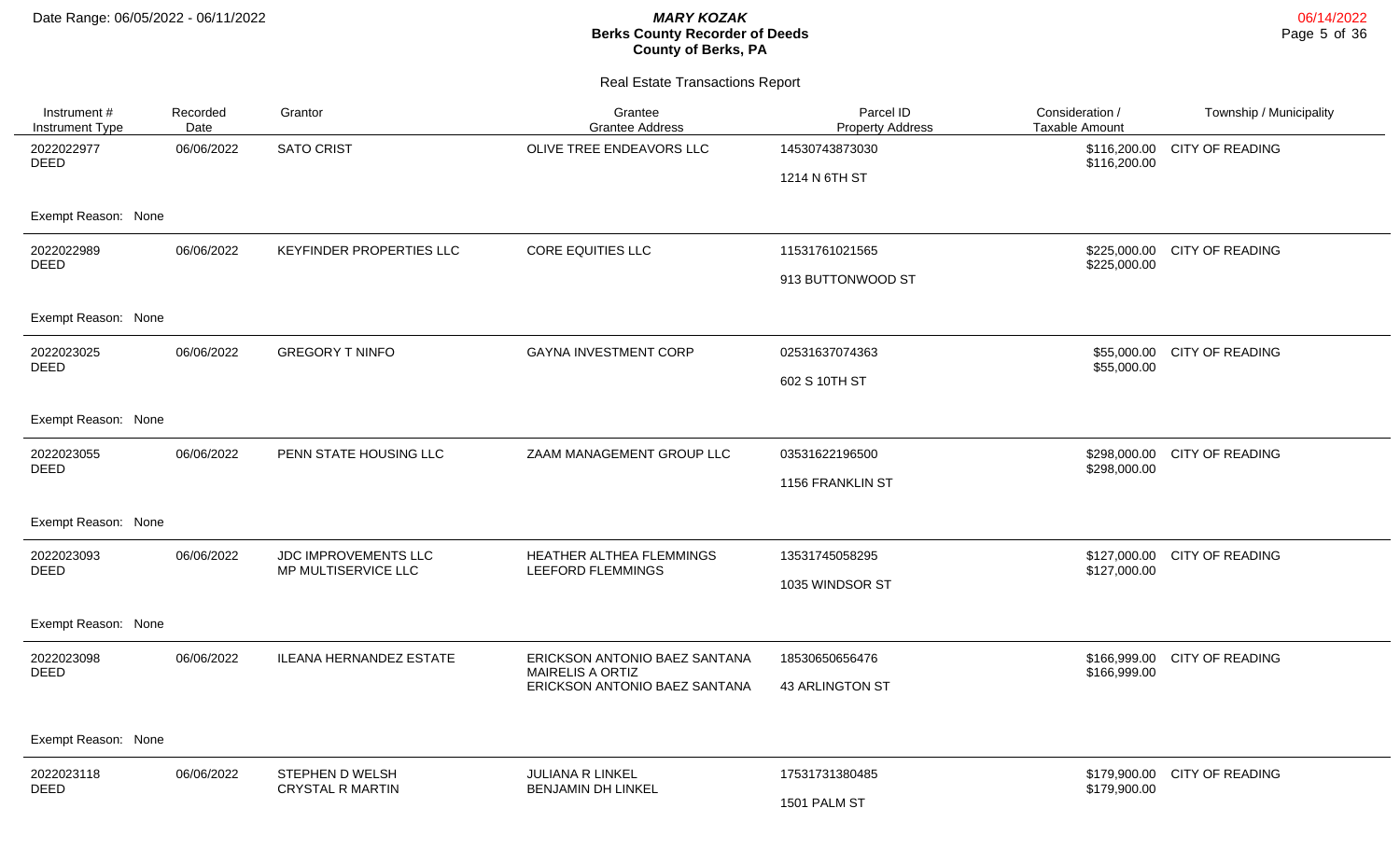Real Estate Transactions Report

| Instrument #<br>Instrument Type | Recorded<br>Date | Grantor                                                | Grantee<br><b>Grantee Address</b>        | Parcel ID<br><b>Property Address</b> | Consideration /<br>Taxable Amount | Township / Municipality |
|---------------------------------|------------------|--------------------------------------------------------|------------------------------------------|--------------------------------------|-----------------------------------|-------------------------|
| Exempt Reason: None             |                  |                                                        |                                          |                                      |                                   |                         |
| 2022023124                      | 06/06/2022       | XUAN MAI THI SCHINSTINE                                | JONATHAN JAVIER ALVAREZ                  | 16531641571034                       | \$115,000.00                      | <b>CITY OF READING</b>  |
| <b>DEED</b>                     |                  | <b>XUAN MAI THI SCHINSTINE</b><br><b>XUAN MAI FINK</b> |                                          | 612 S 18 1/2 ST                      | \$115,000.00                      |                         |
| Exempt Reason: None             |                  |                                                        |                                          |                                      |                                   |                         |
| 2022023162<br><b>DEED</b>       | 06/06/2022       | <b>CRESTMONT HERITAGE LP</b>                           | JOSE A SOTO                              | 18530659747169                       | \$176,200.00                      | <b>CITY OF READING</b>  |
|                                 |                  |                                                        |                                          | 315 CRESTMONT ST                     | \$176,200.00                      |                         |
| Exempt Reason: None             |                  |                                                        |                                          |                                      |                                   |                         |
| 2022023164<br><b>DEED</b>       | 06/06/2022       | WILLIAM BRAGANZA                                       | <b>GEORGE A HULSE</b><br>RUDILANIA HULSE | 12531754240127                       | \$62,500.00<br>\$62,500.00        | <b>CITY OF READING</b>  |
|                                 |                  |                                                        |                                          | 1243 OLEY ST                         |                                   |                         |
| Exempt Reason: None             |                  |                                                        |                                          |                                      |                                   |                         |
| 2022023193<br><b>DEED</b>       | 06/07/2022       | CHARLES RICHARD LOGAN<br>CHANTEL LOGAN                 | CL REALTY GROUP LLC                      | 02531629082559                       | \$0.00<br>\$39,360.00             | <b>CITY OF READING</b>  |
|                                 |                  |                                                        |                                          | 927 SPRUCE ST                        |                                   |                         |
| Exempt Reason: None             |                  |                                                        |                                          |                                      |                                   |                         |
| 2022023206<br><b>DEED</b>       | 06/07/2022       | <b>FABIAN A RENTSCHLER</b><br>MARIE RENTSCHLER ESTATE  | <b>SALVADOR RIVERA</b>                   | 09531770212586                       | \$25,000.00<br>\$25,000.00        | <b>CITY OF READING</b>  |
|                                 |                  |                                                        |                                          | 225 N 13TH ST                        |                                   |                         |
| Exempt Reason: None             |                  |                                                        |                                          |                                      |                                   |                         |
| 2022023280<br><b>DEED</b>       | 06/07/2022       | AUDREY J OWENS                                         | <b>IMER DRAGA</b><br>SERVETE DRAGA       | 14530751862001                       | \$89,900.00                       | <b>CITY OF READING</b>  |
|                                 |                  |                                                        |                                          | 1035 CHURCH ST                       | \$89,900.00                       |                         |
| Exempt Reason: None             |                  |                                                        |                                          |                                      |                                   |                         |

06/14/2022 Page 6 of 36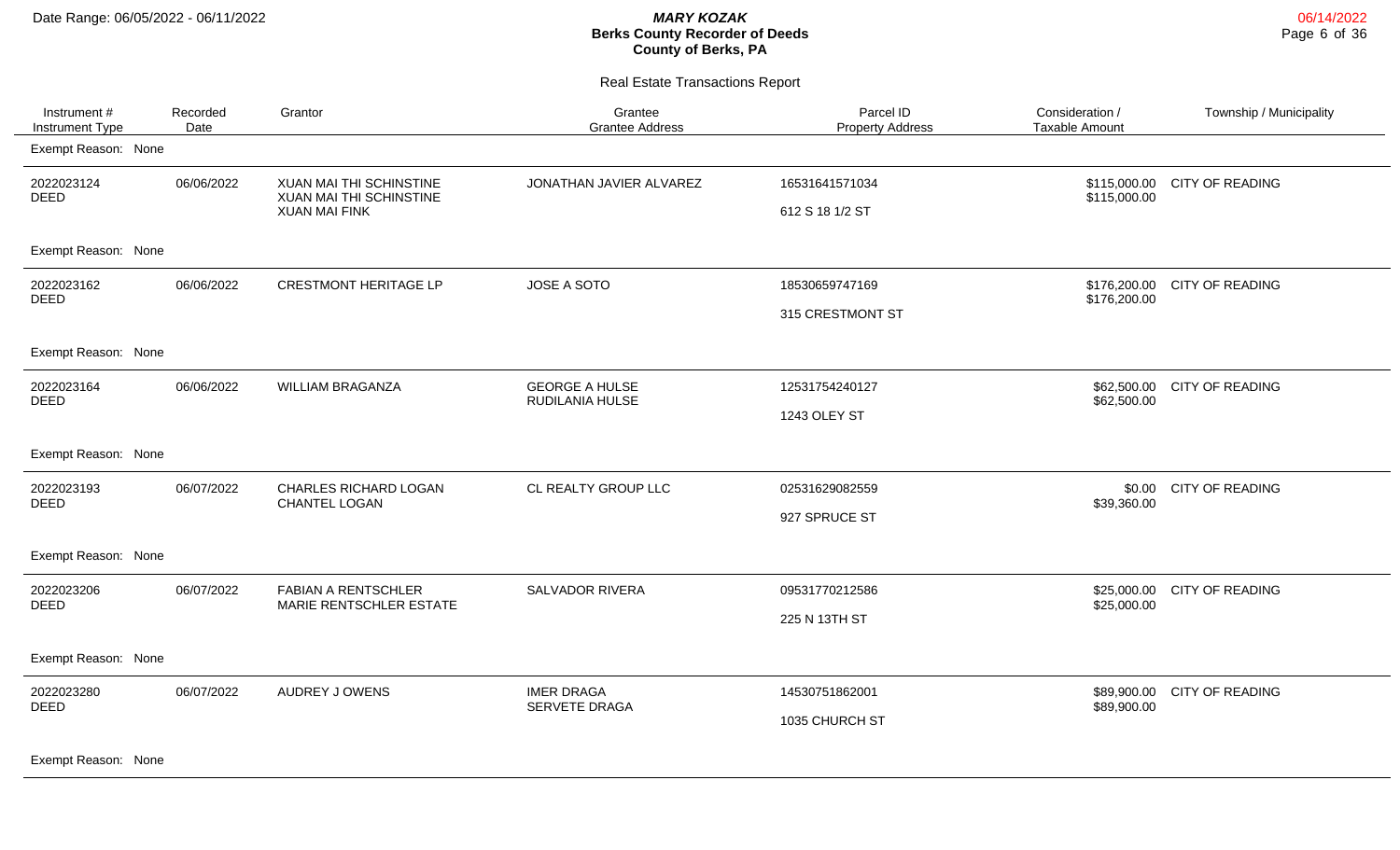| Instrument #<br>Instrument Type                    | Recorded<br>Date     | Grantor                               | Grantee<br><b>Grantee Address</b>                        | Parcel ID<br><b>Property Address</b> | Consideration /<br>Taxable Amount | Township / Municipality |
|----------------------------------------------------|----------------------|---------------------------------------|----------------------------------------------------------|--------------------------------------|-----------------------------------|-------------------------|
| 2022023331<br><b>DEED</b>                          | 06/07/2022           | CLA RE INC<br><b>CLARE INC</b>        | <b>ARLYN SENA GARCIA</b><br><b>ARLYN SENA GARCIA</b>     | 14530759842407<br>751 CHURCH ST      | \$120,000.00<br>\$120,000.00      | <b>CITY OF READING</b>  |
| Exempt Reason: None                                |                      |                                       |                                                          |                                      |                                   |                         |
| 2022023346<br><b>DEED</b>                          | 06/07/2022           | DANIEL D ZOOK<br>RUTH E ZOOK          | <b>IMER DRAGA</b><br>SERVETE DRAGA                       | 10531622188847                       | \$82,000.00<br>\$82,000.00        | <b>CITY OF READING</b>  |
|                                                    |                      |                                       |                                                          | 212 CHAPEL TC                        |                                   |                         |
| Exempt Reason: None                                |                      |                                       |                                                          |                                      |                                   |                         |
| 2022023356<br>DEED                                 | 06/07/2022           | KIMBERLEE PEREZ<br>SAMUEL A PEREZ     | KIMBERLEE PEREZ                                          | 16531640478050<br>16531640477031     | \$79,983.20<br>\$0.00             | <b>CITY OF READING</b>  |
|                                                    | <b>MARIA L PEREZ</b> |                                       |                                                          | 618 S 18TH ST<br>623 S 17 1/2 ST     |                                   |                         |
| Exempt Reason: Conveyance Between Parent and Child |                      |                                       |                                                          |                                      |                                   |                         |
| 2022023434<br><b>DEED</b>                          | 06/08/2022           | RINALDO ESTEVEZ                       | ANGELICA ECHAVARRIA APONTE<br>ANGELICA ECHAVARRIA APONTE | 13531738166303                       | \$135,000.00<br>\$135,000.00      | <b>CITY OF READING</b>  |
|                                                    |                      |                                       |                                                          | 1153 ROBESON ST                      |                                   |                         |
| Exempt Reason: None                                |                      |                                       |                                                          |                                      |                                   |                         |
| 2022023469<br>DEED                                 | 06/08/2022           | CARLIXTA DE LA ROSA                   | LUIS J MIZHQUIRI<br>ALEJANDRINA D MIZHQUIRI              | 06530764429640                       | \$110,000.00<br>\$110,000.00      | <b>CITY OF READING</b>  |
|                                                    |                      |                                       |                                                          | 433 SCHUYLKILL AV                    |                                   |                         |
| Exempt Reason: None                                |                      |                                       |                                                          |                                      |                                   |                         |
| 2022023499<br><b>DEED</b>                          | 06/08/2022           | JUAN M ZAVALA-GONZALEZ                | RAUL ZAVAL-GONZALEZ                                      | 09531769120029                       | \$0.00<br>\$0.00                  | <b>CITY OF READING</b>  |
|                                                    |                      |                                       |                                                          | 322 N 11TH ST                        |                                   |                         |
| Exempt Reason: Conveyance Between Family Members   |                      |                                       |                                                          |                                      |                                   |                         |
| 2022023518<br><b>DEED</b>                          | 06/08/2022           | DAVID E BABCOCK<br>KATHLEEN J BABCOCK | PENN STATE HOUSING LLC                                   | 08531777100269                       | \$366,000.00<br>\$366,000.00      | <b>CITY OF READING</b>  |
|                                                    |                      |                                       |                                                          | 1049 PENN ST                         |                                   |                         |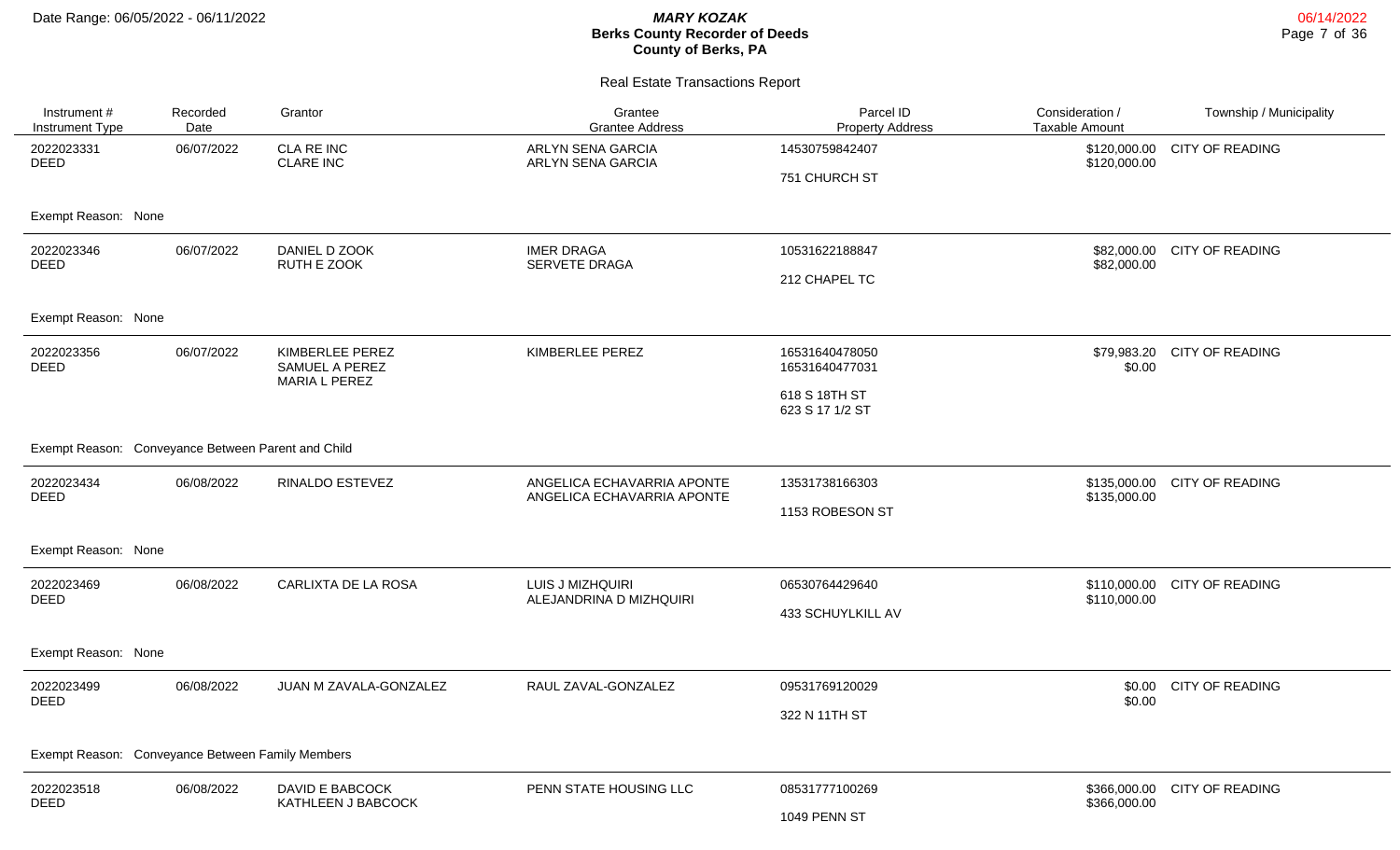Real Estate Transactions Report

| Exempt Reason: None<br><b>TERESA M CLOMAN</b><br><b>IVAN SANCHEZ</b><br>2022023522<br>06/08/2022<br>02530643867736<br>\$93,000.00 CITY OF READING<br><b>DEED</b><br><b>CATHY F GRAEFF</b><br>\$93,000.00<br>630 WILLOW ST<br>Exempt Reason: None<br>06/08/2022<br>THOMAS W DEBIEC<br>RAMON D COLLADO<br>14530767736475<br>CITY OF READING<br>2022023529<br>\$226,000.00<br><b>DEED</b><br>BRITTANY T COLLADO<br>\$226,000.00<br>438 GREENWICH ST<br>Exempt Reason: None<br>BKAB PROPERTIES ONE LLC<br><b>CITY OF READING</b><br>2022023531<br>06/08/2022<br>TEH REALTY 42 LLC<br>06530782712106<br>\$0.00<br><b>DEED</b><br>TEH REALTY 42 LLC<br>\$0.00<br>136 N 4TH ST<br>Exempt Reason: Corrective or Confirmatory Deed<br>2022023565<br>06/08/2022<br><b>BRIAN J CONNER</b><br>HOMERO SIXTOS-DURAN<br>11531762129797<br>\$85,000.00<br>CITY OF READING<br>DEED<br>\$85,000.00<br>457 BIRCH ST<br>Exempt Reason: None<br>2022023572<br>06/08/2022<br>ELITE PROPERTIES OF RDG LLC<br>RAMIEREZ INVESTMENTS LLC<br>16531632378908<br>\$72,500.00 CITY OF READING<br><b>DEED</b><br>\$72,500.00<br>422 S 16TH ST<br>Exempt Reason: None<br>CITY OF READING<br>2022023576<br>06/08/2022<br>PETER FERNANDEZ<br><b>GRISEL ESTEFANY RODRIGUEZ</b><br>12531753043960<br>\$15,000.00<br><b>DEED</b><br><b>GRISEL ESTEFANY RODRIGUEZ</b><br>\$15,000.00<br>829 MOSS ST | Instrument #<br>Instrument Type | Recorded<br>Date | Grantor | Grantee<br><b>Grantee Address</b> | Parcel ID<br><b>Property Address</b> | Consideration /<br><b>Taxable Amount</b> | Township / Municipality |
|---------------------------------------------------------------------------------------------------------------------------------------------------------------------------------------------------------------------------------------------------------------------------------------------------------------------------------------------------------------------------------------------------------------------------------------------------------------------------------------------------------------------------------------------------------------------------------------------------------------------------------------------------------------------------------------------------------------------------------------------------------------------------------------------------------------------------------------------------------------------------------------------------------------------------------------------------------------------------------------------------------------------------------------------------------------------------------------------------------------------------------------------------------------------------------------------------------------------------------------------------------------------------------------------------------------------------------------------------------------|---------------------------------|------------------|---------|-----------------------------------|--------------------------------------|------------------------------------------|-------------------------|
|                                                                                                                                                                                                                                                                                                                                                                                                                                                                                                                                                                                                                                                                                                                                                                                                                                                                                                                                                                                                                                                                                                                                                                                                                                                                                                                                                               |                                 |                  |         |                                   |                                      |                                          |                         |
|                                                                                                                                                                                                                                                                                                                                                                                                                                                                                                                                                                                                                                                                                                                                                                                                                                                                                                                                                                                                                                                                                                                                                                                                                                                                                                                                                               |                                 |                  |         |                                   |                                      |                                          |                         |
|                                                                                                                                                                                                                                                                                                                                                                                                                                                                                                                                                                                                                                                                                                                                                                                                                                                                                                                                                                                                                                                                                                                                                                                                                                                                                                                                                               |                                 |                  |         |                                   |                                      |                                          |                         |
|                                                                                                                                                                                                                                                                                                                                                                                                                                                                                                                                                                                                                                                                                                                                                                                                                                                                                                                                                                                                                                                                                                                                                                                                                                                                                                                                                               |                                 |                  |         |                                   |                                      |                                          |                         |
|                                                                                                                                                                                                                                                                                                                                                                                                                                                                                                                                                                                                                                                                                                                                                                                                                                                                                                                                                                                                                                                                                                                                                                                                                                                                                                                                                               |                                 |                  |         |                                   |                                      |                                          |                         |
|                                                                                                                                                                                                                                                                                                                                                                                                                                                                                                                                                                                                                                                                                                                                                                                                                                                                                                                                                                                                                                                                                                                                                                                                                                                                                                                                                               |                                 |                  |         |                                   |                                      |                                          |                         |
|                                                                                                                                                                                                                                                                                                                                                                                                                                                                                                                                                                                                                                                                                                                                                                                                                                                                                                                                                                                                                                                                                                                                                                                                                                                                                                                                                               |                                 |                  |         |                                   |                                      |                                          |                         |
|                                                                                                                                                                                                                                                                                                                                                                                                                                                                                                                                                                                                                                                                                                                                                                                                                                                                                                                                                                                                                                                                                                                                                                                                                                                                                                                                                               |                                 |                  |         |                                   |                                      |                                          |                         |
|                                                                                                                                                                                                                                                                                                                                                                                                                                                                                                                                                                                                                                                                                                                                                                                                                                                                                                                                                                                                                                                                                                                                                                                                                                                                                                                                                               |                                 |                  |         |                                   |                                      |                                          |                         |
|                                                                                                                                                                                                                                                                                                                                                                                                                                                                                                                                                                                                                                                                                                                                                                                                                                                                                                                                                                                                                                                                                                                                                                                                                                                                                                                                                               |                                 |                  |         |                                   |                                      |                                          |                         |
|                                                                                                                                                                                                                                                                                                                                                                                                                                                                                                                                                                                                                                                                                                                                                                                                                                                                                                                                                                                                                                                                                                                                                                                                                                                                                                                                                               |                                 |                  |         |                                   |                                      |                                          |                         |
| Exempt Reason: None                                                                                                                                                                                                                                                                                                                                                                                                                                                                                                                                                                                                                                                                                                                                                                                                                                                                                                                                                                                                                                                                                                                                                                                                                                                                                                                                           |                                 |                  |         |                                   |                                      |                                          |                         |

06/14/2022 Page 8 of 36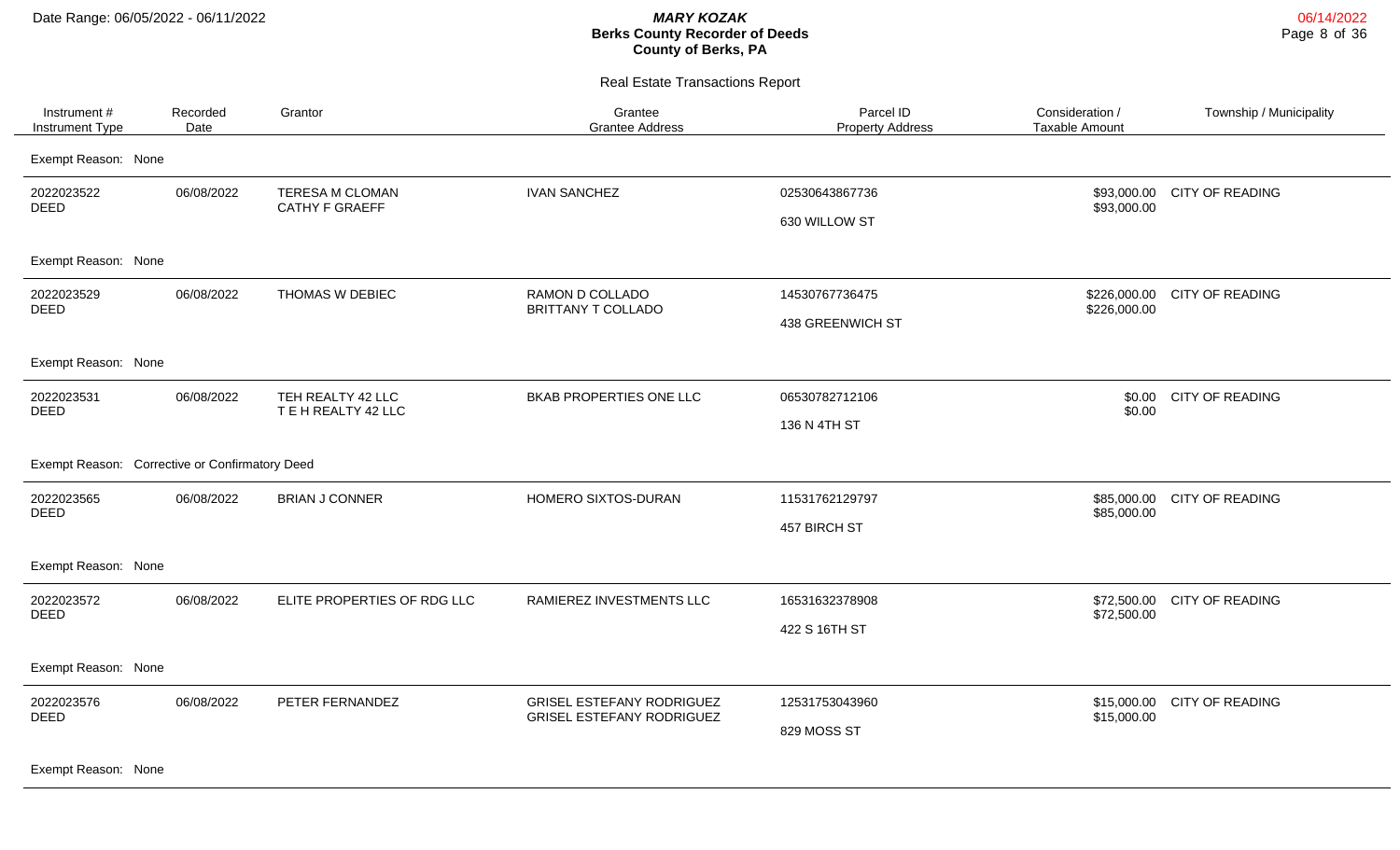| Instrument #<br><b>Instrument Type</b> | Recorded<br>Date | Grantor                                                    | Grantee<br><b>Grantee Address</b>                        | Parcel ID<br><b>Property Address</b> | Consideration /<br>Taxable Amount | Township / Municipality |
|----------------------------------------|------------------|------------------------------------------------------------|----------------------------------------------------------|--------------------------------------|-----------------------------------|-------------------------|
| 2022023602<br><b>DEED</b>              | 06/08/2022       | YUDIT BATISTA                                              | <b>BRETON MANAGEMENT LLC</b>                             | 16531631275766<br>1350 COTTON ST     | \$60,000.00<br>\$60,000.00        | <b>CITY OF READING</b>  |
| Exempt Reason: None                    |                  |                                                            |                                                          |                                      |                                   |                         |
| 2022023603<br><b>DEED</b>              | 06/08/2022       | HUGO SILVESTRE HARO ESPARZA<br>HUGO SILVESTRE HARO ESPARZA | MARIA M REYES HARO<br>MARIA M REYES HARO                 | 17531721094383                       | \$25,000.00<br>\$25,000.00        | <b>CITY OF READING</b>  |
|                                        |                  | HUGO SILVESTRE HARO ESPARZA                                |                                                          | 1652 N 10TH ST                       |                                   |                         |
| Exempt Reason: None                    |                  |                                                            |                                                          |                                      |                                   |                         |
| 2022023605<br><b>DEED</b>              | 06/08/2022       | <b>STEPHEN BENFIELD</b>                                    | TOMAS RODRIGUEZ-RODRIGUEZ                                | 16531631286101                       | \$38,000.00<br>\$38,000.00        | <b>CITY OF READING</b>  |
|                                        |                  |                                                            |                                                          | 1350 MUHLENBERG ST                   |                                   |                         |
| Exempt Reason: None                    |                  |                                                            |                                                          |                                      |                                   |                         |
| 2022023607                             | 06/08/2022       | MARIE J FENELON                                            | JUAN RAMON SANTOS ABREU                                  | 06530773515727                       | \$10,000.00                       | <b>CITY OF READING</b>  |
| <b>DEED</b>                            |                  |                                                            | JUAN RAMON SANTOS ABREU<br>JUAN RAMON SANTOS ABREU       | <b>116 W ELM ST</b>                  | \$10,000.00                       |                         |
| Exempt Reason: None                    |                  |                                                            |                                                          |                                      |                                   |                         |
| 2022023612                             | 06/08/2022       | 204 S 4TH ST REALTY LLC                                    | <b>INHOUSE REALTY LLC</b>                                | 05530626782918                       | \$250,000.00                      | <b>CITY OF READING</b>  |
| <b>DEED</b>                            |                  |                                                            |                                                          | 204 S 4TH ST                         | \$250,000.00                      |                         |
| Exempt Reason: None                    |                  |                                                            |                                                          |                                      |                                   |                         |
| 2022023618                             | 06/08/2022       | <b>ELVIN LANTIGUA</b>                                      | JANET COLES                                              | 13531746159255                       | \$190,000.00                      | <b>CITY OF READING</b>  |
| <b>DEED</b>                            |                  | <b>BELKYS REYNOSO</b>                                      |                                                          | 1231 WINDSOR ST                      | \$190,000.00                      |                         |
| Exempt Reason: None                    |                  |                                                            |                                                          |                                      |                                   |                         |
| 2022023622<br><b>DEED</b>              | 06/08/2022       | LUZ MADELYN DABO                                           | JOSEFINA A PERSIA PICHARDO<br>JOSEFINA A PERSIA PICHARDO | 05530626790466                       | \$0.00<br>\$0.00                  | CITY OF READING         |
|                                        |                  |                                                            |                                                          | 113 CARPENTER ST                     |                                   |                         |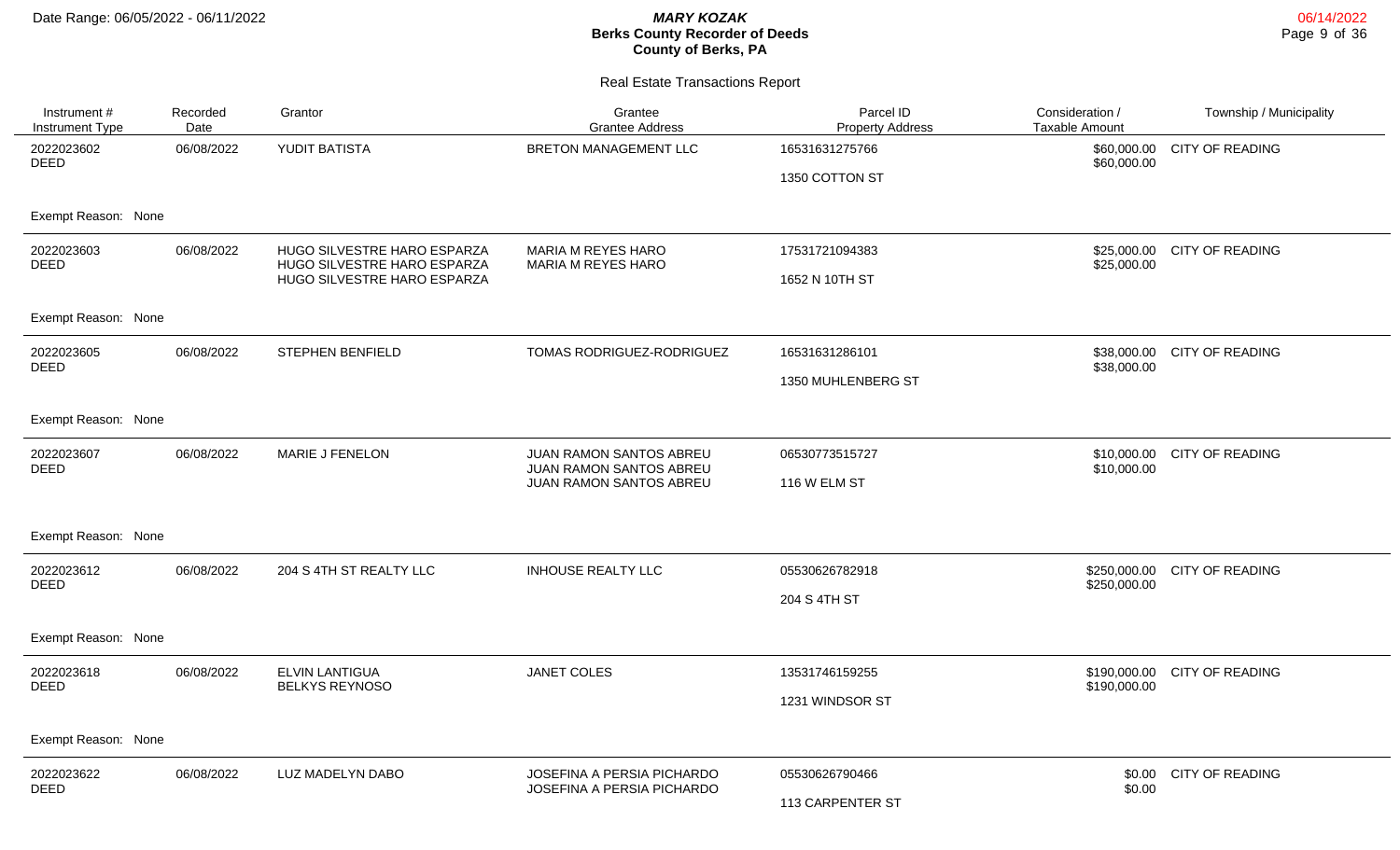Real Estate Transactions Report

| Instrument #<br><b>Instrument Type</b> | Recorded<br>Date                                   | Grantor                                | Grantee<br><b>Grantee Address</b> | Parcel ID<br><b>Property Address</b> | Consideration /<br><b>Taxable Amount</b> | Township / Municipality      |
|----------------------------------------|----------------------------------------------------|----------------------------------------|-----------------------------------|--------------------------------------|------------------------------------------|------------------------------|
|                                        | Exempt Reason: Conveyance Between Parent and Child |                                        |                                   |                                      |                                          |                              |
| 2022023655<br>DEED                     | 06/08/2022                                         | <b>SAMUEL REIMERT</b><br>ROSE M HOPPES | <b>BESMIR PERASHI</b>             | 16531631384031                       | \$65,500.00                              | \$65,500.00 CITY OF READING  |
|                                        |                                                    | ROSEMARIE J HOPPES                     |                                   | 400 REHR ST                          |                                          |                              |
| Exempt Reason: None                    |                                                    |                                        |                                   |                                      |                                          |                              |
| 2022023659                             | 06/09/2022                                         | OVERLORD REAL ESTATE HOLDINGS          | PA FLIPBROS LLC                   | 16531622283845                       | \$145,000.00                             | <b>CITY OF READING</b>       |
| <b>DEED</b>                            |                                                    | <b>LLC</b>                             |                                   | 1320 PERKIOMEN AV                    | \$145,000.00                             |                              |
| Exempt Reason: None                    |                                                    |                                        |                                   |                                      |                                          |                              |
| 2022023662<br><b>DEED</b>              | 06/09/2022                                         | ANDREA SCHAEFFER                       | ANDREA SCHAEFFER                  | 18530659832900 PART                  | \$0.00<br>\$0.00                         | <b>CITY OF READING</b>       |
|                                        |                                                    |                                        |                                   | 114 BELVEDERE AV                     |                                          |                              |
| Exempt Reason: Transfer To Self        |                                                    |                                        |                                   |                                      |                                          |                              |
| 2022023663<br>DEED                     | 06/09/2022                                         | OVERLORD REAL ESTATE HOLDINGS<br>LLC   | PA FLIPBROS LLC                   | 16531606297277                       | \$145,000.00                             | \$145,000.00 CITY OF READING |
|                                        |                                                    |                                        |                                   | 170 CLYMER ST                        |                                          |                              |
| Exempt Reason: None                    |                                                    |                                        |                                   |                                      |                                          |                              |
| 2022023665<br><b>DEED</b>              | 06/09/2022                                         | ANDREA SCHAEFFER                       | ANDREA SCHAEFFER                  | 18530659832900 Part                  |                                          | \$0.00 CITY OF READING       |
|                                        |                                                    |                                        |                                   | 114 BELVEDERE AV                     | \$0.00                                   |                              |
| Exempt Reason: Transfer To Self        |                                                    |                                        |                                   |                                      |                                          |                              |
| 2022023669<br><b>DEED</b>              | 06/09/2022                                         | SECRETARY OF VETERANS AFFAIRS          | <b>BANKUNITED NA</b>              | 16531638274262                       |                                          | \$1.00 CITY OF READING       |
|                                        |                                                    |                                        |                                   | 1328 FAIRVIEW ST                     | \$140,544.00                             |                              |
| $\sim$ $\sim$                          |                                                    |                                        |                                   |                                      |                                          |                              |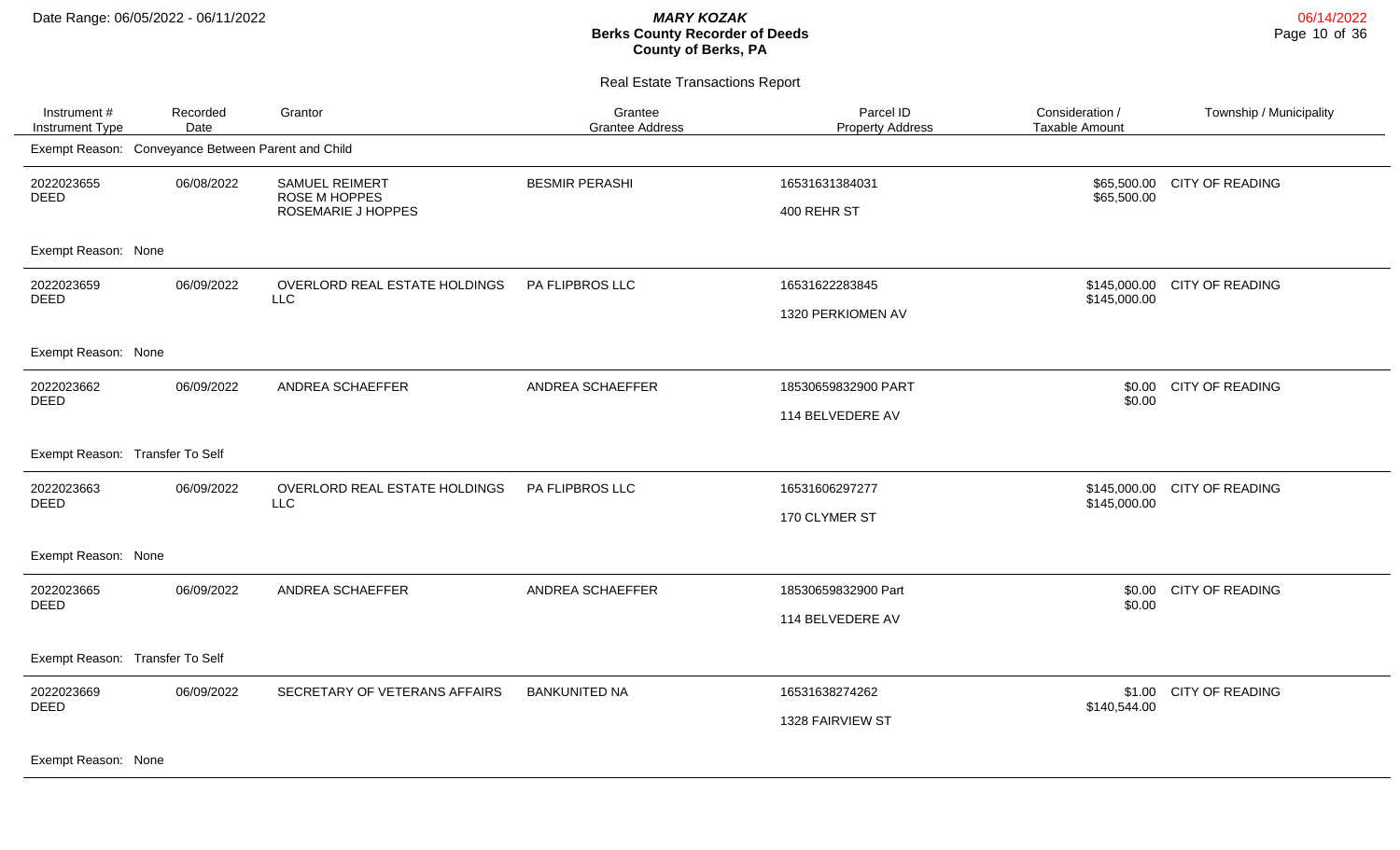| Instrument #<br>Instrument Type | Recorded<br>Date                                   | Grantor                                                                                | Grantee<br><b>Grantee Address</b>                                | Parcel ID<br><b>Property Address</b>       | Consideration /<br><b>Taxable Amount</b> | Township / Municipality |
|---------------------------------|----------------------------------------------------|----------------------------------------------------------------------------------------|------------------------------------------------------------------|--------------------------------------------|------------------------------------------|-------------------------|
| 2022023677<br><b>DEED</b>       | 06/09/2022                                         | ANDREA SCHAEFFER                                                                       | ANDREA SCHAEFFER                                                 | 18530659832900 part<br>18530659831879 part | \$0.00<br>\$0.00                         | <b>CITY OF READING</b>  |
|                                 |                                                    |                                                                                        |                                                                  | 118 BELVEDERE AV<br>114 BELVEDERE AV       |                                          |                         |
| Exempt Reason: Transfer To Self |                                                    |                                                                                        |                                                                  |                                            |                                          |                         |
| 2022023745<br><b>DEED</b>       | 06/09/2022                                         | <b>CYNTHIA J MISEWICZ</b><br><b>CYNTHIA J WALKER</b>                                   | CHRISTIANA NISI WALKER                                           | 13531746157444                             | \$0.00                                   | \$1.00 CITY OF READING  |
|                                 |                                                    |                                                                                        |                                                                  | 927 N 12TH ST                              |                                          |                         |
|                                 | Exempt Reason: Conveyance Between Parent and Child |                                                                                        |                                                                  |                                            |                                          |                         |
| 2022023778<br><b>DEED</b>       | 06/09/2022                                         | JESUS ORLANDO CARDENAS<br>KATTY SUSANA PACHECO                                         | RAIMUNDO ROSARIO MALAVE                                          | 14530751852903                             | \$125,000.00<br>\$125,000.00             | <b>CITY OF READING</b>  |
|                                 |                                                    | <b>RODRIGUEZ</b><br>KATTY SUSANA PACHECO<br><b>RODRIGUEZ</b><br>JESUS ORLANDO CARDENAS |                                                                  | 1021 CHURCH ST                             |                                          |                         |
| Exempt Reason: None             |                                                    |                                                                                        |                                                                  |                                            |                                          |                         |
| 2022023793<br><b>DEED</b>       | 06/09/2022                                         | <b>BRUCE E SHAAK</b><br><b>DENNESE J SHAAK</b>                                         | MANUEL ANTONIO LEONOR-MATOS JR<br>MANUEL ANTONIO LEONOR MATOS JR | 16531631287374                             | \$200,000.00<br>\$200,000.00             | <b>CITY OF READING</b>  |
|                                 |                                                    |                                                                                        | MANUEL ANTONIO LEONOR MATOS JR                                   | 1396 PERKIOMEN AV                          |                                          |                         |
| Exempt Reason: None             |                                                    |                                                                                        |                                                                  |                                            |                                          |                         |
| 2022023804<br><b>DEED</b>       | 06/09/2022                                         | <b>DAVID VELEZ</b>                                                                     | ROSMERY V TAVERAS YNOA<br>ROSMERY V TAVERAS YNOA                 | 17531738175401                             | \$135,000.00<br>\$135,000.00             | <b>CITY OF READING</b>  |
|                                 |                                                    |                                                                                        |                                                                  | 1145 PERRY ST                              |                                          |                         |
| Exempt Reason: None             |                                                    |                                                                                        |                                                                  |                                            |                                          |                         |
| 2022023817<br><b>DEED</b>       | 06/09/2022                                         | <b>MARK K MOATZ</b><br>DEBRA J MOATZ                                                   | ADALI CRUZ DE JESUS<br>ADALI CRUZ DE JESUS                       | 15530764339555                             | \$10,000.00<br>\$10,000.00               | <b>CITY OF READING</b>  |
|                                 |                                                    |                                                                                        | ADALI CRUZ DE JESUS                                              | 616 GORDON ST                              |                                          |                         |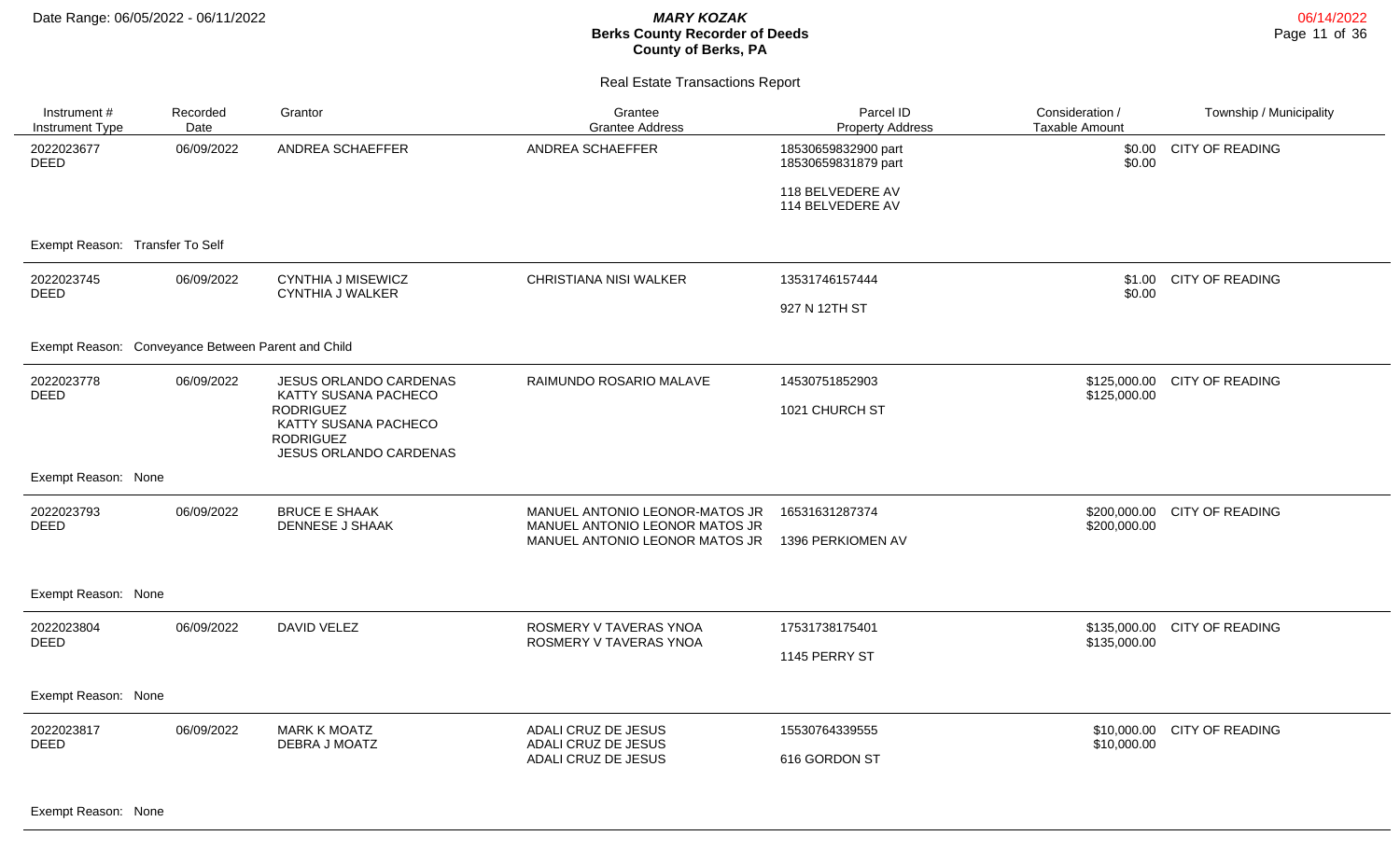| Instrument #<br><b>Instrument Type</b>           | Recorded<br>Date | Grantor                             | Grantee<br><b>Grantee Address</b>                                                                                                            | Parcel ID<br><b>Property Address</b> | Consideration /<br><b>Taxable Amount</b> | Township / Municipality      |
|--------------------------------------------------|------------------|-------------------------------------|----------------------------------------------------------------------------------------------------------------------------------------------|--------------------------------------|------------------------------------------|------------------------------|
| 2022023818<br><b>DEED</b>                        | 06/09/2022       | SRJR PROPERTIES LTD                 | CAMILO A PEREZ                                                                                                                               | 10531629170925<br>420 S 11TH ST      | \$10,000.00<br>\$30,528.00               | <b>CITY OF READING</b>       |
| Exempt Reason: None                              |                  |                                     |                                                                                                                                              |                                      |                                          |                              |
| 2022023829<br><b>DEED</b>                        | 06/09/2022       | <b>THORA DEMPSTER</b>               | JOSE ROSAS-GARCIA<br>JOSE ROSAS GARCIA<br>JOSE ROSAS GARCIA<br>MARIA DELOS COLON-PEREZ<br>MARIA DELOS COLON PEREZ<br>MARIA DELOS COLON PEREZ | 10531622189991<br>207 CHAPEL TC      | \$105,000.00                             | \$105,000.00 CITY OF READING |
| Exempt Reason: None                              |                  |                                     |                                                                                                                                              |                                      |                                          |                              |
| 2022023862<br><b>DEED</b>                        | 06/10/2022       | <b>JOHN R WORAM</b><br>JILL W WORAM | M CREATIVA HOMES LLC                                                                                                                         | 14530759840865<br>820 CHURCH ST      | \$77,500.00                              | \$77,500.00 CITY OF READING  |
| Exempt Reason: None                              |                  |                                     |                                                                                                                                              |                                      |                                          |                              |
| 2022023874<br><b>DEED</b>                        | 06/10/2022       | <b>JONNY ESPINAL</b>                | EDUARD M SEVERINO FABIAN<br>EDUARD M SEVERINO FABIAN                                                                                         | 02530636983014<br>48 NEVERSINK ST    | \$89,000.00<br>\$89,000.00               | <b>CITY OF READING</b>       |
| Exempt Reason: None                              |                  |                                     |                                                                                                                                              |                                      |                                          |                              |
| 2022023911<br><b>DEED</b>                        | 06/10/2022       | HAVEN RENTALS LLC                   | BERKS COUNTY NONPROFIT<br>REDEVELOPMENT CORPORATION                                                                                          | 16531606485965<br>201 S 17TH ST      | \$150,000.00                             | \$150,000.00 CITY OF READING |
| Exempt Reason: None                              |                  |                                     |                                                                                                                                              |                                      |                                          |                              |
| 2022023917<br><b>DEED</b><br>Exempt Reason: None | 06/10/2022       | <b>CAROLINA MERCEDES</b>            | ROMA REAL ESTATE LLC                                                                                                                         | 16531630272673<br>525 S 13TH ST      | \$70,000.00<br>\$70,000.00               | <b>CITY OF READING</b>       |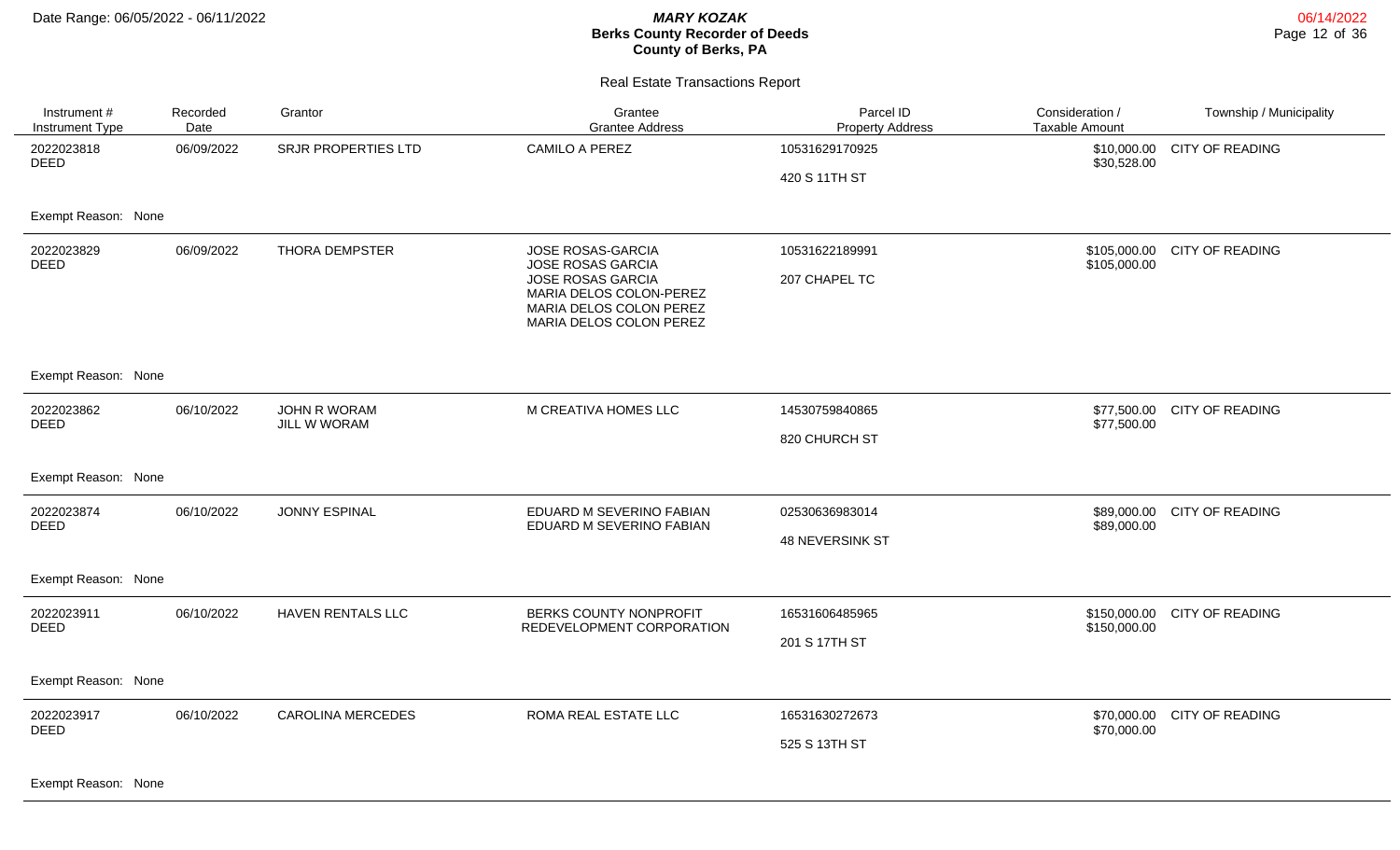Real Estate Transactions Report

| Instrument #<br>Instrument Type | Recorded<br>Date                                 | Grantor                    | Grantee<br><b>Grantee Address</b> | Parcel ID<br><b>Property Address</b> | Consideration /<br><b>Taxable Amount</b> | Township / Municipality       |
|---------------------------------|--------------------------------------------------|----------------------------|-----------------------------------|--------------------------------------|------------------------------------------|-------------------------------|
| 2022023936<br>DEED              | 06/10/2022                                       | BERKIS YSABEL BLANCO       | <b>JOSE A PEREZ</b>               | 12531745151090                       | \$50,000.00<br>\$50,000.00               | <b>CITY OF READING</b>        |
|                                 |                                                  |                            |                                   | 845 N 11TH ST                        |                                          |                               |
| Exempt Reason: None             |                                                  |                            |                                   |                                      |                                          |                               |
| 2022023941                      | 06/10/2022                                       | PRICILLA ANN COLLAZO       | EMILIANO MARRERO DE LA ROSA       | 16531641571035                       | \$110,000.00                             | <b>CITY OF READING</b>        |
| <b>DEED</b>                     |                                                  | SAMUEL COLLAZO JR          | EMILIANO MARRERO DE LA ROSA       | 610 S 18 1/2 ST                      | \$110,000.00                             |                               |
| Exempt Reason: None             |                                                  |                            |                                   |                                      |                                          |                               |
| 2022023961                      | 06/10/2022                                       | <b>BRIAN D WINTERSTEIN</b> | CHRISTOPHER T WINTERSTEIN         | 01530643870325                       | \$1.00                                   | <b>CITY OF READING</b>        |
| <b>DEED</b>                     |                                                  |                            |                                   | 514 LAUREL ST                        | \$0.00                                   |                               |
|                                 | Exempt Reason: Conveyance Between Family Members |                            |                                   |                                      |                                          |                               |
| 2022023160                      | 06/06/2022                                       | <b>JASON SNELLBAKER</b>    | <b>JASON SNELBAKER</b>            | 19439712969207                       | \$1.00                                   | <b>CITY OF READING</b>        |
| DEED - TAX<br><b>CLAIM</b>      |                                                  |                            |                                   | <b>MONROE ST</b>                     | \$0.00                                   |                               |
|                                 | Exempt Reason: Corrective or Confirmatory Deed   |                            |                                   |                                      |                                          |                               |
| 2022023292                      | 06/07/2022                                       | SHOP BEYOND THE WALLS LLC  | ANDREW M ACERRA                   | 38539713034422                       | \$240,000.00                             | <b>COLEBROOKDALE TOWNSHIP</b> |
| <b>DEED</b>                     |                                                  |                            | SAMANTHA J WOLF                   | 420 N READING AV                     | \$240,000.00                             |                               |
| Exempt Reason: None             |                                                  |                            |                                   |                                      |                                          |                               |
| 2022022992                      | 06/06/2022                                       | <b>SABINE HANSEN</b>       | RAY JOHN KNOTT                    | 39531517202482                       | \$209,900.00                             | <b>CUMRU TOWNSHIP</b>         |
| <b>DEED</b>                     |                                                  |                            |                                   | 169 OAKMONT CT                       | \$209,900.00                             |                               |
| Exempt Reason: None             |                                                  |                            |                                   |                                      |                                          |                               |
| 2022023087                      | 06/06/2022                                       | RICHARD A EDWARDS          | STATESIDE MANAGEMENT LLC          | 39530513231187                       | \$1,400,000.00                           | <b>CUMRU TOWNSHIP</b>         |
| <b>DEED</b>                     |                                                  |                            |                                   | 1069 CHURCH RD                       | \$1,400,000.00                           |                               |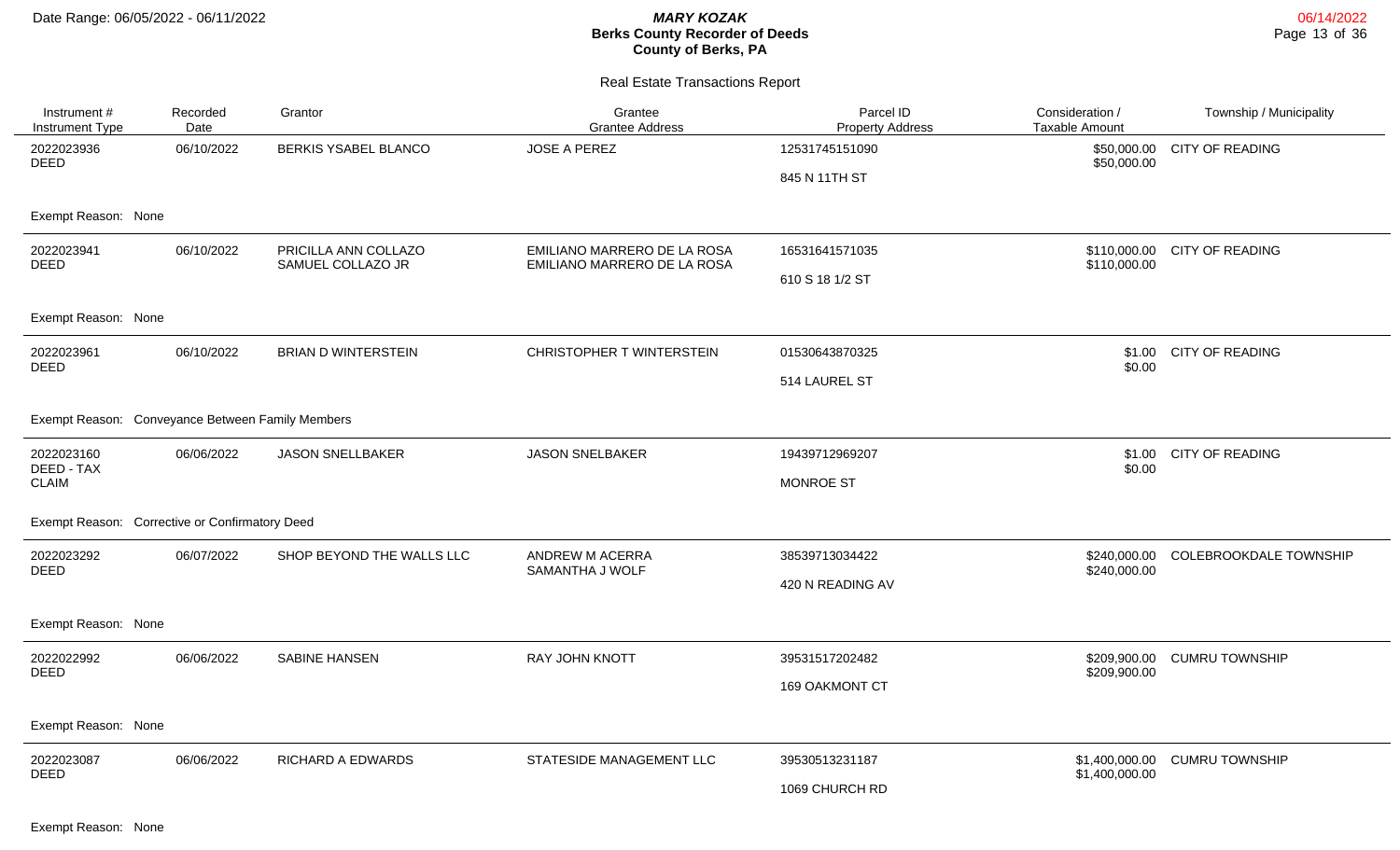| Instrument #<br>Instrument Type         | Recorded<br>Date                          | Grantor                                                    | Grantee<br><b>Grantee Address</b>           | Parcel ID<br><b>Property Address</b> | Consideration /<br><b>Taxable Amount</b> | Township / Municipality  |
|-----------------------------------------|-------------------------------------------|------------------------------------------------------------|---------------------------------------------|--------------------------------------|------------------------------------------|--------------------------|
| 2022023204<br><b>DEED</b>               | 06/07/2022                                | <b>SAJED M MIAN</b><br>NASEEM AKHTAR                       | DAVID NIEVES ROSADO<br>DAVID NIEVES ROSADO  | 39439508987989<br>108 HIGH BL        | \$219,500.00<br>\$219,500.00             | <b>CUMRU TOWNSHIP</b>    |
| Exempt Reason: None                     |                                           |                                                            |                                             |                                      |                                          |                          |
| 2022023297<br><b>DEED</b>               | 06/07/2022                                | <b>DINO SCHIAROLI JR</b><br><b>LINDA J SCHIAROLI</b>       | ELIZABETH A HOUCK                           | 39439505187964                       | \$230,100.00<br>\$230,100.00             | <b>CUMRU TOWNSHIP</b>    |
|                                         |                                           |                                                            |                                             | <b>6 NEWKIRK AV</b>                  |                                          |                          |
| Exempt Reason: None                     |                                           |                                                            |                                             |                                      |                                          |                          |
| 2022023503<br>06/08/2022<br><b>DEED</b> | PAUL D ESHELMAN REVOCABLE<br><b>TRUST</b> | <b>ROSEMARY MATHIAS</b>                                    | 39438409260434                              | \$175,000.00<br>\$175,000.00         | <b>CUMRU TOWNSHIP</b>                    |                          |
|                                         |                                           |                                                            |                                             | 1886 OLD LANCASTER PI                |                                          |                          |
| Exempt Reason: None                     |                                           |                                                            |                                             |                                      |                                          |                          |
| 2022023920<br>DEED                      | 06/10/2022                                | CARL A BITTNER AND KAY H<br>BITTNER REVOCABLE LIVING TRUST | <b>LISA K SWAVELY</b>                       | 39531517202033                       | \$1.00<br>\$0.00                         | <b>CUMRU TOWNSHIP</b>    |
|                                         |                                           |                                                            |                                             | 70 WINGED FOOT DR                    |                                          |                          |
| Exempt Reason: Transfer from a Trust    |                                           |                                                            |                                             |                                      |                                          |                          |
| 2022023921<br><b>DEED</b>               | 06/10/2022                                | CARL A BITTNER AND KAY H<br>BITTNER REVOCABLE LIVING TRUST | DAVID C BITTNER<br><b>LYNETTE B BITTNER</b> | 39530520919195                       | \$1.00<br>\$0.00                         | <b>CUMRU TOWNSHIP</b>    |
|                                         |                                           | LISA K SWAVELY                                             |                                             | 87 MEDINAH DR                        |                                          |                          |
| Exempt Reason: Transfer from a Trust    |                                           |                                                            |                                             |                                      |                                          |                          |
| 2022023464<br><b>DEED</b>               | 06/08/2022                                | MILLSTONE HOLDINGS LLC                                     | NICHOLAS KRULLE                             | 40538901290964                       | \$400,000.00<br>\$400,000.00             | <b>DISTRICT TOWNSHIP</b> |
|                                         |                                           |                                                            |                                             | 224 LANDIS STORE RD                  |                                          |                          |
| Exempt Reason: None                     |                                           |                                                            |                                             |                                      |                                          |                          |
| 2022023535                              | 06/08/2022                                | <b>JO ELLEN SCHMICK</b>                                    | NATHAN F AMATO JR<br><b>AUREY E AMATO</b>   | 40548101150645                       | \$155,000.00                             | <b>DISTRICT TOWNSHIP</b> |
| <b>DEED</b>                             |                                           |                                                            |                                             | 660 HUFFS CHURCH RD                  | \$155,000.00                             |                          |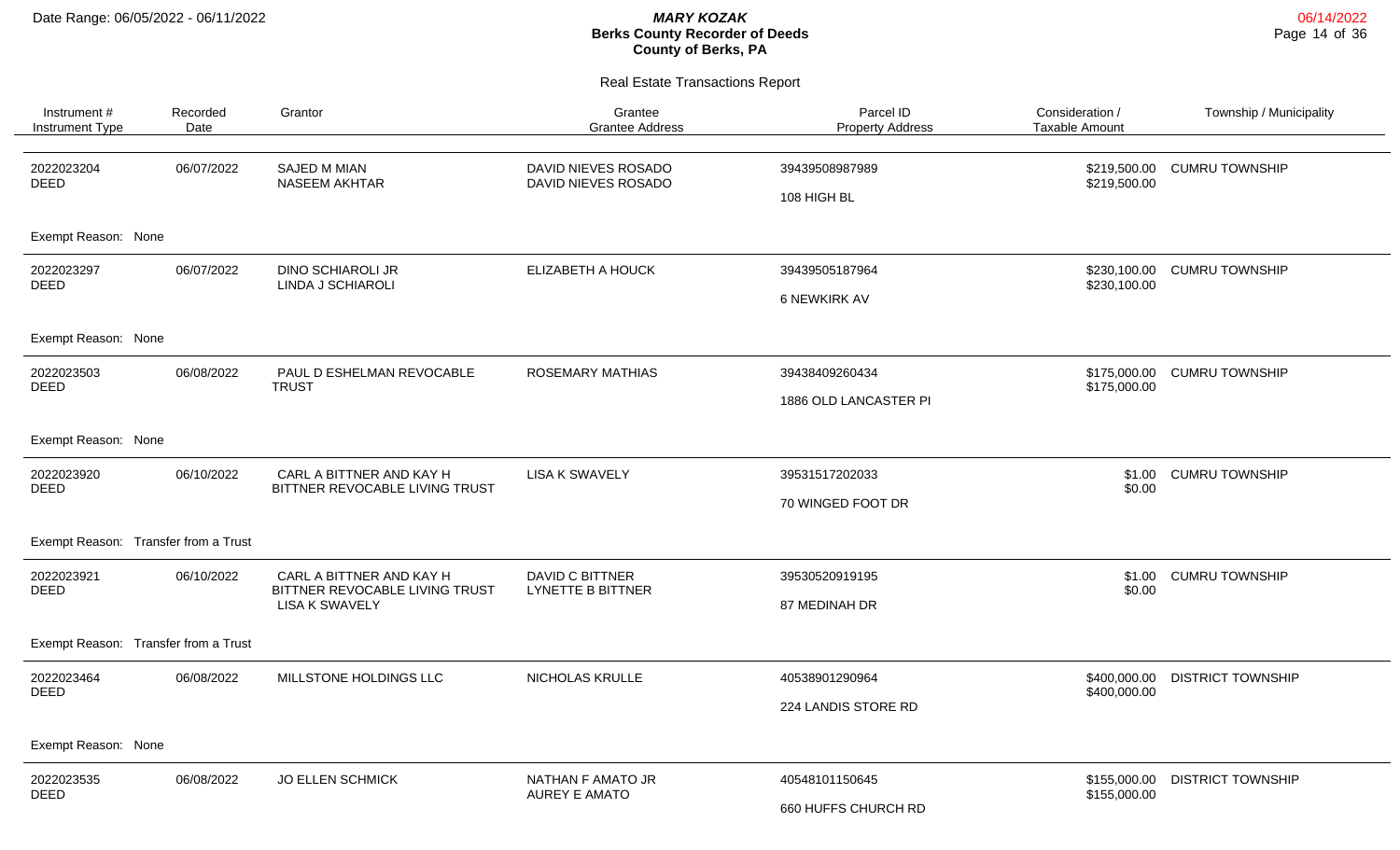Real Estate Transactions Report

| Instrument#<br>Instrument Type | Recorded<br>Date | Grantor                                                                    | Grantee<br><b>Grantee Address</b>          | Parcel ID<br><b>Property Address</b>                            | Consideration /<br><b>Taxable Amount</b> | Township / Municipality  |
|--------------------------------|------------------|----------------------------------------------------------------------------|--------------------------------------------|-----------------------------------------------------------------|------------------------------------------|--------------------------|
| Exempt Reason: None            |                  |                                                                            |                                            |                                                                 |                                          |                          |
| 2022022957<br><b>DEED</b>      | 06/06/2022       | ALEXANDER J HUBICKEY<br><b>KELLY HUBICKEY</b>                              | <b>DAVID KITSIO</b><br><b>DANA MCKENNA</b> | 41538615734565<br>834 ENGLESVILLHILL RD                         | \$220,000.00<br>\$220,000.00             | <b>DOUGLASS TOWNSHIP</b> |
| Exempt Reason: None            |                  |                                                                            |                                            |                                                                 |                                          |                          |
| 2022023457<br><b>DEED</b>      | 06/08/2022       | <b>TYLER GHEER</b><br><b>BRITTANY LAZER</b><br><b>BRITTANY LAZER-GHEER</b> | <b>JAMES WILK</b>                          | 42536801458422<br>42000000000006<br>42000000000005              | \$351,000.00<br>\$351,000.00             | <b>EARL TOWNSHIP</b>     |
|                                |                  |                                                                            |                                            | 208 TOLL HOUSE RD<br><b>TOLLHOUSE RD</b><br><b>TOLLHOUSE RD</b> |                                          |                          |
| Exempt Reason: None            |                  |                                                                            |                                            |                                                                 |                                          |                          |
| 2022023019<br><b>DEED</b>      | 06/06/2022       | BERKS AT PATHFINDER MEADOWS<br><b>LLC</b>                                  | DARBY MARIE THOMPSON                       | 43533604632576                                                  | \$447,562.00<br>\$447,562.00             | <b>EXETER TOWNSHIP</b>   |
|                                |                  | BERKS NEW HOMES LLC<br><b>BERKS HOMES</b>                                  |                                            | 12 CROOKED CT                                                   |                                          |                          |
| Exempt Reason: None            |                  |                                                                            |                                            |                                                                 |                                          |                          |
| 2022023109<br><b>DEED</b>      | 06/06/2022       | JOSEPH J SCHLAFFER                                                         | SHELLEY R DWINAL                           | 43532510374345                                                  | \$196,000.00<br>\$196,000.00             | <b>EXETER TOWNSHIP</b>   |
|                                |                  |                                                                            |                                            | 3107 ORCHARD VIEW RD                                            |                                          |                          |
| Exempt Reason: None            |                  |                                                                            |                                            |                                                                 |                                          |                          |
| 2022023127<br>DEED             | 06/06/2022       | <b>BOB P KEMMERER</b>                                                      | PATRICK GLENNON                            | 43532506370975                                                  | \$198,000.00<br>\$198,000.00             | <b>EXETER TOWNSHIP</b>   |
|                                |                  | AIDA L KEMMERER                                                            | <b>JOAN GLENNON</b>                        | 2305 ORCHARD VIEW RD                                            |                                          |                          |
| Exempt Reason: None            |                  |                                                                            |                                            |                                                                 |                                          |                          |
| 2022023166<br><b>DEED</b>      | 06/06/2022       | JOSEPH F WILFONG SR<br><b>DENISE M WILFONG</b>                             | MICHAEL FERRELL<br>CASEY ELIZABETH BROWN   | 43532617029463                                                  | \$250,000.00<br>\$250,000.00             | <b>EXETER TOWNSHIP</b>   |
|                                |                  |                                                                            |                                            | 9 THORNBURY RD                                                  |                                          |                          |

Exempt Reason: None

06/14/2022 Page 15 of 36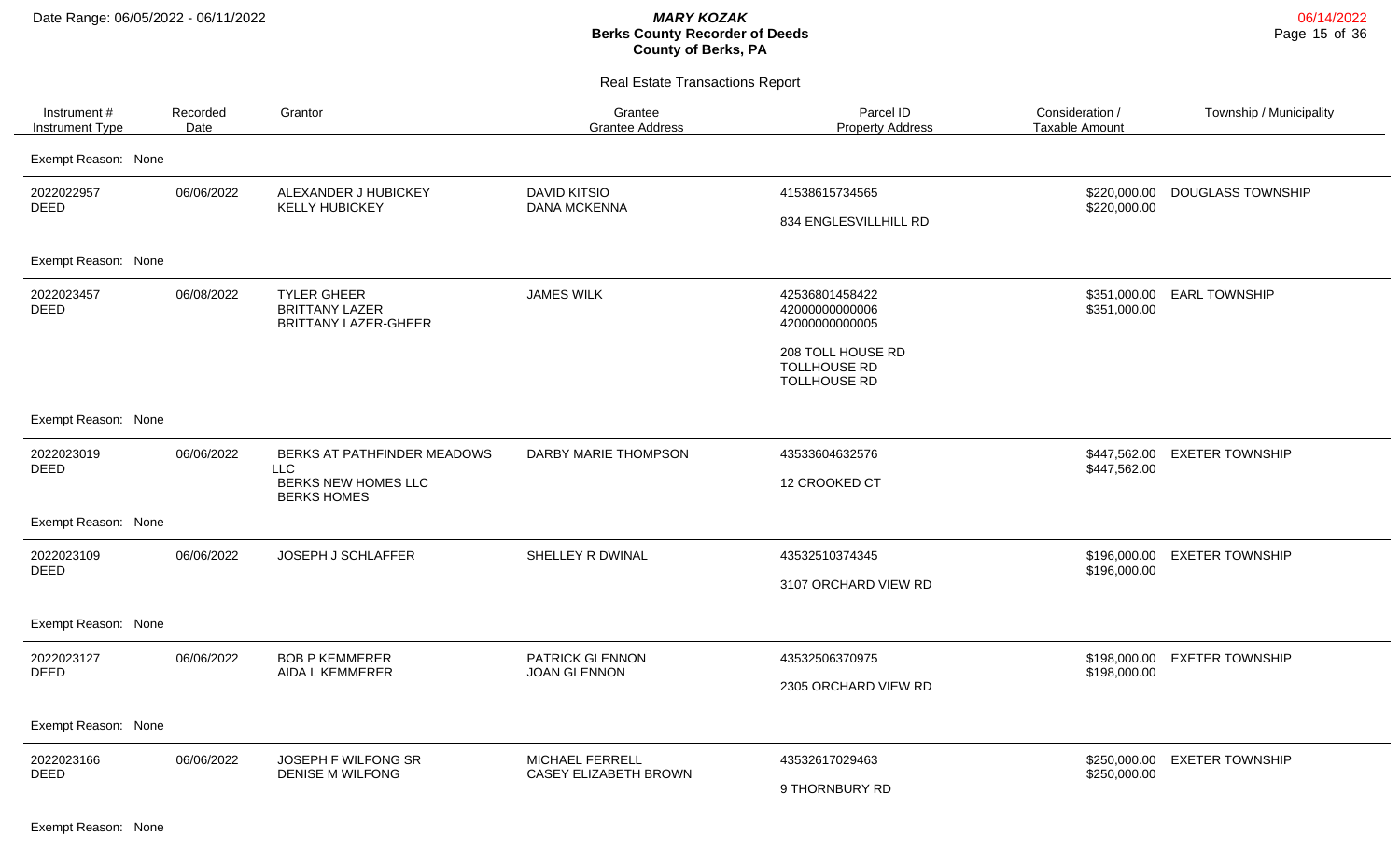06/14/2022 Page 16 of 36

| Instrument#<br>Instrument Type                     | Recorded<br>Date | Grantor                                         | Grantee<br><b>Grantee Address</b>         | Parcel ID<br><b>Property Address</b>   | Consideration /<br><b>Taxable Amount</b> | Township / Municipality        |
|----------------------------------------------------|------------------|-------------------------------------------------|-------------------------------------------|----------------------------------------|------------------------------------------|--------------------------------|
| 2022023398<br><b>DEED</b>                          | 06/07/2022       | FERN ELIZABETH BIEBER                           | FERN E BIEBER IRREVOCABLE TRUST           | 43532516844376<br>821 LORANE RD        | \$0.00<br>\$0.00                         | <b>EXETER TOWNSHIP</b>         |
| Exempt Reason: Transfer to a Trust                 |                  |                                                 |                                           |                                        |                                          |                                |
| 2022023425<br><b>DEED</b>                          | 06/08/2022       | <b>KELLY A SMOYER</b><br><b>JOSEPH R SMOYER</b> | TARYN ELIZABETH MOYER                     | 43532510278381<br>1702 ORCHARD VIEW RD | \$213,000.00                             | \$213,000.00 EXETER TOWNSHIP   |
| Exempt Reason: None                                |                  |                                                 |                                           |                                        |                                          |                                |
| 2022023546<br><b>DEED</b>                          | 06/08/2022       | ANNA E HARNER ESTATE                            | RUSSELL S KLINE JR                        | 43534406395670<br>301 S BAUMSTOWN RD   | \$265,000.00<br>\$265,000.00             | <b>EXETER TOWNSHIP</b>         |
| Exempt Reason: None                                |                  |                                                 |                                           |                                        |                                          |                                |
| 2022023550<br>DEED                                 | 06/08/2022       | ALYSSA P BEYER                                  | JUDITH E LOGAN                            | 43532506381528<br>WISTER WY            | \$200,000.00                             | \$200,000.00 EXETER TOWNSHIP   |
| Exempt Reason: None                                |                  |                                                 |                                           |                                        |                                          |                                |
| 2022023835<br>DEED                                 | 06/10/2022       | <b>CAROLYN L KOSTREY</b>                        | CAROLYN L KOSTREY<br>MELISSA L KOSTREY    | 43533510367326<br>6105 PERKIOMEN AV    | \$0.00                                   | \$0.00 EXETER TOWNSHIP         |
| Exempt Reason: Conveyance Between Parent and Child |                  |                                                 |                                           |                                        |                                          |                                |
| 2022023947<br><b>DEED</b>                          | 06/10/2022       | <b>MARISSA LYNN MAY</b>                         | MARISSA LYNN MAY<br><b>CRISTIAN MORAR</b> | 43533606485954<br>1102 HEATHROW CT     | \$1.00<br>\$0.00                         | <b>EXETER TOWNSHIP</b>         |
| Exempt Reason: Conveyance Between Spouses          |                  |                                                 |                                           |                                        |                                          |                                |
| 2022023900<br><b>DEED</b>                          | 06/10/2022       | <b>NELSON MARTIN</b>                            | MICHAEL ALAN WITMAYER                     | 44543116739427<br>125 S FRANKLIN ST    | \$263,000.00                             | \$263,000.00 FLEETWOOD BOROUGH |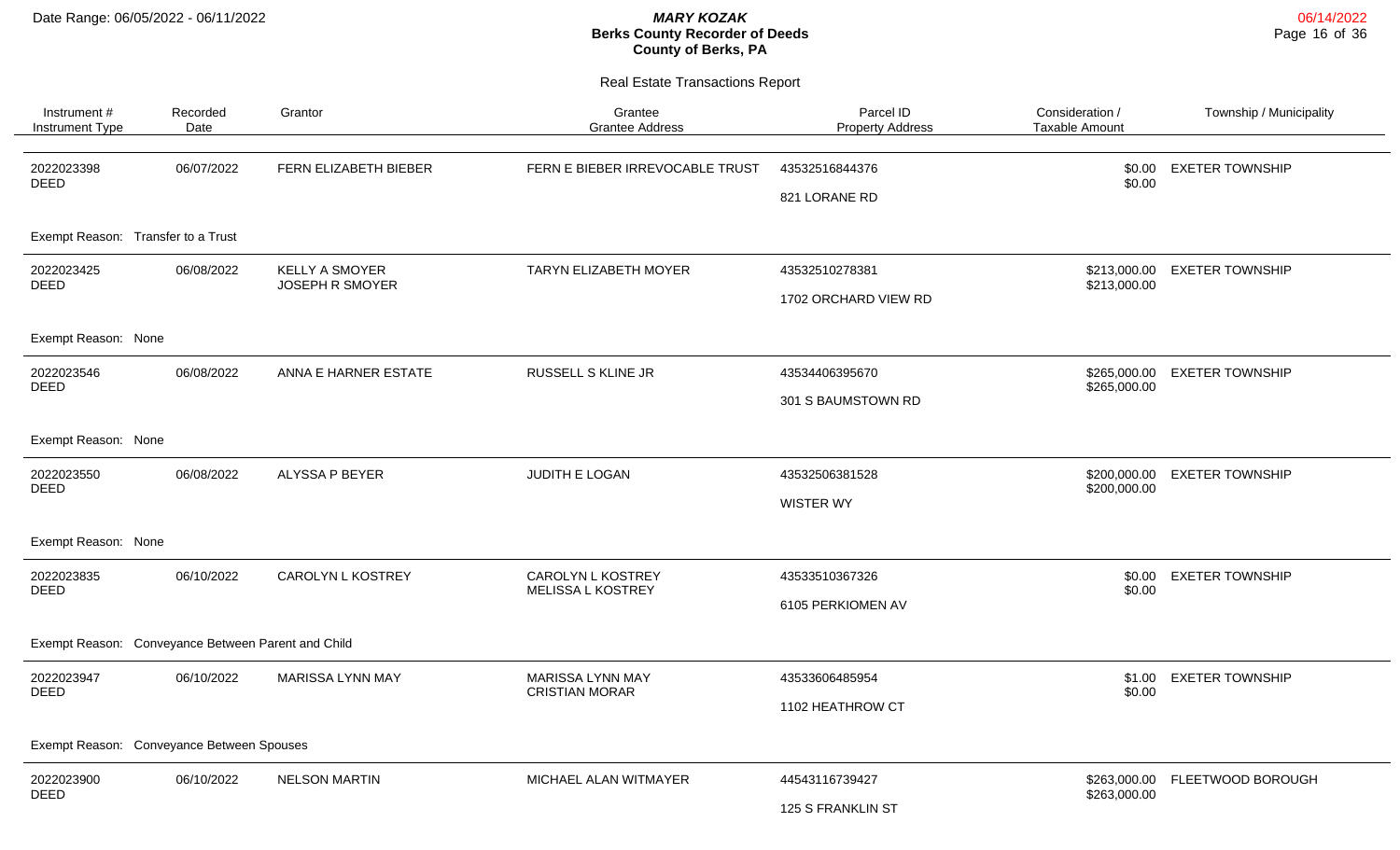Real Estate Transactions Report

| Instrument #<br>Instrument Type                    | Recorded<br>Date | Grantor                                        | Grantee<br><b>Grantee Address</b>            | Parcel ID<br><b>Property Address</b> | Consideration /<br><b>Taxable Amount</b> | Township / Municipality      |
|----------------------------------------------------|------------------|------------------------------------------------|----------------------------------------------|--------------------------------------|------------------------------------------|------------------------------|
| Exempt Reason: None                                |                  |                                                |                                              |                                      |                                          |                              |
| 2022023096<br><b>DEED</b>                          | 06/06/2022       | <b>JAMES P LAURIA</b>                          | <b>JAMES LAURIA</b><br><b>KRISTEN LAURIA</b> | 45543504823175<br>53 KOHLERS HILL RD | \$0.00<br>\$0.00                         | <b>GREENWICH TOWNSHIP</b>    |
| Exempt Reason: Conveyance Between Spouses          |                  |                                                |                                              |                                      |                                          |                              |
| 2022023338<br><b>DEED</b>                          | 06/07/2022       | <b>JAMES KERKUSZ</b>                           | 2 S FOURTH ST LLC                            | 46449405099944<br>2 S 4TH ST         | \$310,000.00                             | \$310,000.00 HAMBURG BOROUGH |
| Exempt Reason: None                                |                  |                                                |                                              |                                      |                                          |                              |
| 2022023407<br>DEED                                 | 06/07/2022       | <b>BRIAN ANGSTADT</b><br>CARRIE BETH ANGSTADT  | CARRIE BETH ANGSTADT                         | 46449513128619<br>409 N 6TH ST       | \$0.00<br>\$0.00                         | <b>HAMBURG BOROUGH</b>       |
| Exempt Reason: Conveyance Between Parent and Child |                  |                                                |                                              |                                      |                                          |                              |
| 2022023413<br><b>DEED</b>                          | 06/07/2022       | CHRISTOPHER M SCHAEFFER<br>JILL MARIE SAUNDERS | CHRISTOPHER M SCHAEFFER                      | 46449513047477<br>46449513047563     | \$0.00<br>\$180,480.00                   | <b>HAMBURG BOROUGH</b>       |
|                                                    |                  |                                                |                                              | 728 N 4TH ST<br>726 N 4TH ST         |                                          |                              |
| Exempt Reason: Transfer To Self                    |                  |                                                |                                              |                                      |                                          |                              |
| 2022023930<br><b>DEED</b>                          | 06/10/2022       | JOSEPH F ABBONIZIO<br>JANICE M ABBONIZIO       | NATALIE ANN TERCHA<br>NICKOLAS ADAM TERCHA   | 51434604621652<br>48                 | \$290,000.00<br>\$290,000.00             | <b>HEIDELBERG TOWNSHIP</b>   |
|                                                    |                  |                                                |                                              | 741 TEXTER MT RD                     |                                          |                              |
| Exempt Reason: None                                |                  |                                                |                                              |                                      |                                          |                              |
| 2022023042<br><b>DEED</b>                          | 06/06/2022       | <b>BROOKSHIRE PARTNERS LP</b>                  | PAUL H SCHAFFER<br><b>MARY J SCHAFFER</b>    | 52640102994652<br>MT VERNON DR       | \$641,704.00<br>\$641,704.00             | <b>HEREFORD TOWNSHIP</b>     |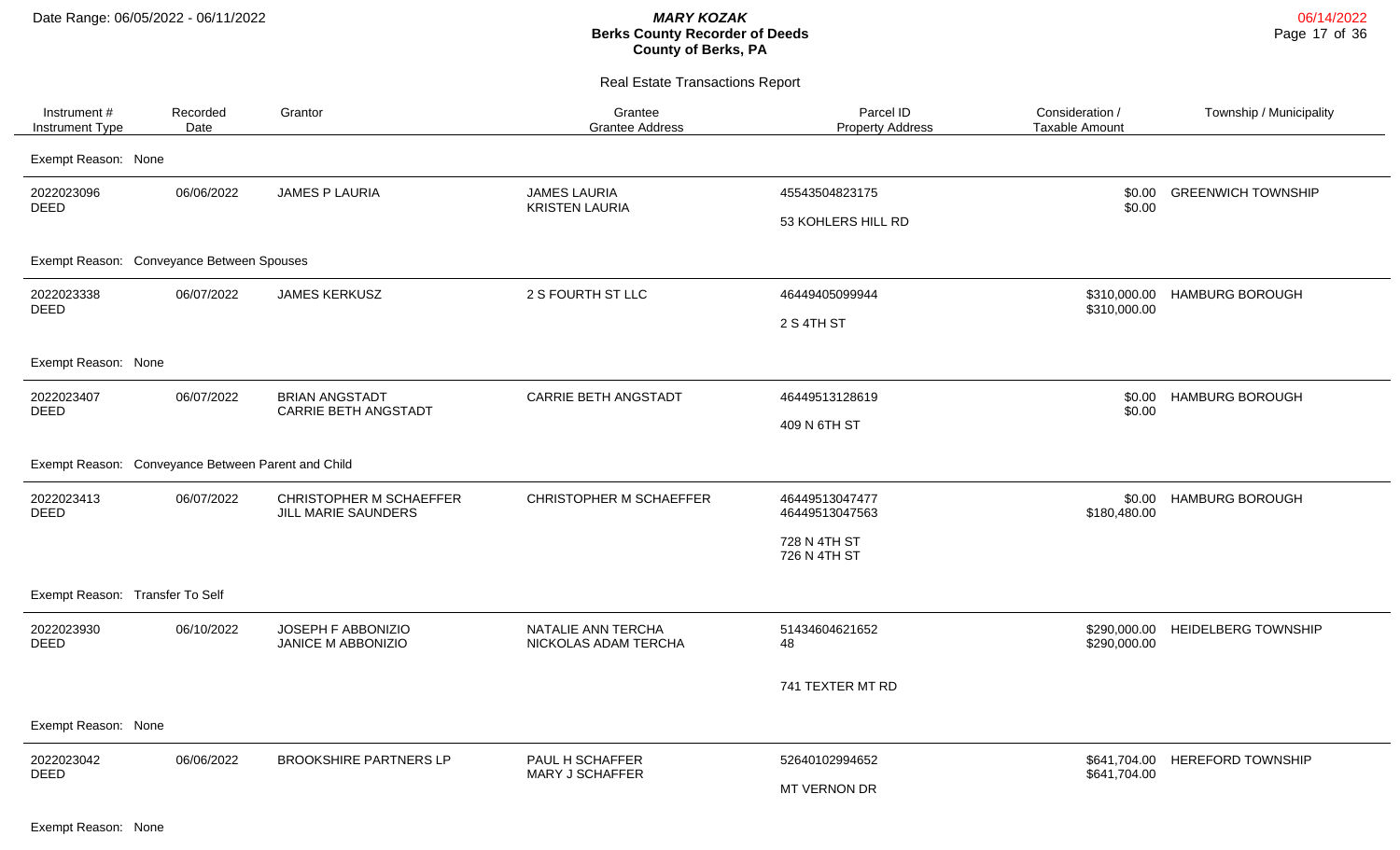Real Estate Transactions Report

| Instrument#<br>Instrument Type                          | Recorded<br>Date | Grantor                                      | Grantee<br><b>Grantee Address</b>         | Parcel ID<br><b>Property Address</b>  | Consideration /<br><b>Taxable Amount</b> | Township / Municipality  |
|---------------------------------------------------------|------------------|----------------------------------------------|-------------------------------------------|---------------------------------------|------------------------------------------|--------------------------|
| 2022023385<br>DEED                                      | 06/07/2022       | <b>SARA E DOBSON</b><br>SEAN J DOBSON        | LEANNE RUTH ROHRBACH                      | 52549204724190<br>52 B ST PETERS RD   | \$351,000.00<br>\$351,000.00             | <b>HEREFORD TOWNSHIP</b> |
| Exempt Reason: None                                     |                  |                                              |                                           |                                       |                                          |                          |
| 2022023771<br><b>DEED</b>                               | 06/09/2022       | MARY ANN FINEGAN                             | EVAN T MUSSELMAN<br>CASEY E HORAY         | 52549001374395<br>210 DAIRY LN        | \$560,000.00<br>\$560,000.00             | <b>HEREFORD TOWNSHIP</b> |
| Exempt Reason: None                                     |                  |                                              |                                           |                                       |                                          |                          |
| 2022023173<br><b>DEED</b>                               | 06/06/2022       | ANDREA MARIE ELY                             | <b>ULTRA LLC</b>                          | 53445014432888c01<br>20 JEFFERSON PL  | \$75,000.00<br>\$75,000.00               | JEFFERSON TOWNSHIP       |
| Exempt Reason: None                                     |                  |                                              |                                           |                                       |                                          |                          |
| 2022023065<br><b>DEED</b>                               | 06/06/2022       | JOAN HARTMAN ESTATE<br>JOAN A HARTMAN ESTATE | ANTHONY PAUL HARTMAN                      | 54530618209114<br>1417 NEW HOLLAND RD | \$1.00<br>\$0.00                         | <b>KENHORST BOROUGH</b>  |
| Exempt Reason: Conveyance through Will or Intestate Law |                  |                                              |                                           |                                       |                                          |                          |
| 2022023645<br><b>DEED</b>                               | 06/08/2022       | <b>SEAN M REINERT</b>                        | <b>ABIGAIL BARLEY</b>                     | 54530618208212<br>54530618208109      | \$222,000.00<br>\$222,000.00             | <b>KENHORST BOROUGH</b>  |
|                                                         |                  |                                              |                                           | 1414 LIBERTY AV<br><b>LIBERTY AV</b>  |                                          |                          |
| Exempt Reason: None                                     |                  |                                              |                                           |                                       |                                          |                          |
| 2022023670<br><b>DEED</b>                               | 06/09/2022       | MARGARET K DEVLIN                            | RAYMOND A NORFO JR<br><b>EDEN M NORFO</b> | 55544307681241<br>341 FAIRVIEW DR     | \$280,000.00<br>\$280,000.00             | KUTZTOWN BOROUGH         |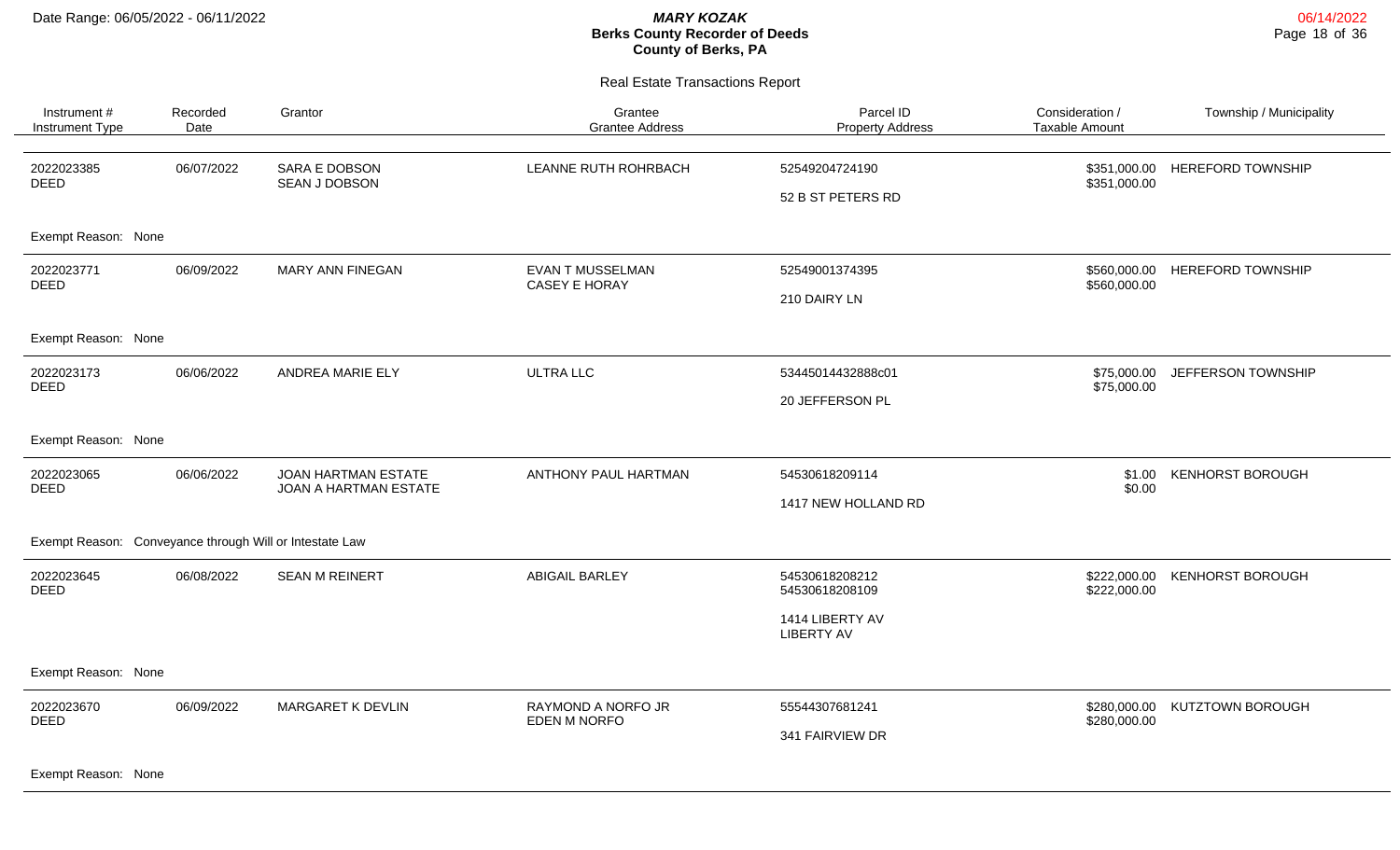06/14/2022 Page 19 of 36

| Instrument #<br>Instrument Type                  | Recorded<br>Date | Grantor                                | Grantee<br><b>Grantee Address</b>                  | Parcel ID<br><b>Property Address</b>  | Consideration /<br><b>Taxable Amount</b> | Township / Municipality   |
|--------------------------------------------------|------------------|----------------------------------------|----------------------------------------------------|---------------------------------------|------------------------------------------|---------------------------|
| 2022023107<br><b>DEED</b>                        | 06/06/2022       | <b>FELIX RIVERA</b><br>FELIX RIVERA SR | FELIX RIVERA SR<br><b>JULIA RIVERA</b>             | 57531806288651<br><b>1610 VINE ST</b> | \$1.00<br>\$0.00                         | LAURELDALE BOROUGH        |
| Exempt Reason: Conveyance Between Family Members |                  |                                        |                                                    |                                       |                                          |                           |
| 2022023340<br><b>DEED</b>                        | 06/07/2022       | ALEXIS FLOORING LLC                    | <b>VALERIE STOWELL</b><br>SAYRE JOHN BYRON STOWELL | 57530808897182                        | \$239,500.00<br>\$239,500.00             | LAURELDALE BOROUGH        |
|                                                  |                  |                                        | SAYRE JOHN BYRON STOWELL                           | 3420 HOLTRY ST                        |                                          |                           |
| Exempt Reason: None                              |                  |                                        |                                                    |                                       |                                          |                           |
| 2022023391<br><b>DEED</b>                        | 06/07/2022       | FELIX RIVERA SR                        | FELIX RIVERA SR<br><b>JULIA RIVERA</b>             | 57530808883929                        | \$1.00<br>\$0.00                         | LAURELDALE BOROUGH        |
|                                                  |                  |                                        |                                                    | 3415 MCKENTLY ST                      |                                          |                           |
| Exempt Reason: Conveyance Between Family Members |                  |                                        |                                                    |                                       |                                          |                           |
| 2022023776<br><b>DEED</b>                        | 06/09/2022       | ANDRES ORTIZ                           | PA FLIPBROS LLC                                    | 57531917213328                        | \$140,000.00<br>\$140,000.00             | LAURELDALE BOROUGH        |
|                                                  |                  |                                        |                                                    | 3506 GRAY ST                          |                                          |                           |
| Exempt Reason: None                              |                  |                                        |                                                    |                                       |                                          |                           |
| 2022023640<br>DEED                               | 06/08/2022       | <b>RONDA K WOLFE</b>                   | <b>JENNIFER A RIGHTMYER</b>                        | 92449119503084                        | \$137,000.00<br>\$137,000.00             | LEESPORT BOROUGH          |
|                                                  |                  |                                        |                                                    | 18 N SCHUYLKILL AV                    |                                          |                           |
| Exempt Reason: None                              |                  |                                        |                                                    |                                       |                                          |                           |
| 2022023343<br><b>DEED</b>                        | 06/07/2022       | KIERNAN REVOCABLE LIVING TRUST         | <b>CHARLES KIERNAN</b><br>SARAH JANE VILANKULU     | 59547202797934                        | \$1.00<br>\$0.00                         | <b>LONGSWAMP TOWNSHIP</b> |
|                                                  |                  |                                        |                                                    | 388 TOWER RD                          |                                          |                           |
| Exempt Reason: Transfer from a Trust             |                  |                                        |                                                    |                                       |                                          |                           |
| 2022023402<br><b>DEED</b>                        | 06/07/2022       | LINNIE M EVANS ESTATE                  | <b>JENNIFER WILKINS</b><br><b>RAYMOND WILKINS</b>  | 59547314336245                        | \$265,000.00<br>\$265,000.00             | LONGSWAMP TOWNSHIP        |
|                                                  |                  |                                        |                                                    | 609 STATE ST                          |                                          |                           |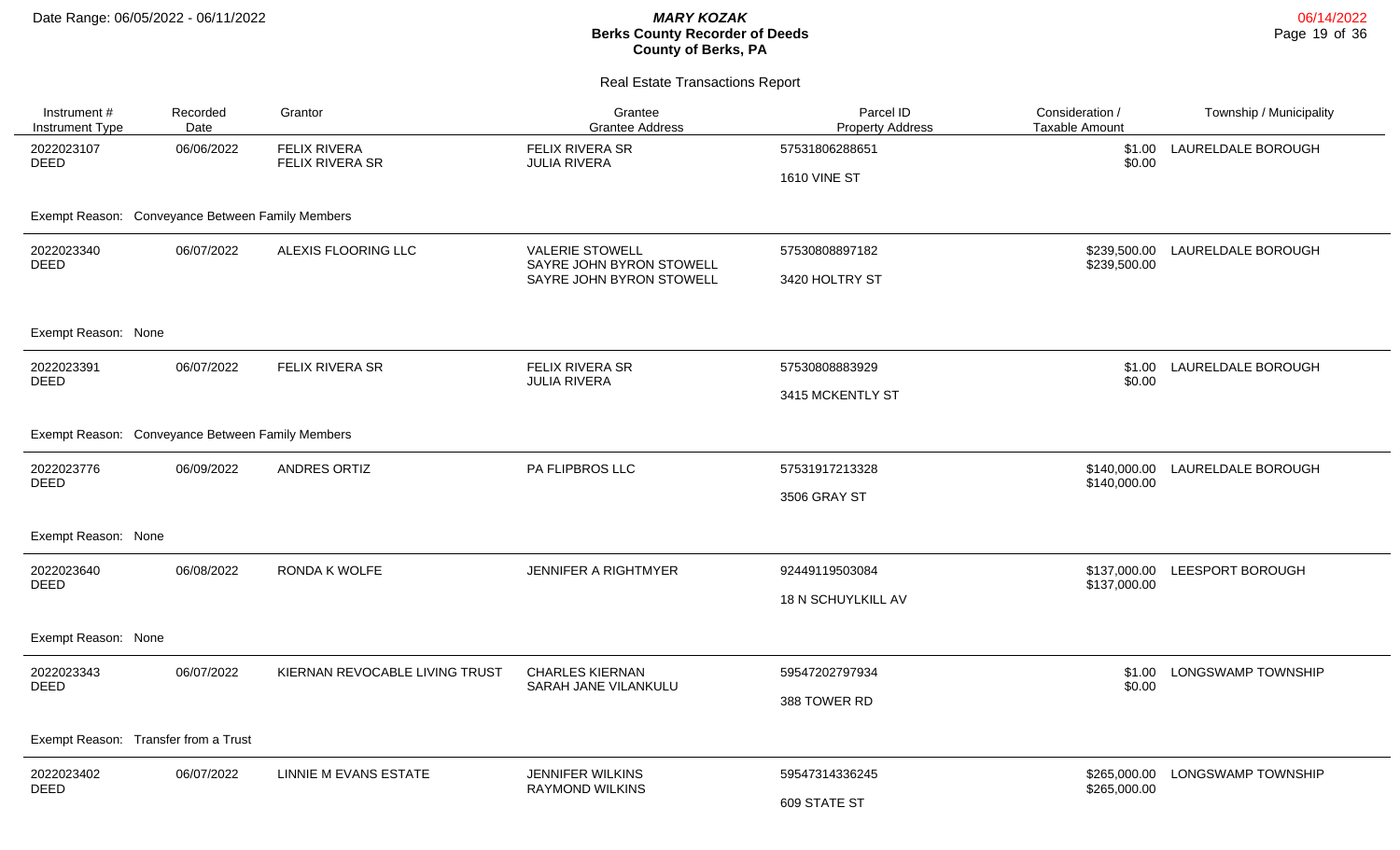Real Estate Transactions Report

| Instrument #<br>Instrument Type                    | Recorded<br>Date | Grantor                                   | Grantee<br><b>Grantee Address</b>                              | Parcel ID<br><b>Property Address</b> | Consideration /<br><b>Taxable Amount</b> | Township / Municipality |
|----------------------------------------------------|------------------|-------------------------------------------|----------------------------------------------------------------|--------------------------------------|------------------------------------------|-------------------------|
| Exempt Reason: None                                |                  |                                           |                                                                |                                      |                                          |                         |
| 2022023410<br>DEED                                 | 06/07/2022       | DALE K HEFFNER<br>REBECCA L HEFFNER       | <b>MATTHEW MACDONALD</b><br>SARAH MACDONALD                    | 59548204538618<br>24 HEFFNER LN      | \$1.00<br>\$0.00                         | LONGSWAMP TOWNSHIP      |
| Exempt Reason: Conveyance Between Parent and Child |                  |                                           |                                                                |                                      |                                          |                         |
| 2022023643<br><b>DEED</b>                          | 06/08/2022       | MICHAEL A FEGELY                          | ALYSSA L FEGELY<br>MITCHELL KANTNER                            | 59547202686646<br>435 HOME RD        | \$1.00<br>\$150,720.00                   | LONGSWAMP TOWNSHIP      |
| Exempt Reason: Conveyance Between Parent and Child |                  |                                           |                                                                |                                      |                                          |                         |
| 2022023968<br><b>DEED</b>                          | 06/10/2022       | <b>GARIN BOSSERT</b>                      | <b>TERRANCE OPRA</b>                                           | 59548303216443<br>1271 STATE ST      | \$160,000.00<br>\$160,000.00             | Longswamp Township      |
| Exempt Reason: None                                |                  |                                           |                                                                |                                      |                                          |                         |
| 2022023672<br>DEED                                 | 06/09/2022       | <b>BUD MANNING</b><br><b>MARY MANNING</b> | <b>CYNTHIA VASQUEZ</b>                                         | 23532714226940<br>922 BRIGHTON AV    | \$260,000.00<br>\$260,000.00             | LOWER ALSACE TOWNSHIP   |
| Exempt Reason: None                                |                  |                                           |                                                                |                                      |                                          |                         |
| 2022023832<br>DEED                                 | 06/10/2022       | THOMAS L COOPER<br>DEBORAH S COOPER       | <b>LEAH KNOX</b><br><b>BRYNN WHITE</b>                         | 23532717016752<br>11 PARK LN         | \$285,000.00<br>\$285,000.00             | LOWER ALSACE TOWNSHIP   |
| Exempt Reason: None                                |                  |                                           |                                                                |                                      |                                          |                         |
| 2022023853<br><b>DEED</b>                          | 06/10/2022       | ROBERTO URBINA                            | <b>ENRIQUE URBINA</b><br>KC ELIZABETH URBINA<br>ROBERTO URBINA | 23532714229989<br>206 MONTGOMERY AV  | \$1.00<br>\$0.00                         | LOWER ALSACE TOWNSHIP   |

Exempt Reason: Conveyance Between Parent and Child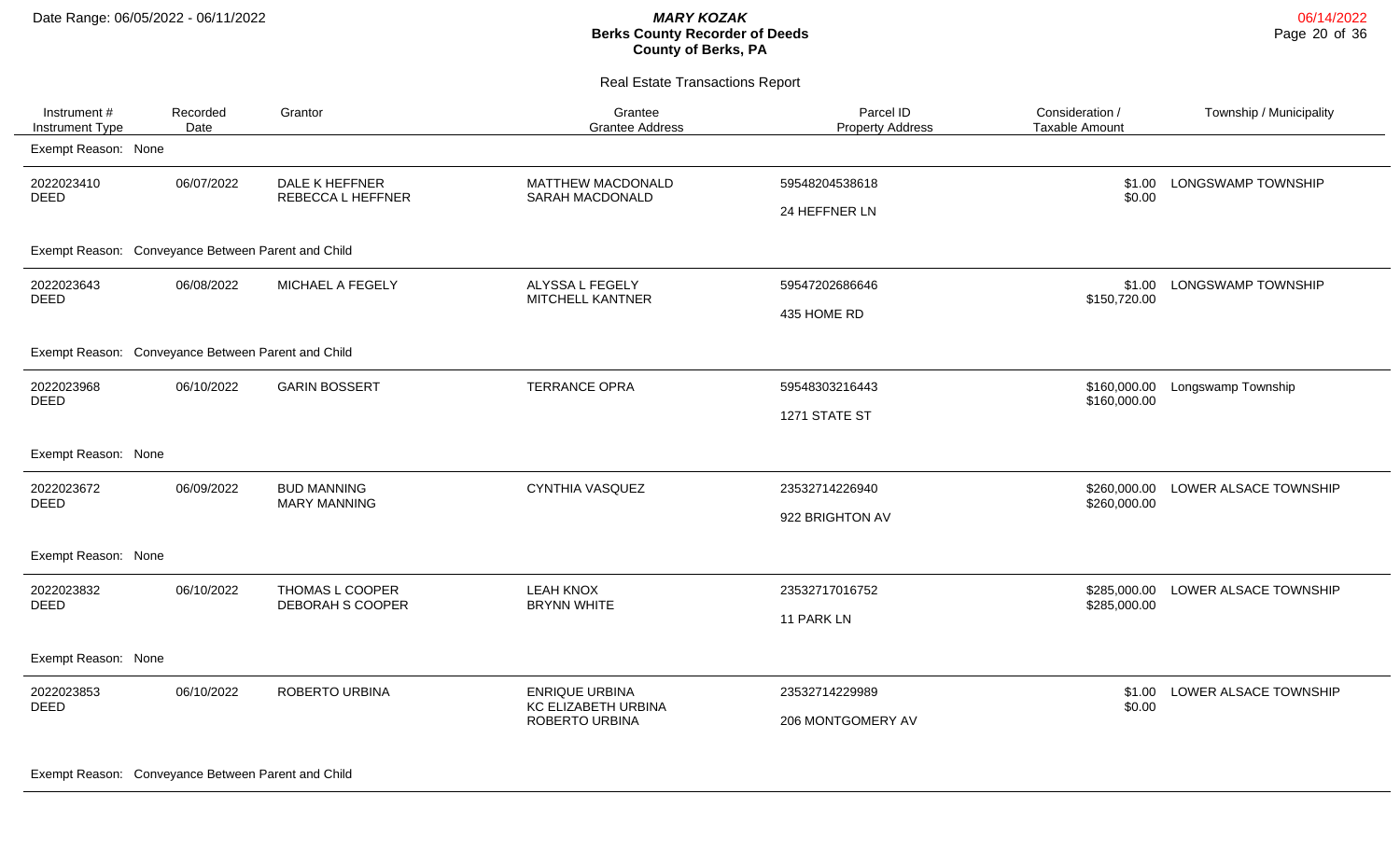| Instrument #<br>Instrument Type                  | Recorded<br>Date | Grantor                                   | Grantee<br><b>Grantee Address</b>                               | Parcel ID<br><b>Property Address</b> | Consideration /<br><b>Taxable Amount</b> | Township / Municipality   |  |  |
|--------------------------------------------------|------------------|-------------------------------------------|-----------------------------------------------------------------|--------------------------------------|------------------------------------------|---------------------------|--|--|
| 2022023349<br><b>DEED</b>                        | 06/07/2022       | <b>DAVID A KUIPERS</b><br>DONNA L KUIPERS | <b>LAURA BERKOWITZ</b>                                          | 49437608991222<br>21 CONNECTICUT AV  | \$520,000.00<br>\$520,000.00             | LOWER HEIDELBERG TOWNSHIP |  |  |
| Exempt Reason: None                              |                  |                                           |                                                                 |                                      |                                          |                           |  |  |
| 2022023597<br><b>DEED</b>                        | 06/08/2022       | <b>EDWIN PABON</b><br><b>GAEA PABON</b>   | <b>CHAD T OXENREIDER</b><br><b>MEGAN A OXENREIDER</b>           | 49436607699677<br>133 TIMBERLAKE LN  | \$453,000.00<br>\$453,000.00             | LOWER HEIDELBERG TOWNSHIP |  |  |
| Exempt Reason: None                              |                  |                                           |                                                                 |                                      |                                          |                           |  |  |
| 2022023660<br><b>DEED</b>                        | 06/09/2022       | FORINO CO LP                              | CARA R WALTER ALEXANDER<br>CARA R WALTER ALEXANDER              | 49438701377915<br>104 STAPLEHILL CT  | \$309,000.00<br>\$309,000.00             | LOWER HEIDELBERG TOWNSHIP |  |  |
| Exempt Reason: None                              |                  |                                           |                                                                 |                                      |                                          |                           |  |  |
| 2022023768<br><b>DEED</b>                        | 06/09/2022       | FORINO CO LP                              | RONALD M CAMPBELL                                               | 49438701386064<br>105 STAPLEHILL CT  | \$299.900.00<br>\$299,900.00             | LOWER HEIDELBERG TOWNSHIP |  |  |
| Exempt Reason: None                              |                  |                                           |                                                                 |                                      |                                          |                           |  |  |
| 2022023075<br><b>DEED</b>                        | 06/06/2022       | <b>STEPHEN M COSTA</b><br>ROXANNE L COSTA | DANIEL J BURKETT<br>CHERI L BURKETT                             | 61542117121067<br>518 VENICE DR      | \$370,000.00<br>\$370,000.00             | MAIDENCREEK TOWNSHIP      |  |  |
| Exempt Reason: None                              |                  |                                           |                                                                 |                                      |                                          |                           |  |  |
| 2022023342<br><b>DEED</b>                        | 06/07/2022       | <b>BRUCE D MOYER</b>                      | <b>BRUCE D MOYER</b><br>ANDREW LEE MOYER<br>TORI ROCHELLE MOYER | 61540200810989<br>170 KEMMERER RD    | \$1.00<br>\$0.00                         | MAIDENCREEK TOWNSHIP      |  |  |
| Exempt Reason: Conveyance Between Family Members |                  |                                           |                                                                 |                                      |                                          |                           |  |  |
| 2022023684<br><b>DEED</b>                        | 06/09/2022       | <b>GISELLE I CLARKE</b>                   | DONALD E MAST JR<br><b>CHRISTINA R UMSTEAD</b>                  | 61541115544321<br>230 LONGLEAF DR    | \$342,500.00<br>\$342,500.00             | MAIDENCREEK TOWNSHIP      |  |  |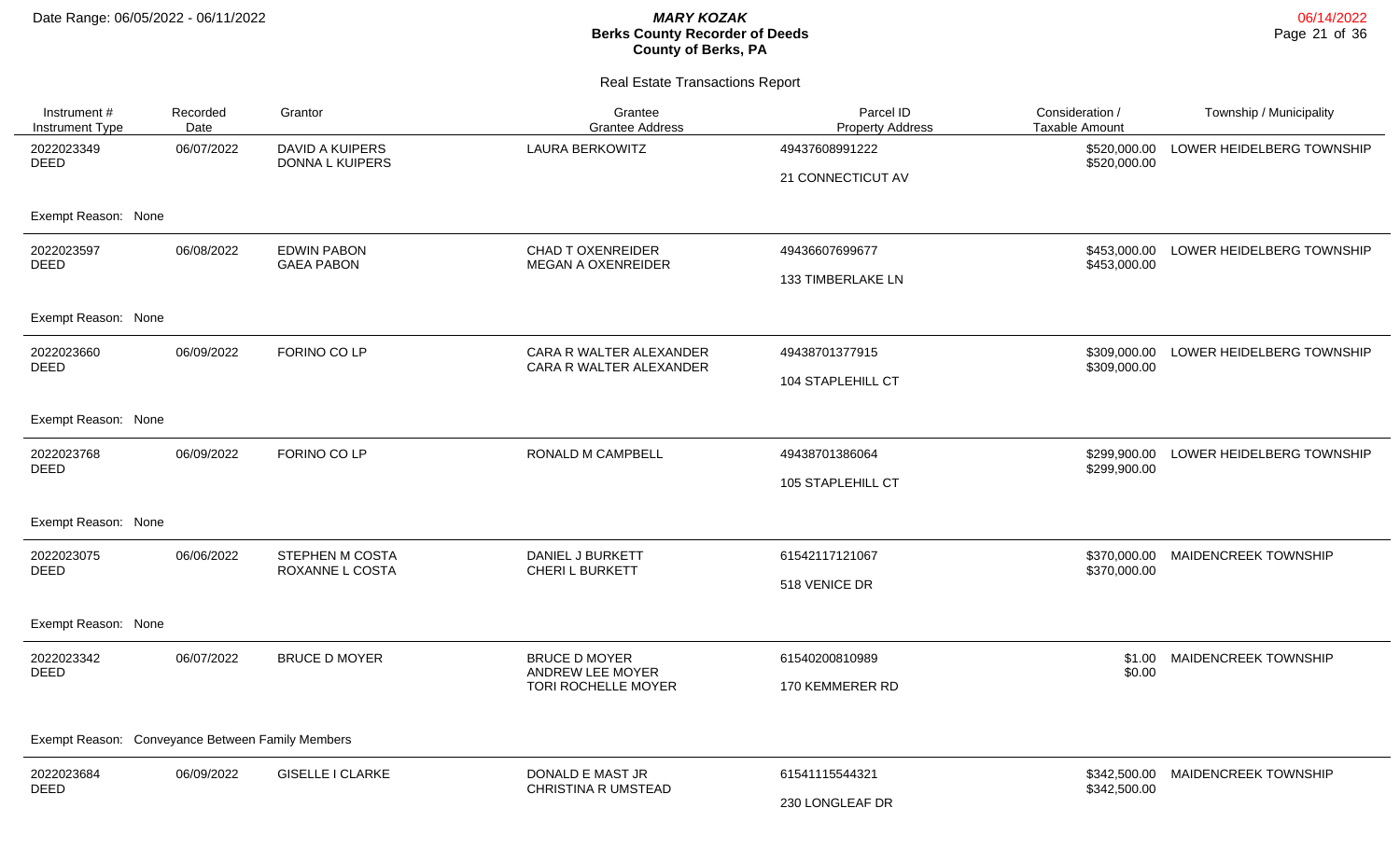Real Estate Transactions Report

| Instrument #<br>Instrument Type     | Recorded<br>Date | Grantor                                            | Grantee<br><b>Grantee Address</b>                | Parcel ID<br><b>Property Address</b> | Consideration /<br><b>Taxable Amount</b> | Township / Municipality   |
|-------------------------------------|------------------|----------------------------------------------------|--------------------------------------------------|--------------------------------------|------------------------------------------|---------------------------|
| Exempt Reason: None                 |                  |                                                    |                                                  |                                      |                                          |                           |
| 2022023918<br><b>DEED</b>           | 06/10/2022       | <b>STACEY L ZATORSKI</b><br>MICHAEL J ZATORSKI     | <b>EVAN L PERETS</b><br><b>BETH KOHL</b>         | 61542113046353<br>109 KENSINGTON BL  | \$455,000.00<br>\$455,000.00             | MAIDENCREEK TOWNSHIP      |
| Exempt Reason: None                 |                  |                                                    |                                                  |                                      |                                          |                           |
| 2022023148<br><b>DEED - SHERIFF</b> | 06/06/2022       | CORRADO DEVELOPMENT LLC                            | BERKLEIGH HOLDINGS LLC                           | 61542006380693<br><b>HILL RD</b>     | \$1,050,000.00<br>\$0.00                 | MAIDENCREEK TOWNSHIP      |
| Exempt Reason: Sheriff Sale         |                  |                                                    |                                                  |                                      |                                          |                           |
| 2022023502<br><b>DEED</b>           | 06/08/2022       | <b>BARBARA A COCO</b>                              | RONNIE L BLANKENBILLER<br>SANDRA E BLANKENBILLER | 62433700290550<br>50 BEGONIA CT      | \$310,000.00<br>\$310,000.00             | <b>MARION TOWNSHIP</b>    |
| Exempt Reason: None                 |                  |                                                    |                                                  |                                      |                                          |                           |
| 2022023611<br><b>DEED</b>           | 06/08/2022       | ELEANOR F DAMICO                                   | <b>RHONDA S LENGEL</b>                           | 62433817101230<br>42 LOGANBERRY CT   | \$342,500.00<br>\$342,500.00             | <b>MARION TOWNSHIP</b>    |
| Exempt Reason: None                 |                  |                                                    |                                                  |                                      |                                          |                           |
| 2022023287<br>DEED                  | 06/07/2022       | <b>JO MANNING</b>                                  | <b>JASON BUCHTA</b><br>ANTOINETTE BUCHTA         | 63547404542591<br>2 BERRY CR         | \$475,000.00<br>\$475,000.00             | <b>MAXATAWNY TOWNSHIP</b> |
| Exempt Reason: None                 |                  |                                                    |                                                  |                                      |                                          |                           |
| 2022023558<br><b>DEED</b>           | 06/08/2022       | <b>GLENN A DAUBERMAN II</b><br>CHARITY L DAUBERMAN | DAVID LEE HORTON<br><b>MARISSA LYNN HORTON</b>   | 65439513040432<br>811 SYCAMORE RD    | \$350,000.00<br>\$350,000.00             | <b>MOHNTON BOROUGH</b>    |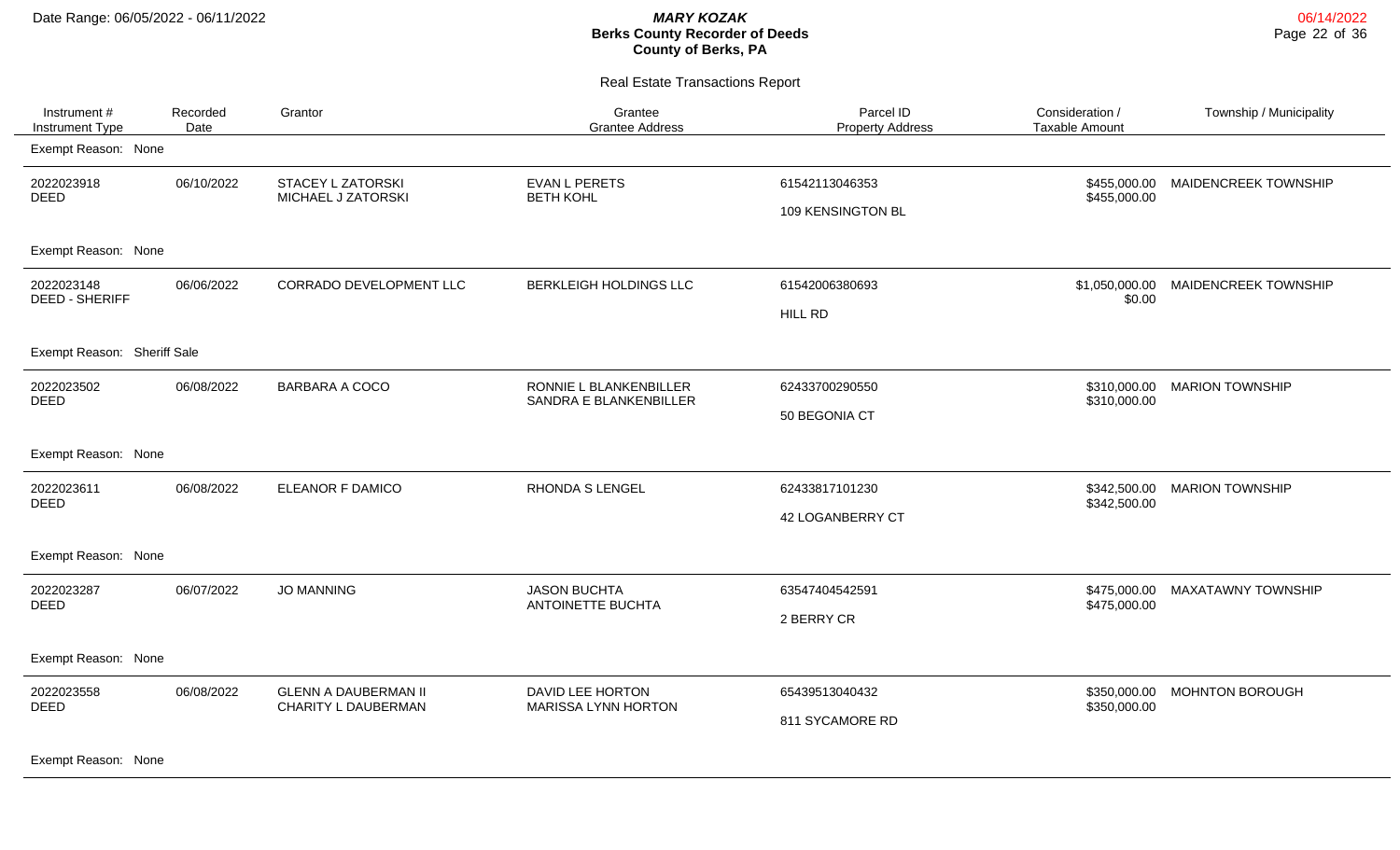$\overline{\phantom{0}}$ 

#### **Berks County Recorder of Deeds County of Berks, PA**

Real Estate Transactions Report

| Instrument #<br>Instrument Type                                               | Recorded<br>Date | Grantor                                | Grantee<br><b>Grantee Address</b>                                                                                                                                                                    | Parcel ID<br><b>Property Address</b>     | Consideration /<br><b>Taxable Amount</b> | Township / Municipality |
|-------------------------------------------------------------------------------|------------------|----------------------------------------|------------------------------------------------------------------------------------------------------------------------------------------------------------------------------------------------------|------------------------------------------|------------------------------------------|-------------------------|
| 2022023213<br><b>DEED</b>                                                     | 06/07/2022       | PRISTINE 1818 LLC                      | <b>FARIDI GOMEZ VARGAS</b><br><b>FARIDI GOMEZ VARGAS</b><br>FARIDI GOMEZ-VARGAS                                                                                                                      | 64531608889624<br>2443 FILBERT AV        | \$175,000.00<br>\$175,000.00             | MOUNT PENN BOROUGH      |
| Exempt Reason: None                                                           |                  |                                        |                                                                                                                                                                                                      |                                          |                                          |                         |
| 2022023235<br><b>DEED</b>                                                     | 06/07/2022       | THREE JS PROPERTIES LLC                | OLGALIDIA M VARGAS VARGAS DE<br><b>TAVARES</b><br>OLGALIDIA M VARGAS VARGAS DE<br><b>TAVARES</b><br>OLGALIDIA M VARGAS VARGAS DE<br><b>TAVARES</b><br>OLGALIDIA M VARGAS VARGAS DE<br><b>TAVARES</b> | 64531608887208<br>2425 CUMBERLAND AV     | \$149,900.00<br>\$149,900.00             | MOUNT PENN BOROUGH      |
| Exempt Reason: None                                                           |                  |                                        |                                                                                                                                                                                                      |                                          |                                          |                         |
| 2022023294<br><b>DEED</b>                                                     | 06/07/2022       | <b>FLORIAN SUTU</b>                    | GINETT ALVAREZ-MARTINEZ<br>GINETT ALVAREZ MARTINEZ<br>GINETT ALVAREZ MARTINEZ<br>LISBETH ALVAREZ-MARTINEZ<br>LISBETH ALVAREZ MARTINEZ<br>LISBETH ALVAREZ MARTINEZ                                    | 64531608984097<br>2534 CUMBERLAND AV     | \$275,000.00<br>\$275,000.00             | MOUNT PENN BOROUGH      |
| Exempt Reason: None                                                           |                  |                                        |                                                                                                                                                                                                      |                                          |                                          |                         |
| 2022023319<br><b>DEED</b>                                                     | 06/07/2022       | <b>MARK SCHWARTZ JR</b>                | <b>JOSE R SANTIAGO</b>                                                                                                                                                                               | 64531608984923<br>238 ENDLICH AV         | \$190,000.00<br>\$190,000.00             | MOUNT PENN BOROUGH      |
| Exempt Reason: None                                                           |                  |                                        |                                                                                                                                                                                                      |                                          |                                          |                         |
| 2022023086<br><b>DEED</b><br>Exampt Peacon: Convoyance Between Eamily Members | 06/06/2022       | <b>FELIX RIVERA</b><br>FELIX RIVERA SR | <b>EDWIN SANTIAGO</b><br><b>VICTORIA SANTIAGO</b>                                                                                                                                                    | 66439920918767<br>4000 STOUDTS FERRY BRI | \$1.00<br>\$0.00                         | MUHLENBERG TOWNSHIP     |

Exempt Reason: Conveyance Between Family Members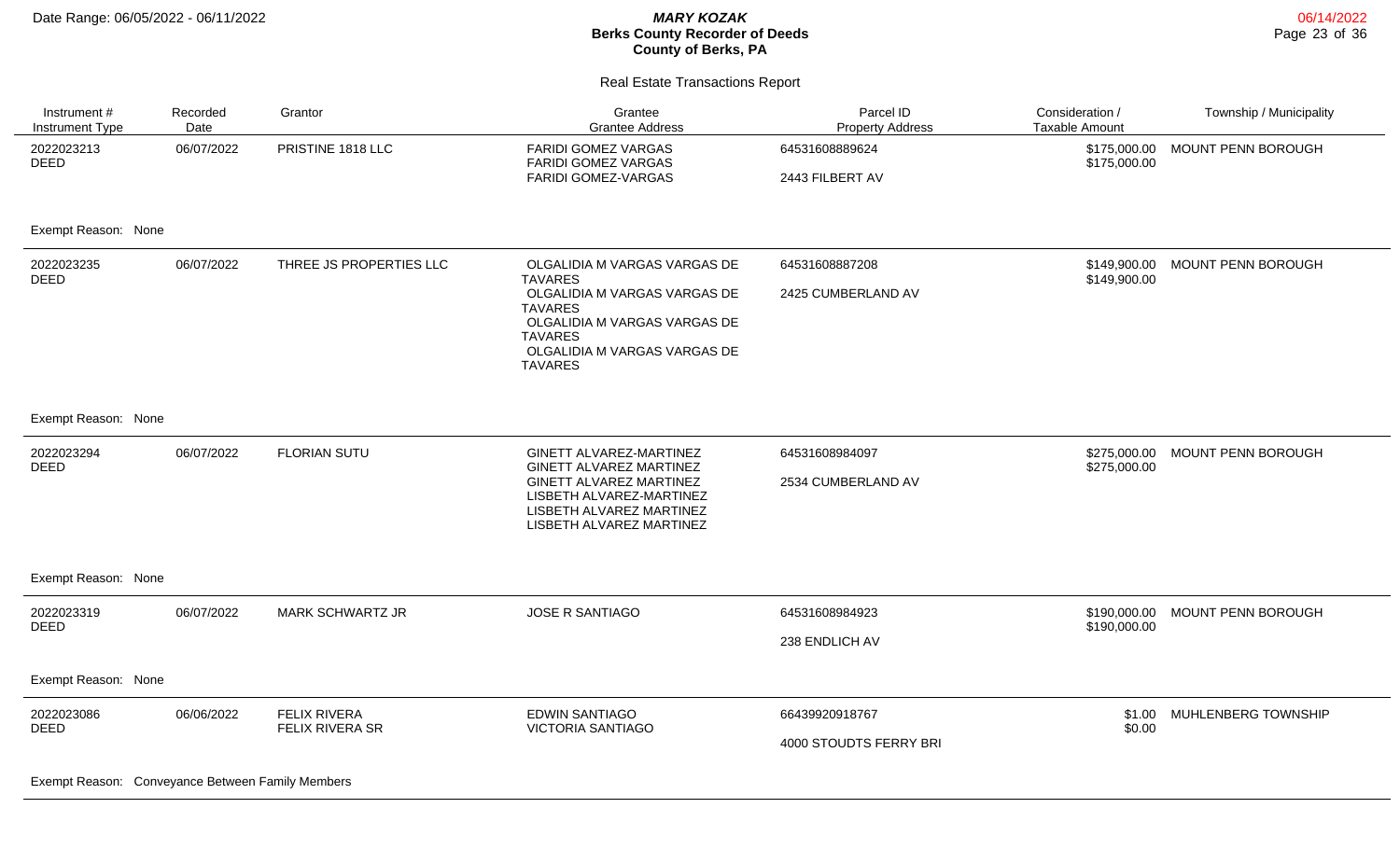| Instrument #<br>Instrument Type           | Recorded<br>Date | Grantor                                              | Grantee<br><b>Grantee Address</b>                                                    | Parcel ID<br><b>Property Address</b> | Consideration /<br>Taxable Amount | Township / Municipality    |
|-------------------------------------------|------------------|------------------------------------------------------|--------------------------------------------------------------------------------------|--------------------------------------|-----------------------------------|----------------------------|
| 2022023227<br><b>DEED</b>                 | 06/07/2022       | <b>HARRY C TEES JR</b><br><b>LISA M TEES</b>         | <b>ERROL BARTLEY</b>                                                                 | 66531913040412<br>4329 10TH AV       | \$199,000.00<br>\$199,000.00      | MUHLENBERG TOWNSHIP        |
| Exempt Reason: None                       |                  |                                                      |                                                                                      |                                      |                                   |                            |
| 2022023304<br><b>DEED</b>                 | 06/07/2022       | AMANDA DAWN DAVIN<br>JULIUS JOHN DAVIN               | <b>BIELKA S REYES</b><br>MARLEN A HIERRO GRULLON<br>MARLEN A HIERRO GRULLON          | 66531913047114<br>4314 12TH AV       | \$230,000.00<br>\$230,000.00      | MUHLENBERG TOWNSHIP        |
| Exempt Reason: None                       |                  |                                                      |                                                                                      |                                      |                                   |                            |
| 2022023353<br><b>DEED</b>                 | 06/07/2022       | JOHN R OLDT                                          | <b>KAREN OLDT</b>                                                                    | 66530816840815<br>420 FAIRVIEW ST    | \$10.00<br>\$0.00                 | MUHLENBERG TOWNSHIP        |
| Exempt Reason: Conveyance Between Spouses |                  |                                                      |                                                                                      |                                      |                                   |                            |
| 2022023561<br>DEED                        | 06/08/2022       | THOMAS CHRISTOPHER PILISY                            | WEICHERT WORKFORCE MOBILITY<br><b>INC</b>                                            | 66530909057854<br>1011 ITHICA ST     | \$255,000.00<br>\$255,000.00      | MUHLENBERG TOWNSHIP        |
| Exempt Reason: None                       |                  |                                                      |                                                                                      |                                      |                                   |                            |
| 2022023562<br>DEED                        | 06/08/2022       | WEICHERT WORKFORCE MOBILITY<br>INC                   | <b>TIMOTHY EARNEST</b><br><b>DENISE EARNEST</b>                                      | 66530909057854<br>1011 ITHICA ST     | \$255,000.00<br>\$255,000.00      | MUHLENBERG TOWNSHIP        |
| Exempt Reason: None                       |                  |                                                      |                                                                                      |                                      |                                   |                            |
| 2022023810<br>DEED                        | 06/09/2022       | TURNING POINT INVESTMENTS 2 LLC                      | FRANKLIN JOSE BATISTA DIAZ<br><b>MARY JOAN BATISTA</b><br>FRANKLIN JOSE BATISTA DIAZ | 66531905073774<br>1130 MT LAUREL AV  | \$219,900.00<br>\$219,900.00      | MUHLENBERG TOWNSHIP        |
| Exempt Reason: None                       |                  |                                                      |                                                                                      |                                      |                                   |                            |
| 2022023929<br><b>DEED</b>                 | 06/10/2022       | <b>ROBERT W GILBERT</b><br><b>SAMANTHA N GILBERT</b> | <b>ROBERT W GILBERT</b>                                                              | 66530909051394<br>1001 ROSEBUD ST    | \$0.00                            | \$1.00 MUHLENBERG TOWNSHIP |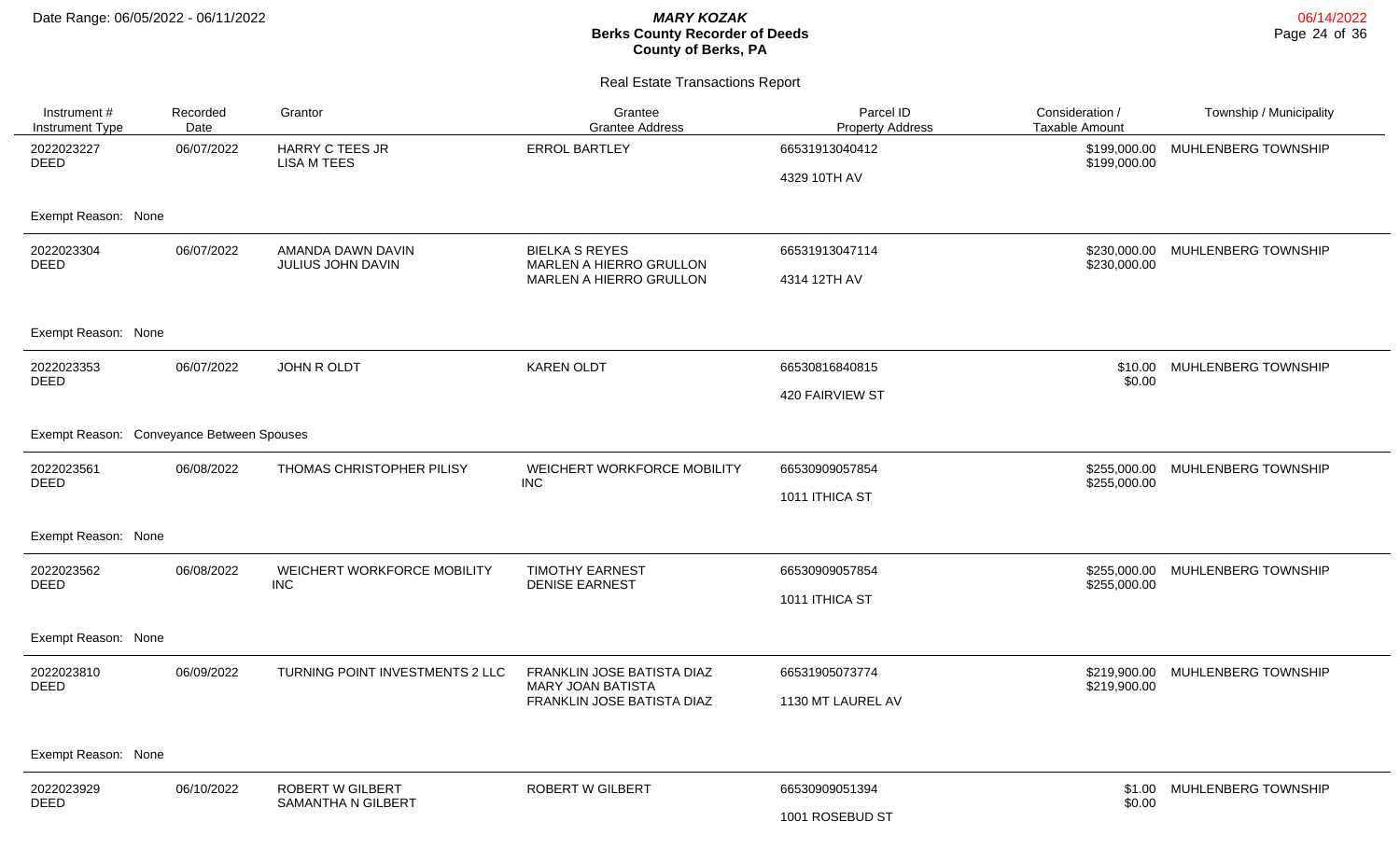| Instrument #<br>Instrument Type           | Recorded<br>Date | Grantor                                                 | Grantee<br><b>Grantee Address</b>              | Parcel ID<br><b>Property Address</b>   | Consideration /<br><b>Taxable Amount</b> | Township / Municipality    |
|-------------------------------------------|------------------|---------------------------------------------------------|------------------------------------------------|----------------------------------------|------------------------------------------|----------------------------|
| Exempt Reason: Conveyance Between Spouses |                  |                                                         |                                                |                                        |                                          |                            |
| 2022023944<br>DEED                        | 06/10/2022       | <b>FLORENCE N KAMAU</b><br>SAMUEL ZIHERAMBERE           | KATHY J HENDERSON<br>DAVID V MCCOY             | 66531905189860<br>1029 DAISY DR        | \$245,000.00<br>\$245,000.00             | MUHLENBERG TOWNSHIP        |
| Exempt Reason: None                       |                  |                                                         |                                                |                                        |                                          |                            |
| 2022023001<br><b>DEED</b>                 | 06/06/2022       | ELIZABETH RUDOLPH                                       | HUGH STRACHAN                                  | 67535904627849<br>472 BERTOLET MILL RD | \$460,000.00<br>\$460,000.00             | Oley Township              |
| Exempt Reason: None                       |                  |                                                         |                                                |                                        |                                          |                            |
| 2022023358<br><b>DEED</b>                 | 06/07/2022       | HERSHAL JOHN DEPUTY JR ESTATE                           | <b>DAVID CLIFTON DEPUTY</b>                    | 67535900673578<br>71                   | \$0.00                                   | \$0.00 OLEY TOWNSHIP       |
|                                           |                  |                                                         |                                                | 55 BOYER RD                            |                                          |                            |
|                                           |                  | Exempt Reason: Conveyance through Will or Intestate Law |                                                |                                        |                                          |                            |
| 2022023460<br><b>DEED</b>                 | 06/08/2022       | MABEL L YODER ESTATE<br>MABEL A DERR ESTATE             | <b>CELESTE TRUCKENMILLER</b>                   | 67534904530521<br>109 LAKE RD          | \$428,000.00                             | \$428,000.00 OLEY TOWNSHIP |
| Exempt Reason: None                       |                  |                                                         |                                                |                                        |                                          |                            |
| 2022022980<br><b>DEED</b>                 | 06/06/2022       | <b>KARA S MORARU</b><br><b>COSMIN MORARU</b>            | <b>SUSAN A WISSLER</b><br><b>LARRY M KNERR</b> | 68530906296966<br>63 S RIVERSIDE DR    | \$270,000.00<br>\$270,000.00             | <b>ONTELAUNEE TOWNSHIP</b> |
| Exempt Reason: None                       |                  |                                                         |                                                |                                        |                                          |                            |
| 2022023263<br><b>DEED</b>                 | 06/07/2022       | <b>RODERICK F EAKEN</b><br>MARY J EAKEN                 | <b>RODERICK F EAKEN</b><br>MARY J EAKEN        | 69445000691884<br>69445000683615       | \$1.00<br>\$0.00                         | PENN TOWNSHIP              |
|                                           |                  |                                                         |                                                | 57 ARBORETUM RD<br>107 ARBORETUM RD    |                                          |                            |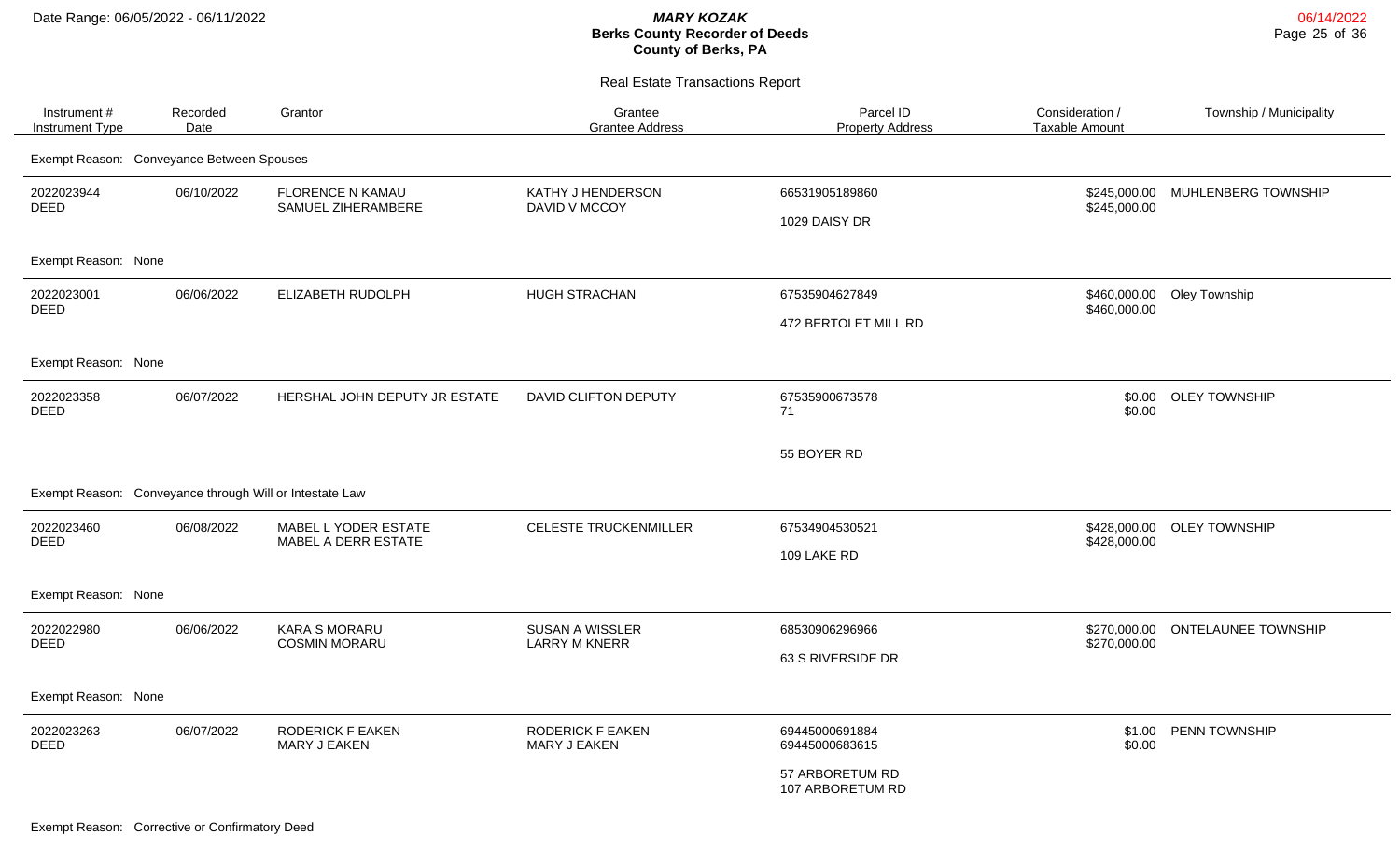| Instrument #<br>Instrument Type           | Recorded<br>Date                  | Grantor                                                      | Grantee<br><b>Grantee Address</b>                 | Parcel ID<br><b>Property Address</b> | Consideration /<br><b>Taxable Amount</b> | Township / Municipality  |
|-------------------------------------------|-----------------------------------|--------------------------------------------------------------|---------------------------------------------------|--------------------------------------|------------------------------------------|--------------------------|
| 2022023397<br><b>DEED</b>                 | 06/07/2022                        | JEFFREY WISE<br>JUDITH KAY WISE                              | JUDITH KAY WISE                                   | 69446100585656001<br>15 MEADOW LN    | \$0.00<br>\$0.00                         | PENN TOWNSHIP            |
| Exempt Reason: Conveyance Between Spouses |                                   |                                                              |                                                   |                                      |                                          |                          |
| 2022023187<br><b>DEED</b>                 | 06/06/2022                        | SOUTH 5TH ST PROPERTIES LLC                                  | YOLANDA REYES<br>YOLANDA CHRISTINA MARTINEZ       | 70449304540328                       | \$300,000.00<br>\$300,000.00             | PERRY TOWNSHIP           |
|                                           |                                   |                                                              |                                                   | 1184 MAIN ST                         |                                          |                          |
| Exempt Reason: None                       |                                   |                                                              |                                                   |                                      |                                          |                          |
| 2022023430<br><b>DEED</b>                 | 06/08/2022                        | WILLIAM SMITH RIEHL IV<br>DONALD E MAST JR<br>70449202564439 |                                                   | \$243,424.24<br>\$243,424.24         | PERRY TOWNSHIP                           |                          |
|                                           |                                   |                                                              |                                                   | 64 MOHRSVILLE RD                     |                                          |                          |
| Exempt Reason: None                       |                                   |                                                              |                                                   |                                      |                                          |                          |
| 2022023358<br><b>DEED</b>                 | 06/07/2022                        | HERSHAL JOHN DEPUTY JR ESTATE                                | <b>DAVID CLIFTON DEPUTY</b>                       | 67535900673578<br>71                 | \$0.00<br>\$0.00                         | PIKE TOWNSHIP            |
|                                           |                                   |                                                              |                                                   | 55 BOYER RD                          |                                          |                          |
|                                           |                                   | Exempt Reason: Conveyance through Will or Intestate Law      |                                                   |                                      |                                          |                          |
| 2022023006                                | 06/06/2022                        | <b>JOHN C KOLLER</b>                                         | RAILSIDE 428 LLC                                  | 72543118325098                       | \$330,000.00                             | <b>RICHMOND TOWNSHIP</b> |
| <b>DEED</b>                               |                                   | SHEILA J KOLLER                                              |                                                   | 428 PARK RD                          | \$330,000.00                             |                          |
| Exempt Reason: None                       |                                   |                                                              |                                                   |                                      |                                          |                          |
| 2022023412<br><b>DEED</b>                 | <b>FELIX RIVERA</b><br>06/07/2022 |                                                              | FELIX RIVERA SR<br><b>JULIA RIVERA</b>            | 72542303013115                       | \$1.00<br>\$0.00                         | <b>RICHMOND TOWNSHIP</b> |
|                                           |                                   |                                                              | <b>EDWIN SANTIAGO</b><br><b>VICTORIA SANTIAGO</b> | 1694 MOSELEM SPRNGS RD               |                                          |                          |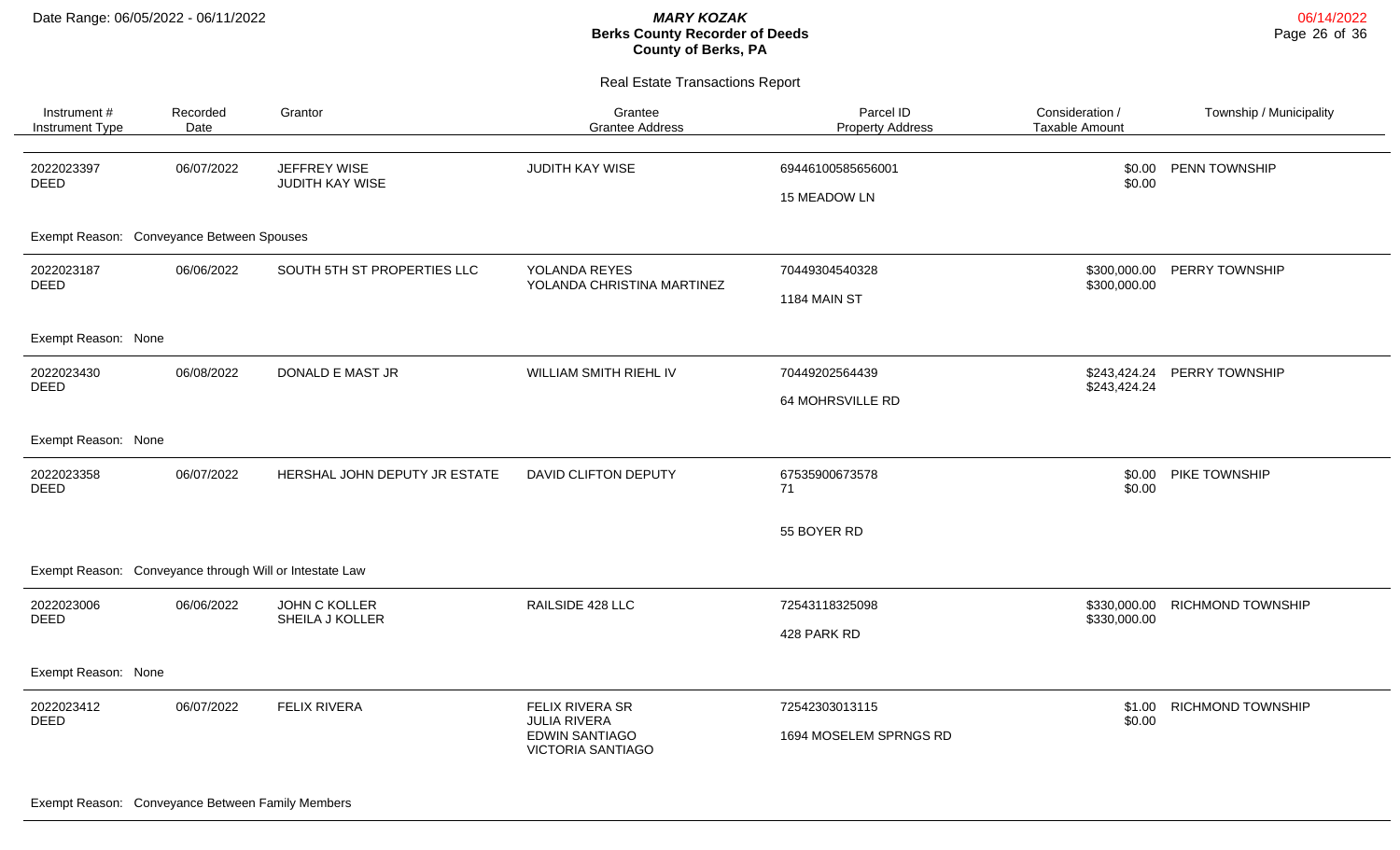06/14/2022 Page 27 of 36

| Instrument #<br>Instrument Type | Recorded<br>Date                    | Grantor                                                          | Grantee<br><b>Grantee Address</b>                            | Parcel ID<br><b>Property Address</b> | Consideration /<br><b>Taxable Amount</b> | Township / Municipality      |
|---------------------------------|-------------------------------------|------------------------------------------------------------------|--------------------------------------------------------------|--------------------------------------|------------------------------------------|------------------------------|
| 2022022984<br><b>DEED</b>       | 06/06/2022                          | <b>JOANNE BISHOP</b><br><b>JOANNE EICHINGER</b><br>ANNE M BISHOP | JAMES F BELL JR<br>KIMBERLY JOAN COX                         | 73531404915619<br>146 OAKBROOK DR    | \$299,900.00<br>\$299,900.00             | <b>ROBESON TOWNSHIP</b>      |
| Exempt Reason: None             |                                     |                                                                  |                                                              |                                      |                                          |                              |
| 2022023120<br><b>DEED</b>       | 06/06/2022                          | RAYMOND PENNYPACKER                                              | <b>CHRISTOPHER SPLETZER</b>                                  | 73532401283010                       | \$180,000.00<br>\$180,000.00             | <b>ROBESON TOWNSHIP</b>      |
|                                 |                                     |                                                                  |                                                              | 1693 WHITE BEAR RD                   |                                          |                              |
| Exempt Reason: None             |                                     |                                                                  |                                                              |                                      |                                          |                              |
| 2022023133<br><b>DEED</b>       | 06/06/2022                          | NATHANIEL M STIEF<br>REBEKAH J MILLER                            | NATHANIEL M STIEF<br><b>JESSE T STIEF</b>                    | 73533218302436                       | \$1.00<br>\$0.00                         | <b>ROBESON TOWNSHIP</b>      |
|                                 |                                     |                                                                  |                                                              | 3603 HAY CREEK RD                    |                                          |                              |
| Exempt Reason:                  | Conveyance Between Parent and Child |                                                                  |                                                              |                                      |                                          |                              |
| 2022023520<br><b>DEED</b>       | 06/08/2022                          | <b>SHARON SCHAFFER</b><br><b>JODY SCHAFFER</b>                   | <b>JEFFREY MARTZEN</b>                                       | 73532513029765                       | \$195,000.00<br>\$195,000.00             | ROBESON TOWNSHIP             |
|                                 |                                     |                                                                  |                                                              | 195 SEYFERT DR                       |                                          |                              |
| Exempt Reason: None             |                                     |                                                                  |                                                              |                                      |                                          |                              |
| 2022023906<br><b>DEED</b>       | 06/10/2022                          | <b>TERESA KUHAR</b><br>PAMELA W BLUMER                           | <b>JAMES KUHAR</b>                                           | 73532102952390                       | \$1.00<br>\$0.00                         | <b>ROBESON TOWNSHIP</b>      |
|                                 |                                     |                                                                  |                                                              | 4216 HAY CREEK RD                    |                                          |                              |
| Exempt Reason:                  | Conveyance Between Parent and Child |                                                                  |                                                              |                                      |                                          |                              |
| 2022023027<br><b>DEED</b>       | 06/06/2022                          | CARL N LEVAN<br>JANET E LEVAN                                    | COMMONWEALTH OF PENNSYLVANIA<br>DEPARTMENT OF TRANSPORTATION | 76533901083658 Part                  | \$1.00<br>\$0.00                         | <b>RUSCOMBMANOR TOWNSHIP</b> |
|                                 |                                     |                                                                  | COMMONWEALTH OF PENNSYLVANIA<br>DEPARTMENT OF TRANSPORTATION | 3409 PRICETOWN RD                    |                                          |                              |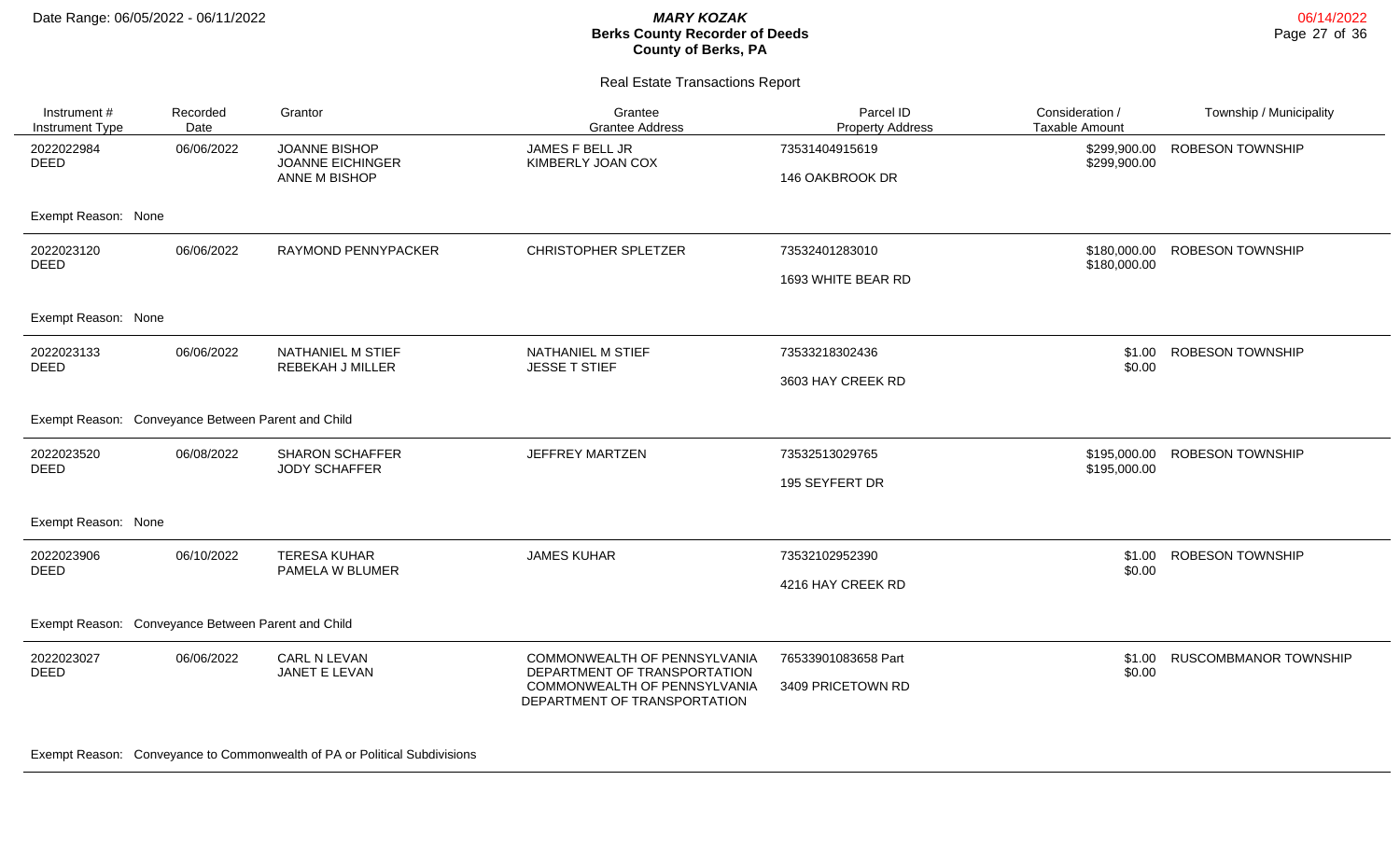#### **Berks County Recorder of Deeds County of Berks, PA**

| <b>Real Estate Transactions Report</b> |                  |                                                                                            |                                                                                                                              |                                          |                                   |                         |  |  |
|----------------------------------------|------------------|--------------------------------------------------------------------------------------------|------------------------------------------------------------------------------------------------------------------------------|------------------------------------------|-----------------------------------|-------------------------|--|--|
| Instrument #<br>Instrument Type        | Recorded<br>Date | Grantor                                                                                    | Grantee<br><b>Grantee Address</b>                                                                                            | Parcel ID<br><b>Property Address</b>     | Consideration /<br>Taxable Amount | Township / Municipality |  |  |
| 2022023058<br><b>DEED</b>              | 06/06/2022       | PETER D WOLFE<br>Exempt Reason: Conveyance to Commonwealth of PA or Political Subdivisions | COMMONWEALTH OF PENNSYLVANIA<br>DEPARTMENT OF TRANSPORTATION<br>COMMONWEALTH OF PENNSYLVANIA<br>DEPARTMENT OF TRANSPORTATION | 76532902973736 PART<br>3326 PRICETOWN RD | \$1.00<br>\$0.00                  | RUSCOMBMANOR TOWNSHIP   |  |  |
| 2022023144<br>DEED                     | 06/06/2022       | PHILIP H FREEMAN JR                                                                        | COMMONWEALTH OF PENNSYLVANIA<br>DEPARTMENT OF TRANSPORTATION<br>COMMONWEALTH OF PENNSYLVANIA<br>DEPARTMENT OF TRANSPORTATION | 76532902988459 Part<br>597 BLANDON RD    | \$1.00<br>\$0.00                  | RUSCOMBMANOR TOWNSHIP   |  |  |
|                                        |                  | Exempt Reason: Conveyance to Commonwealth of PA or Political Subdivisions                  |                                                                                                                              |                                          |                                   |                         |  |  |

| 2022023150<br>DEED | 06/06/2022 | REDNER PROPERTIES LIMITED<br><b>PARTNERSHIP</b> | COMMONWEALTH OF PENNSYLVANIA<br>DEPARTMENT OF TRANSPORTATION | 76000000000023Part | \$0.00 | \$1.00 RUSCOMBMANOR TOWNSHIP |
|--------------------|------------|-------------------------------------------------|--------------------------------------------------------------|--------------------|--------|------------------------------|
|                    |            |                                                 | COMMONWEALTH OF PENNSYLVANIA<br>DEPARTMENT OF TRANSPORTATION | 3401 PRICETOWN RD  |        |                              |

#### Exempt Reason: Conveyance to Commonwealth of PA or Political Subdivisions

| 2022023169<br><b>DEED</b> | 06/06/2022 | <b>GLENN R FAKE SR</b><br><b>DEBORAH A FAKE</b> | COMMONWEALTH OF PENNSYLVANIA<br>DEPARTMENT OF TRANSPORTATION | 76532902985162 PART | RUSCOMBMANOR TOWNSHIP<br>\$1.00<br>\$0.00 |
|---------------------------|------------|-------------------------------------------------|--------------------------------------------------------------|---------------------|-------------------------------------------|
|                           |            | GLENN R FAKE JR                                 | COMMONWEALTH OF PENNSYLVANIA                                 | 3332 PRICETOWN RD   |                                           |
|                           |            |                                                 | DEPARTMENT OF TRANSPORTATION                                 |                     |                                           |

#### Exempt Reason: Conveyance to Commonwealth of PA or Political Subdivisions

| 2022023388<br><b>DEED</b> | 06/07/2022 | MARY L ROSSI<br>MARY L FREYBERGER | COMMONWEALTH OF PENNSYLVANIA<br>DEPARTMENT OF TRANSPORTATION | 76532902986200 PART | ) RUSCOMBMANOR TOWNSHIP<br>\$1.00<br>\$0.00 |
|---------------------------|------------|-----------------------------------|--------------------------------------------------------------|---------------------|---------------------------------------------|
|                           |            |                                   | COMMONWEALTH OF PENNSYLVANIA<br>DEPARTMENT OF TRANSPORTATION | 3330 PRICETOWN RD   |                                             |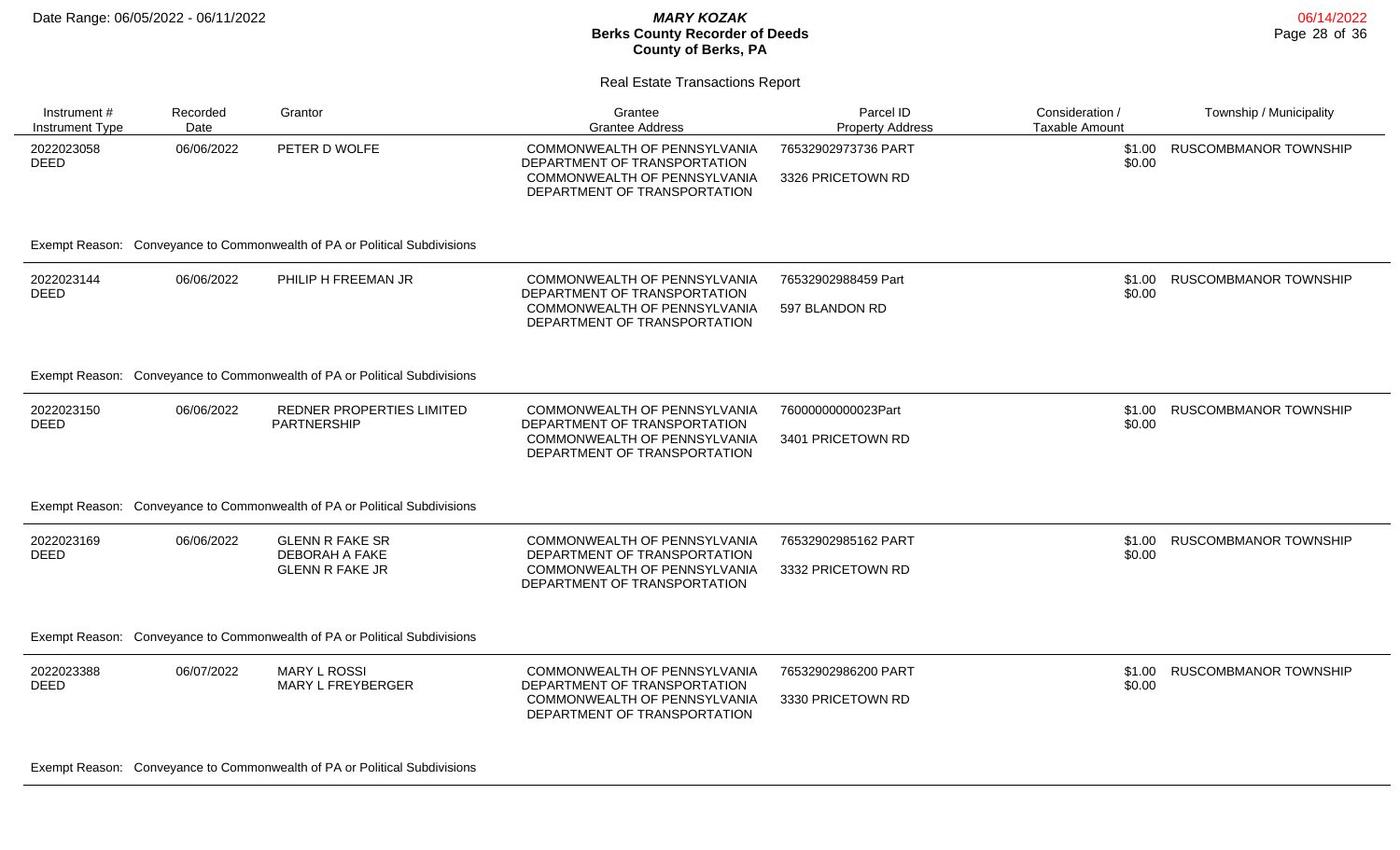| Instrument #<br>Instrument Type                         | Recorded<br>Date | Grantor                                    | Grantee<br><b>Grantee Address</b>                            | Parcel ID<br><b>Property Address</b> | Consideration /<br><b>Taxable Amount</b> | Township / Municipality          |
|---------------------------------------------------------|------------------|--------------------------------------------|--------------------------------------------------------------|--------------------------------------|------------------------------------------|----------------------------------|
| 2022023418<br><b>DEED</b>                               | 06/07/2022       | VIRGINIA E OSWALD ESTATE                   | JIMMY L OSWALD                                               | 76532902976732                       | \$0.00<br>\$0.00                         | RUSCOMBMANOR TOWNSHIP            |
|                                                         |                  |                                            |                                                              | 3327 PRICETOWN RD                    |                                          |                                  |
| Exempt Reason: Conveyance through Will or Intestate Law |                  |                                            |                                                              |                                      |                                          |                                  |
| 2022023781                                              | 06/09/2022       | SPAYDS PARTNERSHIP VENTURES                | DANIELLE E CUSHMAN<br><b>TRAVIS J CUSHMAN</b>                | 76543004547237                       | \$362,500.00                             | <b>RUSCOMBMANOR TOWNSHIP</b>     |
| <b>DEED</b>                                             |                  |                                            |                                                              | 3654 PRICETOWN RD                    | \$362,500.00                             |                                  |
| Exempt Reason: None                                     |                  |                                            |                                                              |                                      |                                          |                                  |
| 2022023068                                              | 06/06/2022       | HAROLD L KAISEN JR<br><b>DAWN M KAISEN</b> | EDWARD A BORTZ                                               | 77439620708419                       | \$225,100.00<br>\$225,100.00             | SHILLINGTON BOROUGH              |
| DEED                                                    |                  |                                            |                                                              | 323 N WAVERLY ST                     |                                          |                                  |
| Exempt Reason: None                                     |                  |                                            |                                                              |                                      |                                          |                                  |
| 2022023509<br><b>DEED</b>                               | 06/08/2022       | JARED A HOPGOOD<br><b>ERICA L KELLY</b>    | <b>COURTNEY ELLA WENTZEL</b>                                 | 77439507598653                       | \$185,000.00                             | \$185,000.00 SHILLINGTON BOROUGH |
|                                                         |                  |                                            |                                                              | 249 W ELM ST                         |                                          |                                  |
| Exempt Reason: None                                     |                  |                                            |                                                              |                                      |                                          |                                  |
| 2022023581<br><b>DEED</b>                               | 06/08/2022       | <b>PASKO PROPERTIES LLC</b>                | <b>DMJ LLC</b>                                               | 77439507693908                       | \$790,000.00<br>\$790,000.00             | SHILLINGTON BOROUGH              |
|                                                         |                  |                                            |                                                              | 330 N WYOMISSING AV                  |                                          |                                  |
| Exempt Reason: None                                     |                  |                                            |                                                              |                                      |                                          |                                  |
| 2022023592<br><b>DEED</b>                               | 06/08/2022       | LISA J SLOAN                               | <b>HAROLD KAISEN</b><br><b>DAWN M KAISEN</b>                 | 78449318407537                       | \$244,900.00<br>\$244,900.00             | SHOEMAKERSVILLE BOROUGH          |
|                                                         |                  |                                            |                                                              | 534 MAIN ST                          |                                          |                                  |
| Exempt Reason: None                                     |                  |                                            |                                                              |                                      |                                          |                                  |
| 2022023111<br><b>DEED</b>                               | 06/06/2022       | SATHISH RAJASEKARAN                        | SATHISH RAJASEKARAN                                          | 79438613036585                       | \$1.00<br>\$0.00                         | SINKING SPRING BOROUGH           |
|                                                         |                  |                                            | SANGEETHA MURTHURAMA REDDIAR<br>SANGEETHA MURTHURAMA REDDIAR | 67 MICHIGAN DR                       |                                          |                                  |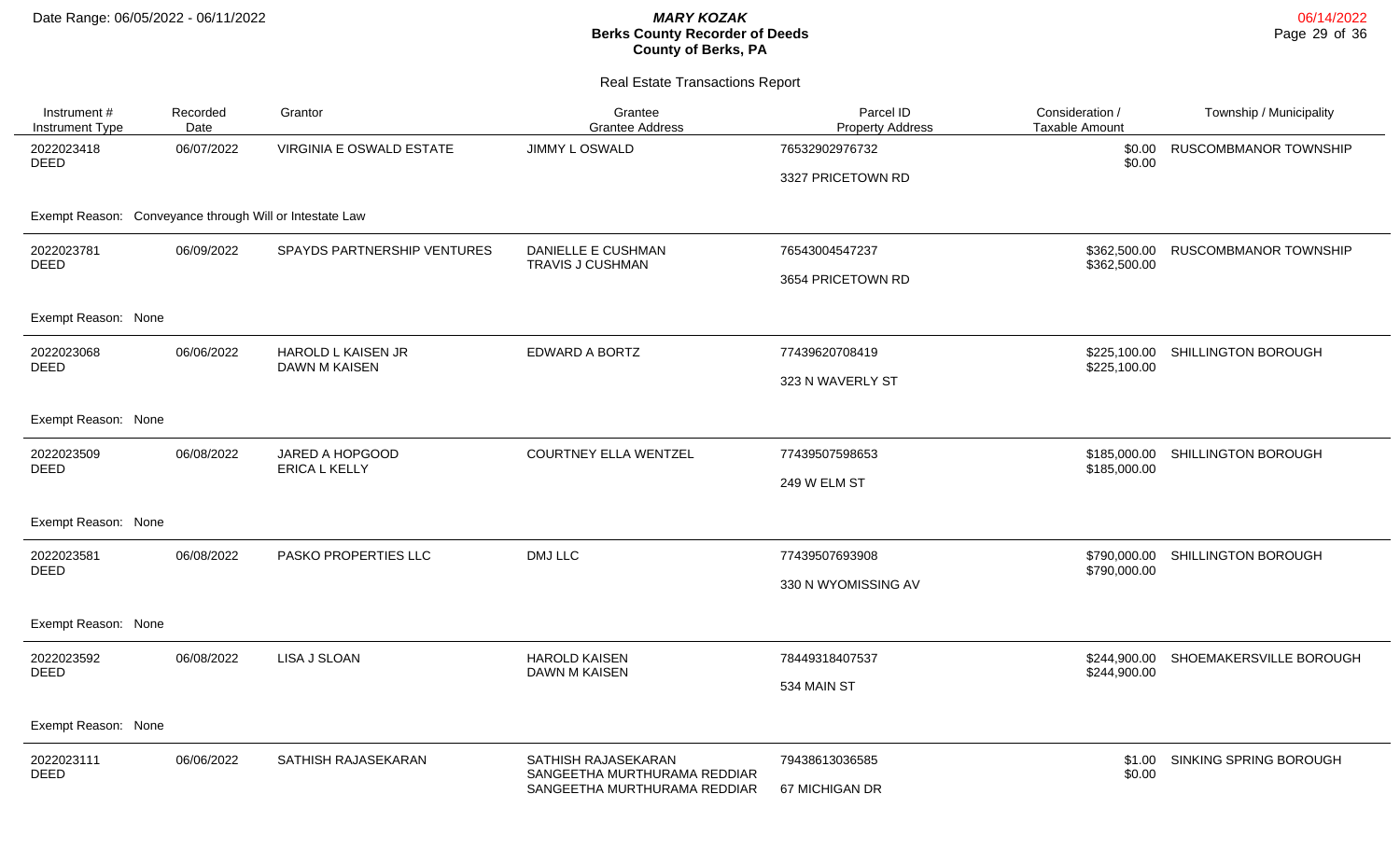Real Estate Transactions Report

| Instrument#<br>Instrument Type            | Recorded<br>Date | Grantor                                         | Grantee<br><b>Grantee Address</b>           | Parcel ID<br><b>Property Address</b> | Consideration /<br><b>Taxable Amount</b> | Township / Municipality   |  |  |
|-------------------------------------------|------------------|-------------------------------------------------|---------------------------------------------|--------------------------------------|------------------------------------------|---------------------------|--|--|
| Exempt Reason: Conveyance Between Spouses |                  |                                                 |                                             |                                      |                                          |                           |  |  |
| 2022023026<br><b>DEED</b>                 | 06/06/2022       | <b>LISA FROST</b>                               | DEBRA LYNNE STOUDT<br><b>MARY LU STOUDT</b> | 51436604538775<br>103 SLATER DR      | \$315,000.00<br>\$315,000.00             | SOUTH HEIDELBERG TOWNSHIP |  |  |
| Exempt Reason: None                       |                  |                                                 |                                             |                                      |                                          |                           |  |  |
| 2022023599<br><b>DEED</b>                 | 06/08/2022       | <b>DANIEL S JAMES</b><br><b>BEVERLY J JAMES</b> | ROBERT BELOTE<br>NICOLE BELOTE              | 51436614443319<br>16 CARRIAGE DR     | \$370,000.00<br>\$370,000.00             | SOUTH HEIDELBERG TOWNSHIP |  |  |
| Exempt Reason: None                       |                  |                                                 |                                             |                                      |                                          |                           |  |  |
| 2022023736<br><b>DEED</b>                 | 06/09/2022       | NATALIE A TERCHA<br>NATALIE A ALTHOUSE          | <b>BRANDON F RAAB</b>                       | 51436614246880<br>190 WALTERS AV     | \$200,000.00<br>\$200,000.00             | SOUTH HEIDELBERG TOWNSHIP |  |  |
| Exempt Reason: None                       |                  |                                                 |                                             |                                      |                                          |                           |  |  |
| 2022023795<br><b>DEED</b>                 | 06/09/2022       | MICHAEL S JONES<br>AMY ANN KUNDER               | <b>LINDA S LLOYD</b><br>STEVEN T LLOYD      | 51434502992176<br>128 FOXCROFT LN    | \$293,800.00<br>\$293,800.00             | SOUTH HEIDELBERG TOWNSHIP |  |  |
| Exempt Reason: None                       |                  |                                                 |                                             |                                      |                                          |                           |  |  |
| 2022023930<br><b>DEED</b>                 | 06/10/2022       | JOSEPH F ABBONIZIO<br>JANICE M ABBONIZIO        | NATALIE ANN TERCHA<br>NICKOLAS ADAM TERCHA  | 51434604621652<br>48                 | \$290,000.00<br>\$290,000.00             | SOUTH HEIDELBERG TOWNSHIP |  |  |
|                                           |                  |                                                 |                                             | 741 TEXTER MT RD                     |                                          |                           |  |  |
| Exempt Reason: None                       |                  |                                                 |                                             |                                      |                                          |                           |  |  |
| 2022023073<br>DEED                        | 06/06/2022       | REBECCA L BATARICK                              | <b>BARBARA BROWN</b><br><b>MEL BROWN</b>    | 80439617116632<br>206 PRINCETON AV   | \$230,000.00<br>\$230,000.00             | SPRING TOWNSHIP           |  |  |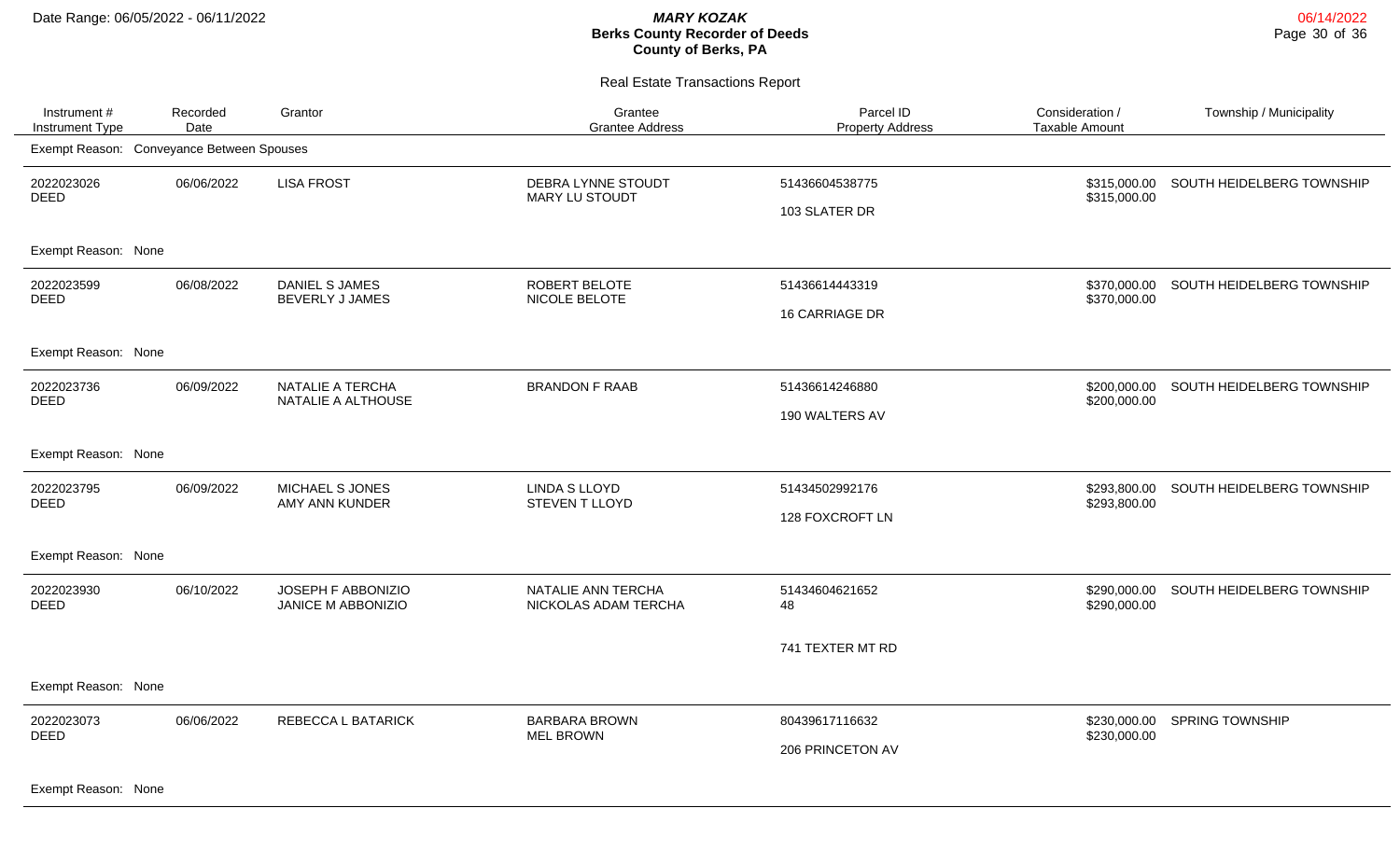#### Real Estate Transactions Report

| Instrument#<br>Instrument Type | Recorded<br>Date | Grantor                                                                                             | Grantee<br><b>Grantee Address</b>                 | Parcel ID<br><b>Property Address</b> | Consideration /<br><b>Taxable Amount</b> | Township / Municipality      |
|--------------------------------|------------------|-----------------------------------------------------------------------------------------------------|---------------------------------------------------|--------------------------------------|------------------------------------------|------------------------------|
| 2022023131<br><b>DEED</b>      | 06/06/2022       | REDEVELOPMENT AUTHORITY OF<br>THE COUNTY OF BERKS<br>BERKS COUNTY REDEVELOPMENT<br><b>AUTHORITY</b> | BERKS COUNTY NONPROFIT<br>DEVELOPMENT CORPORATION | 80438616837997<br>2438 MCKINLEY AV   | \$1.00<br>\$60,480.00                    | <b>SPRING TOWNSHIP</b>       |
| Exempt Reason: None            |                  |                                                                                                     |                                                   |                                      |                                          |                              |
| 2022023146<br><b>DEED</b>      | 06/06/2022       | <b>SCOTT A WICKEL</b>                                                                               | <b>DAVID MATTES</b><br><b>MELANIE MATTES</b>      | 80438715643226<br>322 EMERALD LN     | \$373,000.00<br>\$373,000.00             | <b>SPRING TOWNSHIP</b>       |
| Exempt Reason: None            |                  |                                                                                                     |                                                   |                                      |                                          |                              |
| 2022023191<br><b>DEED</b>      | 06/07/2022       | <b>OSCAR ARISTIZABAL</b><br>MARIA L ARISTIZABAL                                                     | <b>GERALDO RIVERA</b>                             | 80439613137411<br>517 WELLINGTON AV  | \$266,000.00<br>\$266,000.00             | <b>SPRING TOWNSHIP</b>       |
| Exempt Reason: None            |                  |                                                                                                     |                                                   |                                      |                                          |                              |
| 2022023209<br><b>DEED</b>      | 06/07/2022       | LINYI GU<br>YINGBING LIU                                                                            | JEEVARANJAN PATHMANATHAN                          | 80438617026096<br>3510 REGENCY DR    | \$445,000.00                             | \$445,000.00 SPRING TOWNSHIP |
| Exempt Reason: None            |                  |                                                                                                     |                                                   |                                      |                                          |                              |
| 2022023224<br><b>DEED</b>      | 06/07/2022       | MATTHEW R ROLAND                                                                                    | MORGAN SCHEFFLER<br><b>COLBY SCHEFFLER</b>        | 80439617212430<br>208 JEFFERSON BL   | \$260,000.00<br>\$260,000.00             | <b>SPRING TOWNSHIP</b>       |
| Exempt Reason: None            |                  |                                                                                                     |                                                   |                                      |                                          |                              |
| 2022023275<br><b>DEED</b>      | 06/07/2022       | <b>VASILIOS D KIRITSIS</b><br><b>JENNIFER L KIRITSIS</b>                                            | SMMA PROPERTIES LLC                               | 80438611660120<br>3020 PENN AV       | \$550,000.00                             | \$550,000.00 SPRING TOWNSHIP |
| Exempt Reason: None            |                  |                                                                                                     |                                                   |                                      |                                          |                              |
| 2022023361<br><b>DEED</b>      | 06/07/2022       | JOHN B DAMORE<br><b>SARAH N AREND</b>                                                               | <b>MATTHEW HAELIG</b><br>RACHEL HAELIG            | 80438718306533<br>1600 DOGWOOD DR    | \$376,000.00<br>\$376,000.00             | <b>SPRING TOWNSHIP</b>       |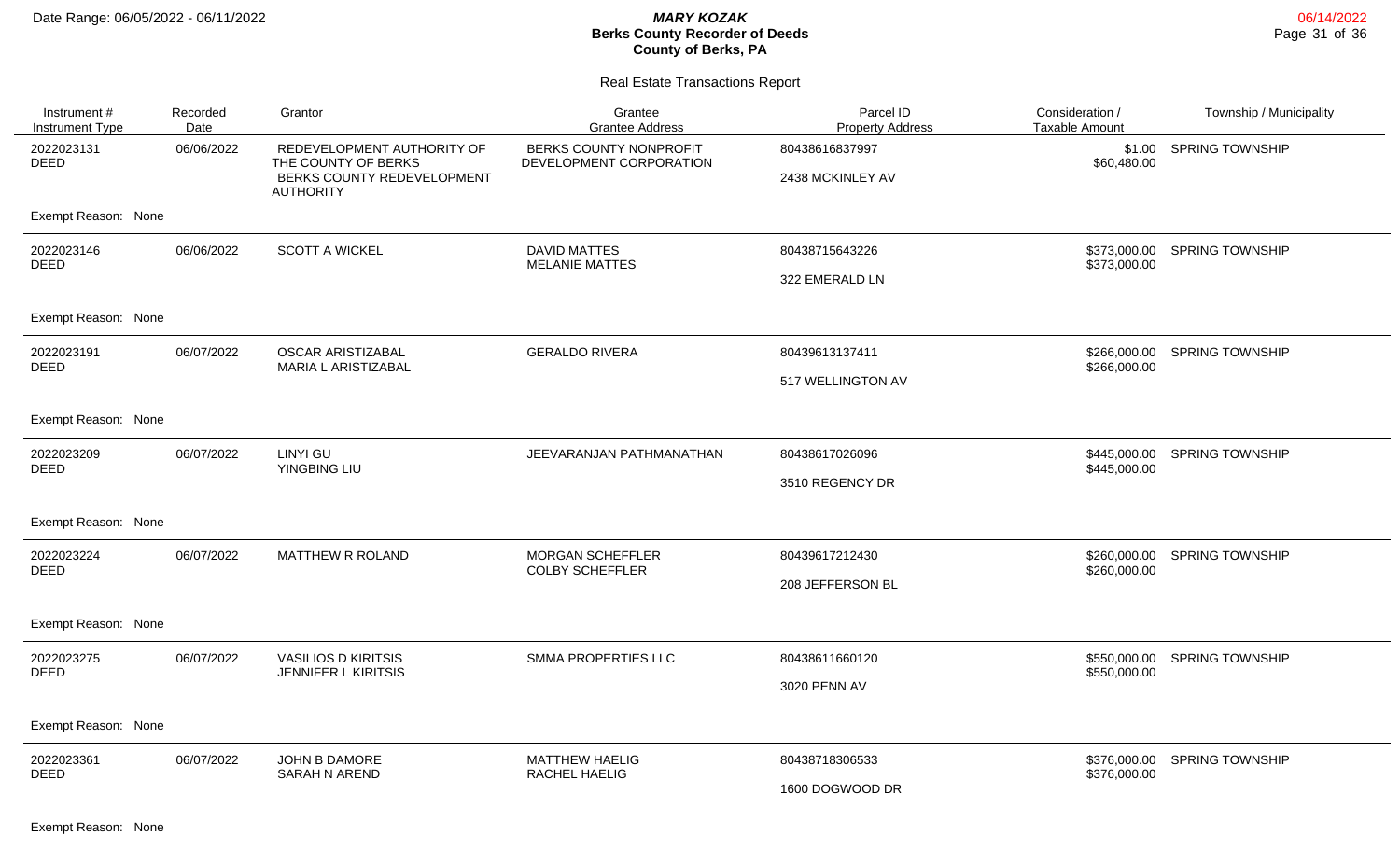Real Estate Transactions Report

| Instrument#<br>Instrument Type                          | Recorded<br>Date | Grantor                                               | Grantee<br><b>Grantee Address</b>                  | Parcel ID<br><b>Property Address</b> | Consideration /<br><b>Taxable Amount</b> | Township / Municipality |
|---------------------------------------------------------|------------------|-------------------------------------------------------|----------------------------------------------------|--------------------------------------|------------------------------------------|-------------------------|
| 2022023544<br><b>DEED</b>                               | 06/08/2022       | JAMES DANIEL COOLING ESTATE<br>JAMES D COOLING ESTATE | <b>ROBIN M BARR</b>                                | 80439609151893<br>2114 GARFIELD AV   | \$1.00<br>\$0.00                         | <b>SPRING TOWNSHIP</b>  |
| Exempt Reason: Conveyance through Will or Intestate Law |                  |                                                       |                                                    |                                      |                                          |                         |
| 2022023590<br><b>DEED</b>                               | 06/08/2022       | JEFFREY A GRETH                                       | <b>JAMES GARDNER</b><br>REBECCA PRESSIMONE GARDNER | 80438619519276                       | \$264,900.00<br>\$264,900.00             | <b>SPRING TOWNSHIP</b>  |
|                                                         |                  |                                                       | REBECCA PRESSIMONE GARDNER                         | 301 SHAKESPEARE DR                   |                                          |                         |
| Exempt Reason: None                                     |                  |                                                       |                                                    |                                      |                                          |                         |
| 2022023783<br><b>DEED</b>                               | 06/09/2022       | <b>JOHN G SMITH</b><br>KIMBERLY C SMITH               | WILLIAM JAMES WERTLEY<br>KIMBERLY WERTLEY          | 80439713148368                       | \$595,000.00<br>\$595,000.00             | <b>SPRING TOWNSHIP</b>  |
|                                                         |                  |                                                       | 1640 W THISTLE DR                                  |                                      |                                          |                         |
| Exempt Reason: None                                     |                  |                                                       |                                                    |                                      |                                          |                         |
| 2022023823<br><b>DEED</b>                               | 06/09/2022       | <b>JONATHAN ABREU</b><br>NICOLE M ABREU               | <b>CONNOR R BARRON</b><br>SHELBIE J MORTON         | 80438616737721                       | \$261,300.00<br>\$261,300.00             | <b>SPRING TOWNSHIP</b>  |
|                                                         |                  |                                                       |                                                    | 2702 HILLVALE AV                     |                                          |                         |
| Exempt Reason: None                                     |                  |                                                       |                                                    |                                      |                                          |                         |
| 2022023826<br><b>DEED</b>                               | 06/09/2022       | PATRICK R BOGGS<br><b>MARY C BOGGS</b>                | ALEXANDER S WRIGHT                                 | 80437506288708                       | \$250,500.00<br>\$250,500.00             | <b>SPRING TOWNSHIP</b>  |
|                                                         |                  | MARY C SERDAKOWSKI                                    |                                                    | 921 CACOOSING DR                     |                                          |                         |
| Exempt Reason: None                                     |                  |                                                       |                                                    |                                      |                                          |                         |
| 2022023838<br><b>DEED</b>                               | 06/10/2022       | <b>SARAH M HAYES ESTATE</b>                           | PATRICIA S HAYES                                   | 80438619516825                       | \$1.00<br>\$0.00                         | SPRING TOWNSHIP         |
|                                                         | PATRICIA S HAYES |                                                       | 227 SPOHN RD                                       |                                      |                                          |                         |

06/14/2022 Page 32 of 36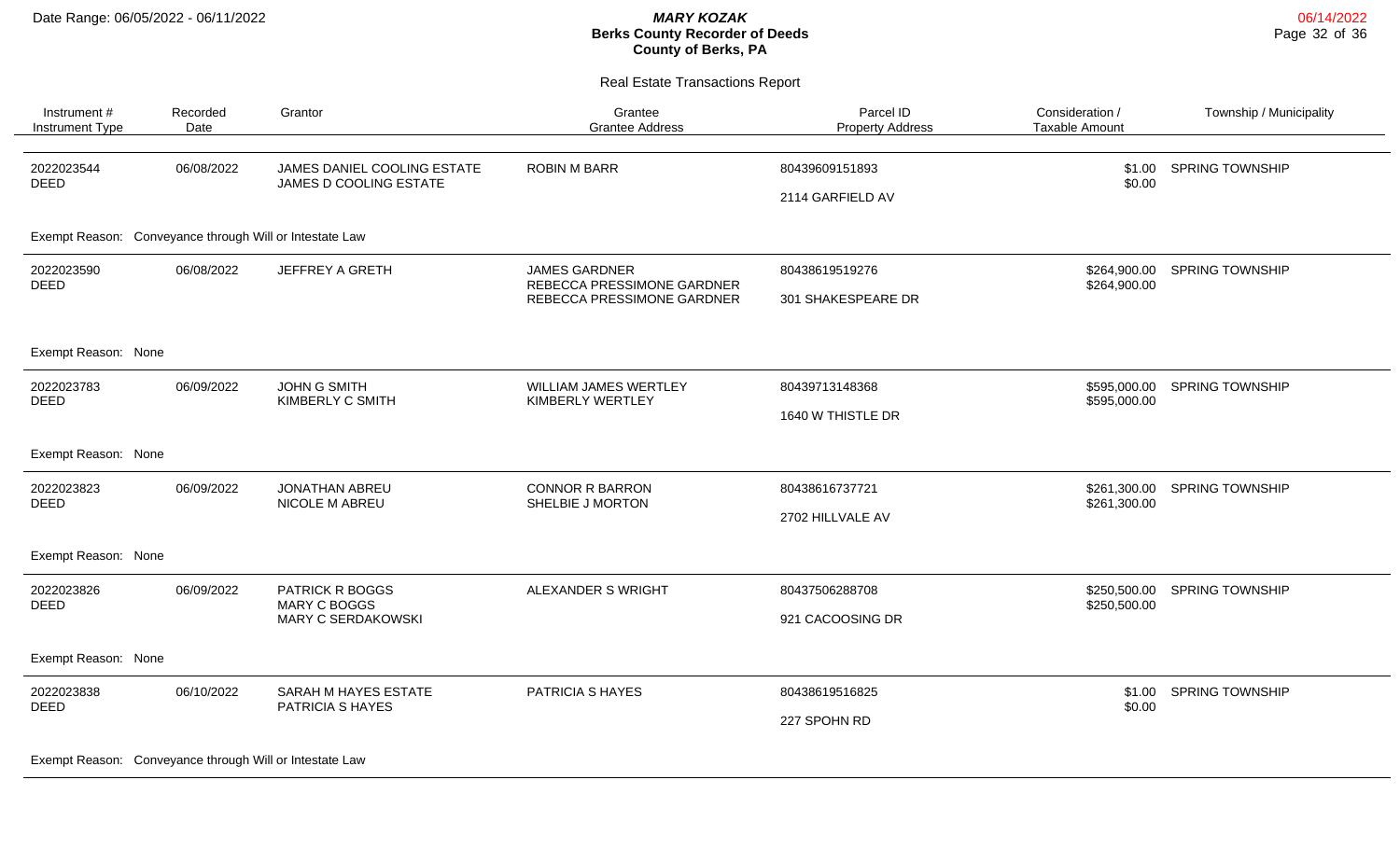#### Real Estate Transactions Report

| Instrument #<br>Instrument Type                    | Recorded<br>Date                                                | Grantor                                                  | Grantee<br><b>Grantee Address</b>                      | Parcel ID<br><b>Property Address</b> | Consideration /<br><b>Taxable Amount</b> | Township / Municipality |  |  |
|----------------------------------------------------|-----------------------------------------------------------------|----------------------------------------------------------|--------------------------------------------------------|--------------------------------------|------------------------------------------|-------------------------|--|--|
| 2022023907<br><b>DEED</b>                          | 06/10/2022                                                      | <b>GEORGE R FREEMAN REVOCABLE</b><br><b>LIVING TRUST</b> | <b>CRISELL P AYALA</b><br>DANIEL A AYALA               | 80438719508952                       | \$295,000.00<br>\$295,000.00             | <b>SPRING TOWNSHIP</b>  |  |  |
|                                                    |                                                                 |                                                          |                                                        | 1120 WHITFIELD CT                    |                                          |                         |  |  |
| Exempt Reason: None                                |                                                                 |                                                          |                                                        |                                      |                                          |                         |  |  |
| 2022023934<br><b>DEED</b>                          | 06/10/2022                                                      | <b>KATE EVANS</b>                                        | DANIEL J KRAMER<br><b>VICTORIA KRAMER</b>              | 80438718402359                       | \$325,000.00<br>\$325,000.00             | <b>SPRING TOWNSHIP</b>  |  |  |
|                                                    |                                                                 |                                                          |                                                        | 1412 INDEPENDENCE DR                 |                                          |                         |  |  |
| Exempt Reason: None                                |                                                                 |                                                          |                                                        |                                      |                                          |                         |  |  |
| 2022023956<br><b>DEED</b>                          | 06/10/2022                                                      | RODOLFO STANIZZI                                         | <b>MARGARET A COSTA</b><br><b>AUSTON G BUTTERFIELD</b> | 80439613034442                       | \$286,100.00<br>\$286,100.00             | <b>SPRING TOWNSHIP</b>  |  |  |
|                                                    |                                                                 |                                                          |                                                        | 600 DORCHESTER AV                    |                                          |                         |  |  |
| Exempt Reason: None                                |                                                                 |                                                          |                                                        |                                      |                                          |                         |  |  |
| 2022022995<br><b>DEED</b>                          | 06/06/2022                                                      | SARAH PEWTERBAUGH                                        | DANIEL G HOCH<br><b>ELAINE S HOCH</b>                  | 84448407780624                       | \$1.00<br>\$0.00                         | <b>TILDEN TOWNSHIP</b>  |  |  |
|                                                    |                                                                 |                                                          | SARAH E PEWTERBAUGH                                    | 368 W STATE ST                       |                                          |                         |  |  |
| Exempt Reason: Conveyance Between Parent and Child |                                                                 |                                                          |                                                        |                                      |                                          |                         |  |  |
| 2022023119<br><b>DEED</b>                          | 06/06/2022                                                      | <b>BRAY PROPERTIES LLC</b>                               | <b>KEITH BRAY</b><br><b>BETTY BRAY</b>                 | 84448408785962                       | \$68,400.00<br>\$68,400.00               | <b>TILDEN TOWNSHIP</b>  |  |  |
|                                                    |                                                                 |                                                          |                                                        | 274 W STATE ST                       |                                          |                         |  |  |
|                                                    | Exempt Reason: None                                             |                                                          |                                                        |                                      |                                          |                         |  |  |
| 2022023121<br>DEED                                 | OUR LADYS MISSIONARIES OF THE<br>06/06/2022<br><b>EUCHARIST</b> |                                                          | JANARD M CLEMENTE<br>DEBORAH A CLEMENTE                | 88534418402602                       | \$305,000.00                             | <b>UNION TOWNSHIP</b>   |  |  |
|                                                    |                                                                 | JOHN C CLEMENTE                                          | 789 CHESTNUT ST                                        | \$305,000.00                         |                                          |                         |  |  |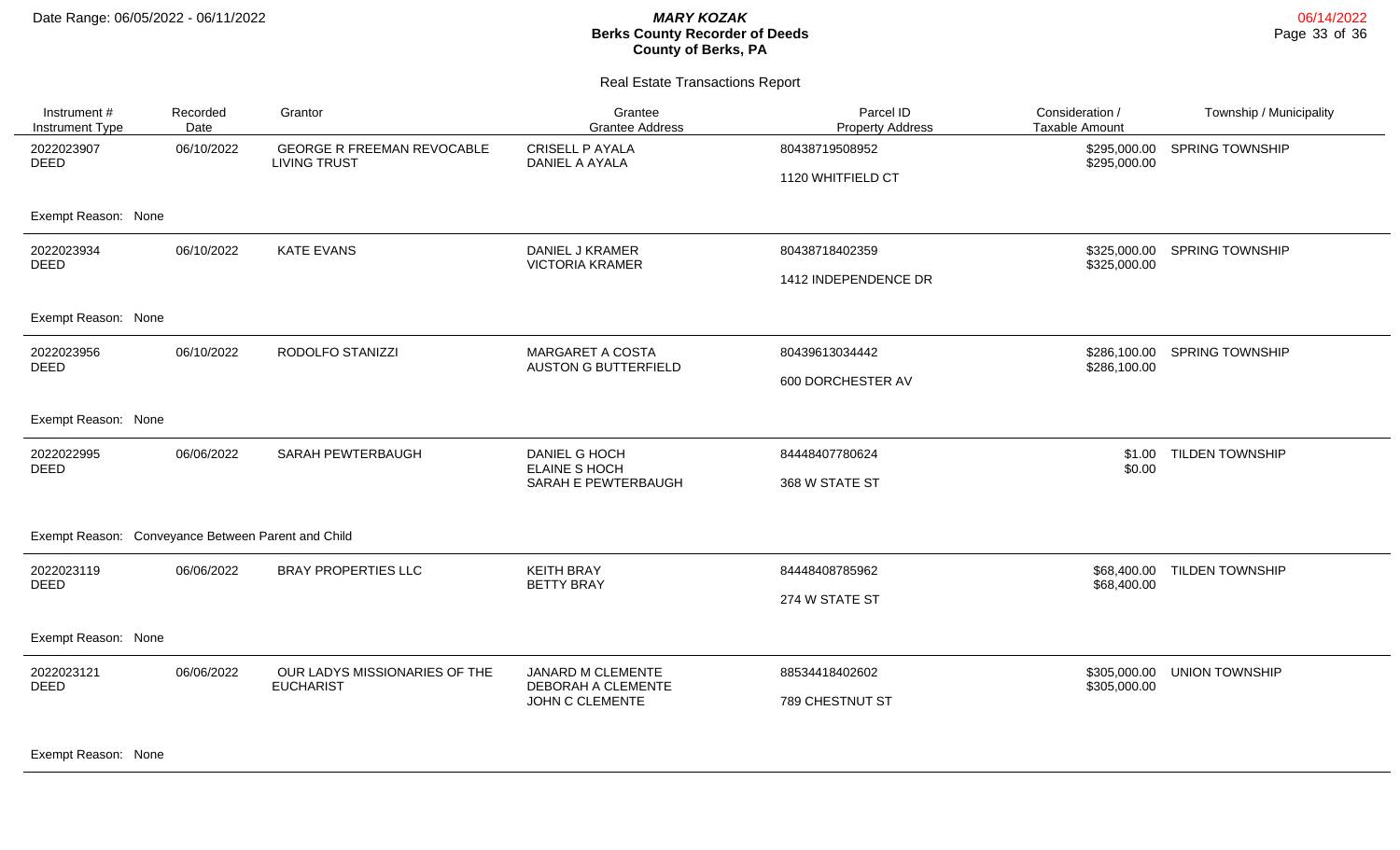Instrument # Instrument Type

2022023115 DEED

# **Berks Cou County of Berks, PA**

|                      | MARY KOZAK<br><b>Berks County Recorder of Deeds</b><br><b>County of Berks, PA</b> |                                      |                                   | 06/14/2022<br>Page 34 of 36 |  |
|----------------------|-----------------------------------------------------------------------------------|--------------------------------------|-----------------------------------|-----------------------------|--|
|                      | <b>Real Estate Transactions Report</b>                                            |                                      |                                   |                             |  |
| Grantor              | Grantee<br><b>Grantee Address</b>                                                 | Parcel ID<br><b>Property Address</b> | Consideration /<br>Taxable Amount | Township / Municipality     |  |
| <b>SUSAN DITCHEY</b> | <b>SUSAN DITCHEY</b><br>STEPHANIE M HOUSEKNECHT                                   | 87443300144856                       | \$1.00<br>\$0.00                  | UPPER TULPEHOCKEN TOWNSHIP  |  |
|                      | MICHAEL J BOGERT                                                                  | 8611 RTE 183                         |                                   |                             |  |

#### Exempt Reason: Conveyance Between Parent and Child

Recorded Date

06/06/2022 SUSAN DITCHEY SUSAN DITCHEY

| 2022023113<br><b>DEED</b>                 | 06/06/2022 | <b>MARGARET M CURRY</b>                        | ALEX J RENNINGER                             | 89538802654462                     | \$280,000.00<br>\$280,000.00 | <b>WASHINGTON TOWNSHIP</b> |  |
|-------------------------------------------|------------|------------------------------------------------|----------------------------------------------|------------------------------------|------------------------------|----------------------------|--|
|                                           |            |                                                |                                              | 2035 WEISSTOWN RD                  |                              |                            |  |
| Exempt Reason: None                       |            |                                                |                                              |                                    |                              |                            |  |
| 2022023195<br><b>DEED</b>                 | 06/07/2022 | EDMUND D LEHMANN                               | <b>CRAIG FAIR</b><br><b>SHANNON FAIR</b>     | 89539901164707                     | \$460,000.00<br>\$460,000.00 | <b>WASHINGTON TOWNSHIP</b> |  |
|                                           |            |                                                |                                              | 39 LEHMAN LN                       |                              |                            |  |
| Exempt Reason: None                       |            |                                                |                                              |                                    |                              |                            |  |
| 2022023270<br><b>DEED</b>                 | 06/07/2022 | LONNIE L GOODRICH<br><b>JESSICA M GOODRICH</b> | LONNIE L GOODRICH                            | 89539802999172                     | \$1.00<br>\$0.00             | <b>WASHINGTON TOWNSHIP</b> |  |
|                                           |            |                                                |                                              | 33 DOCWILL DR                      |                              |                            |  |
| Exempt Reason: Conveyance Between Spouses |            |                                                |                                              |                                    |                              |                            |  |
| 2022023140<br><b>DEED</b>                 | 06/06/2022 | ELIZABETH A MATZ                               | <b>DAVID HOPKINS</b><br><b>KAREN HOPKINS</b> | 90436611679298<br>90436611679145   | \$350,000.00<br>\$350,000.00 | WERNERSVILLE BOROUGH       |  |
|                                           |            |                                                |                                              | 225 E PENN AV<br>230 E FAIRVIEW ST |                              |                            |  |
| Exempt Reason: None                       |            |                                                |                                              |                                    |                              |                            |  |
| 2022023202<br><b>DEED</b>                 | 06/07/2022 | STEPHANIE C ZUBRITSKI                          | SAUDY VALENTIN-HERNANDEZ                     | 90436606477728                     | \$158,000.00<br>\$158,000.00 | WERNERSVILLE BOROUGH       |  |
|                                           |            |                                                |                                              | 24 ELM VIEW CT                     |                              |                            |  |
|                                           |            |                                                |                                              |                                    |                              |                            |  |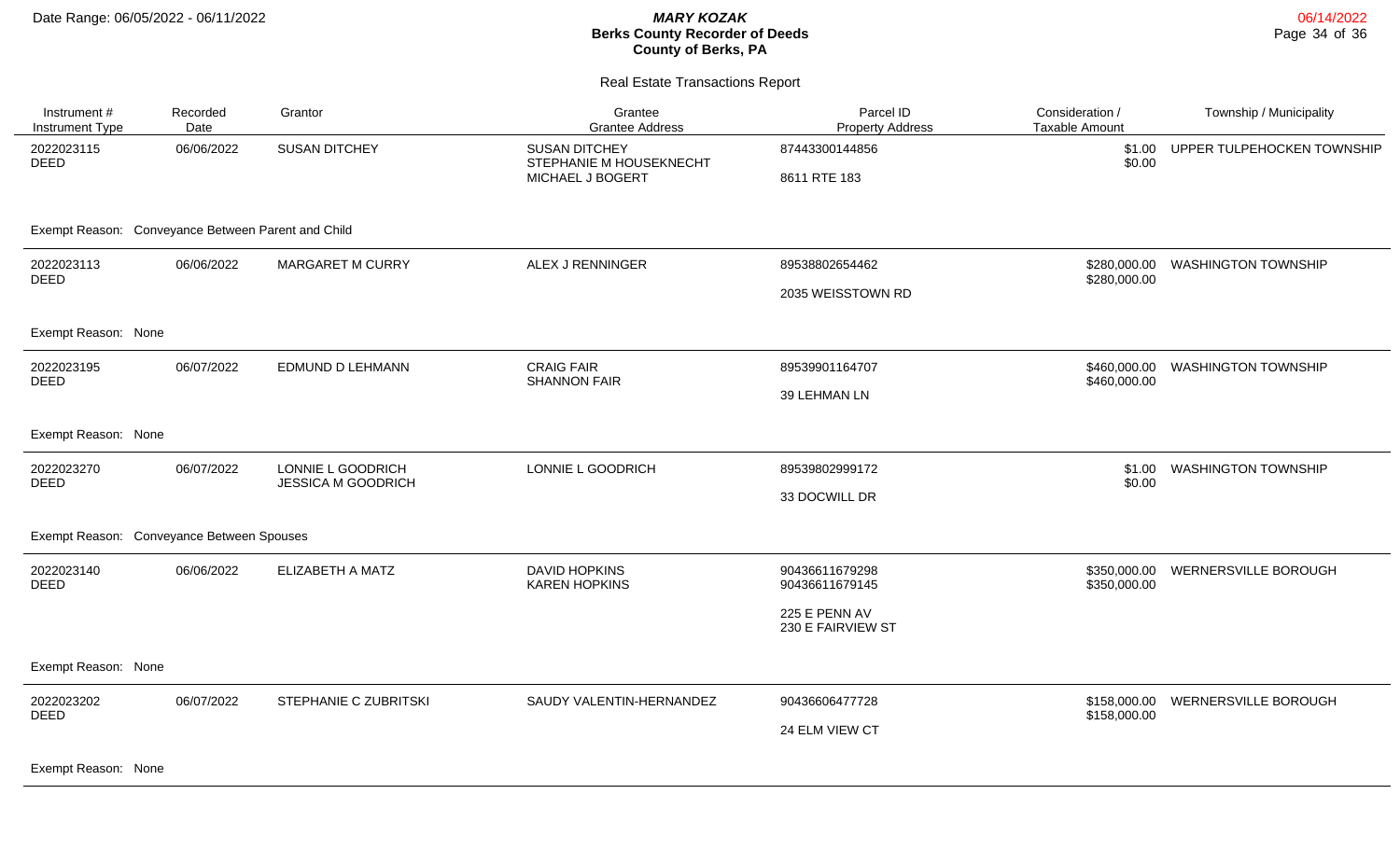#### Real Estate Transactions Report

| Instrument #<br>Instrument Type         | Recorded<br>Date | Grantor                                          | Grantee<br><b>Grantee Address</b>                  | Parcel ID<br><b>Property Address</b> | Consideration /<br>Taxable Amount | Township / Municipality   |
|-----------------------------------------|------------------|--------------------------------------------------|----------------------------------------------------|--------------------------------------|-----------------------------------|---------------------------|
| 06/09/2022<br>2022023747<br><b>DEED</b> |                  | ROBERT J SKIMSKI JR<br><b>MARY A SKIMSKI</b>     | IN TOWN MOTEL LLC                                  | 93530605294903                       | \$100,000.00<br>\$100,000.00      | WEST READING BOROUGH      |
|                                         |                  |                                                  | 442 CHERRY ST                                      |                                      |                                   |                           |
| Exempt Reason: None                     |                  |                                                  |                                                    |                                      |                                   |                           |
| 2022023477<br>06/08/2022                |                  | <b>CONNIE SUE RINEHART</b>                       | PAULA J MILLER                                     | 94449516747185                       | \$265,000.00<br>\$265,000.00      | <b>WINDSOR TOWNSHIP</b>   |
| <b>DEED</b>                             |                  |                                                  |                                                    | 525 FLORENCE AV                      |                                   |                           |
| Exempt Reason: None                     |                  |                                                  |                                                    |                                      |                                   |                           |
| 2022023649<br><b>DEED</b>               | 06/08/2022       | <b>GLORIA KUDLA</b><br><b>TROY HOERNER</b>       | <b>MAG BUILDERS LLC</b><br>M A G BUILDERS LLC      | 94540502866338                       | \$83,000.00<br>\$83,000.00        | <b>WINDSOR TOWNSHIP</b>   |
|                                         |                  |                                                  |                                                    | OLD RTE 22                           |                                   |                           |
| Exempt Reason: None                     |                  |                                                  |                                                    |                                      |                                   |                           |
| 2022023574<br><b>DEED</b>               | 06/08/2022       | DAVID L MOYER                                    | <b>CAROLINA SNYDER</b><br>SHAWN AUSTIN SNYDER      | 95433708797971                       | \$330,000.00<br>\$330,000.00      | WOMELSDORF BOROUGH        |
|                                         |                  |                                                  |                                                    | 334 DOGWOOD LN                       |                                   |                           |
| Exempt Reason: None                     |                  |                                                  |                                                    |                                      |                                   |                           |
| 2022023221<br><b>DEED</b>               | 06/07/2022       | <b>JANICE B MILLER</b>                           | <b>DAVID C RUPPERT</b><br><b>LAUREN S BLACKMON</b> | 96439616836936                       | \$655,000.00<br>\$655,000.00      | <b>WYOMISSING BOROUGH</b> |
|                                         |                  |                                                  |                                                    | 1212 OLD MILL RD                     |                                   |                           |
| Exempt Reason: None                     |                  |                                                  |                                                    |                                      |                                   |                           |
| 2022023335<br><b>DEED</b>               | 06/07/2022       | <b>MARY SIANIS ESTATE</b>                        | <b>BROOKE SCHAEFFER</b>                            | 96439716834136                       | \$235,000.00<br>\$235,000.00      | <b>WYOMISSING BOROUGH</b> |
|                                         |                  |                                                  |                                                    | 633 N WYOMISSING BL                  |                                   |                           |
| Exempt Reason: None                     |                  |                                                  |                                                    |                                      |                                   |                           |
| 2022023552<br><b>DEED</b>               | 06/08/2022       | <b>RICHARD D EVANS</b><br><b>SUZANNE S EVANS</b> | THERESE MANSSOUR                                   | 96438608995073                       | \$297,500.00<br>\$297,500.00      | <b>WYOMISSING BOROUGH</b> |
|                                         |                  |                                                  | ADEL MANSSOUR                                      | 105 WYOMI HILLS BL                   |                                   |                           |